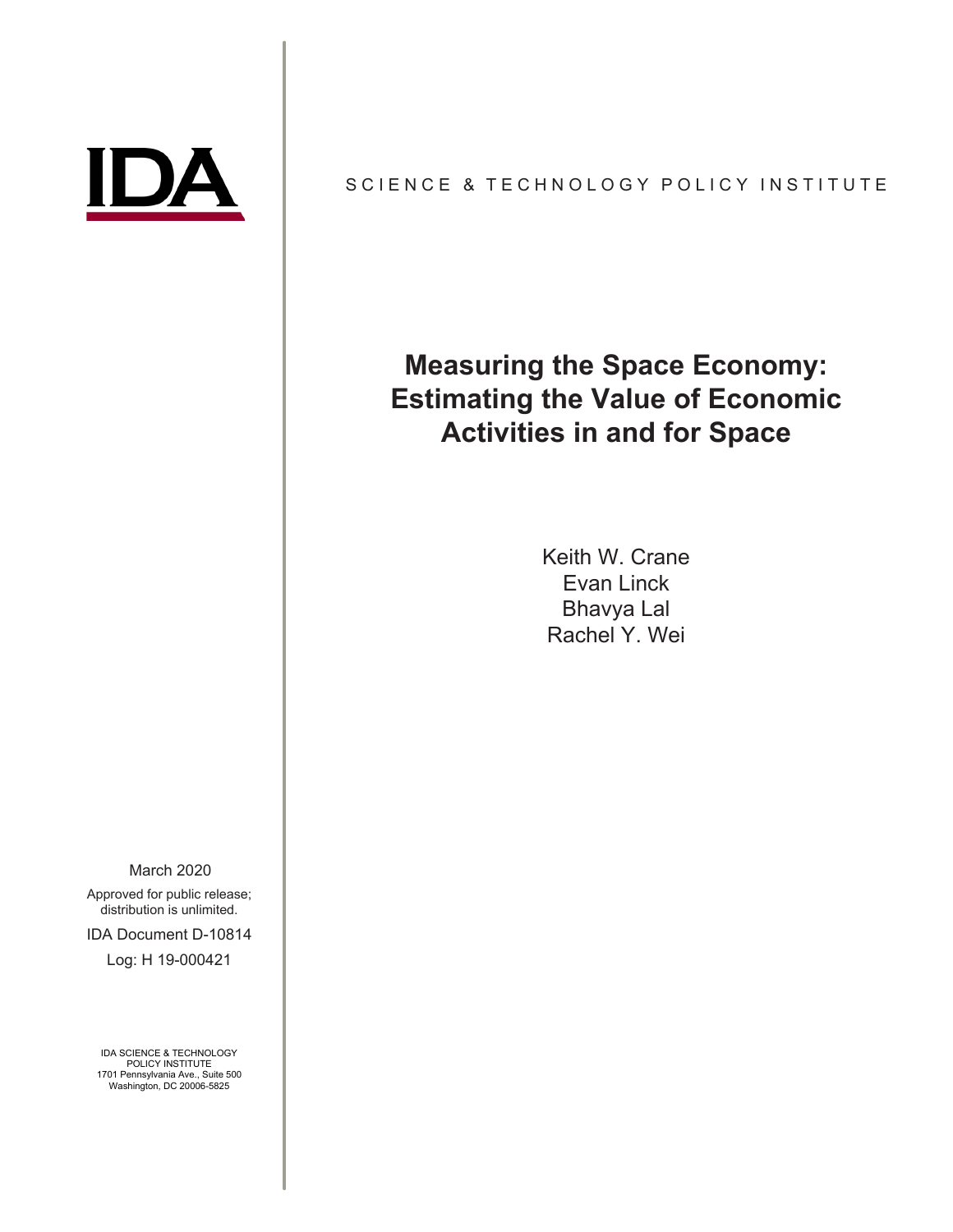

The Institute for Defense Analyses is a nonprofit corporation that operates three Federally Funded Research and Development Centers. Its mission is to answer the most challenging U.S. security and science policy questions with objective analysis, leveraging extraordinary scientific, technical, and analytic expertise.

# **About This Publication**

This work was conducted by the Institute for Defense Analysis Central Research Program. The views, opinions, and findings should not be construed as representing the official positions of the sponsoring office.

# **For More Information**

Bhavya Lal, Project Leader blal@ida.org, 202-419-3724

Mark S. Taylor, Acting Director, Science and Technology Policy Institute mtaylor@ida.org, 202-419-5491

# **Copyright Notice**

© 2020 Institute for Defense Analyses 4850 Mark Center Drive, Alexandria, Virginia 22311-1882 • (703) 845-2000.

This material may be reproduced by or for the U.S. Government pursuant to the copyright license under the clause at FAR 52.227-14 (May 2014).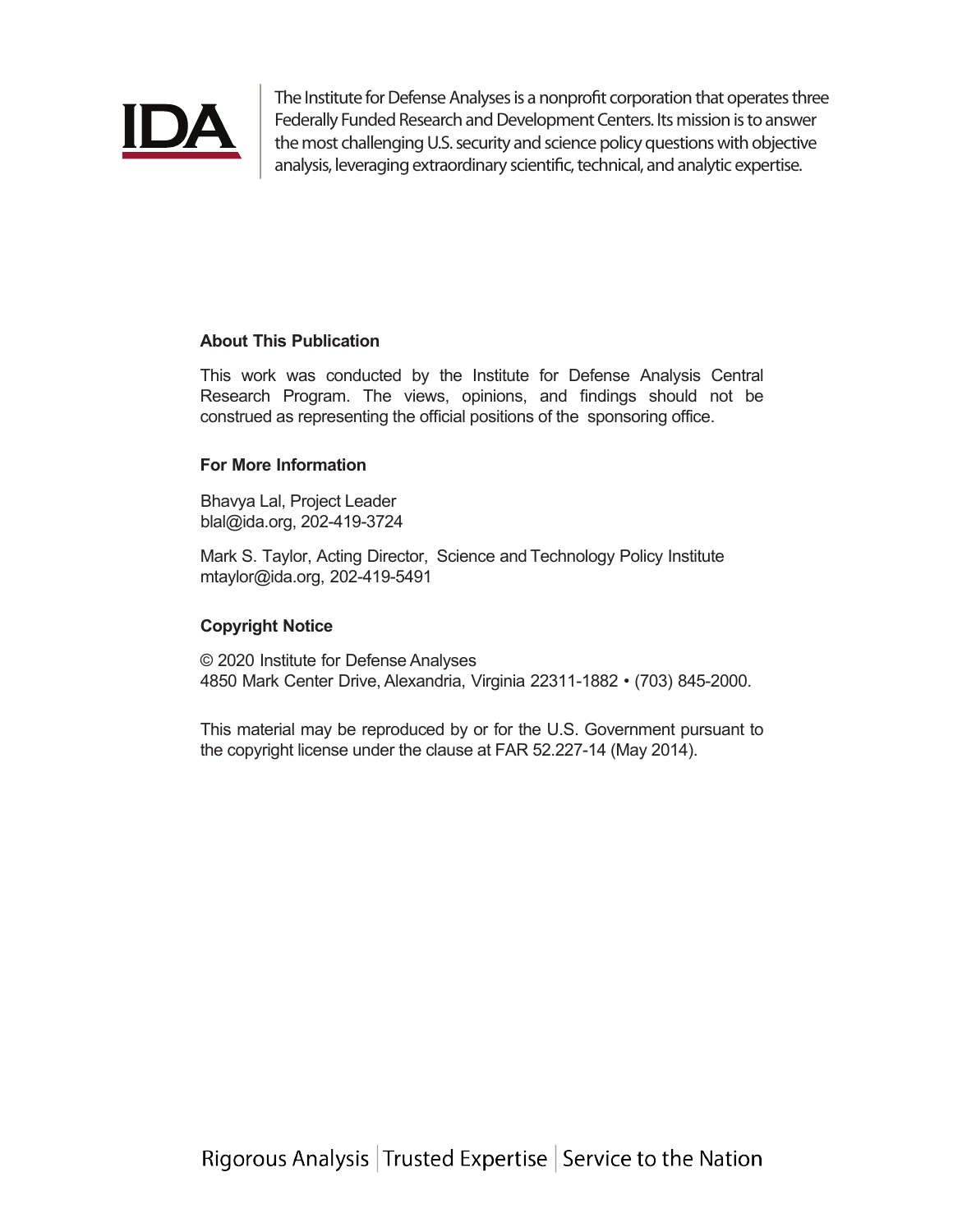# SCIENCE & TECHNOLOGY POLICY INSTITUTE

IDA Document D-10814

# **Measuring the Space Economy: Estimating the Value of Economic Activities in and for Space**

Keith W. Crane Evan Linck Bhavya Lal Rachel Y. Wei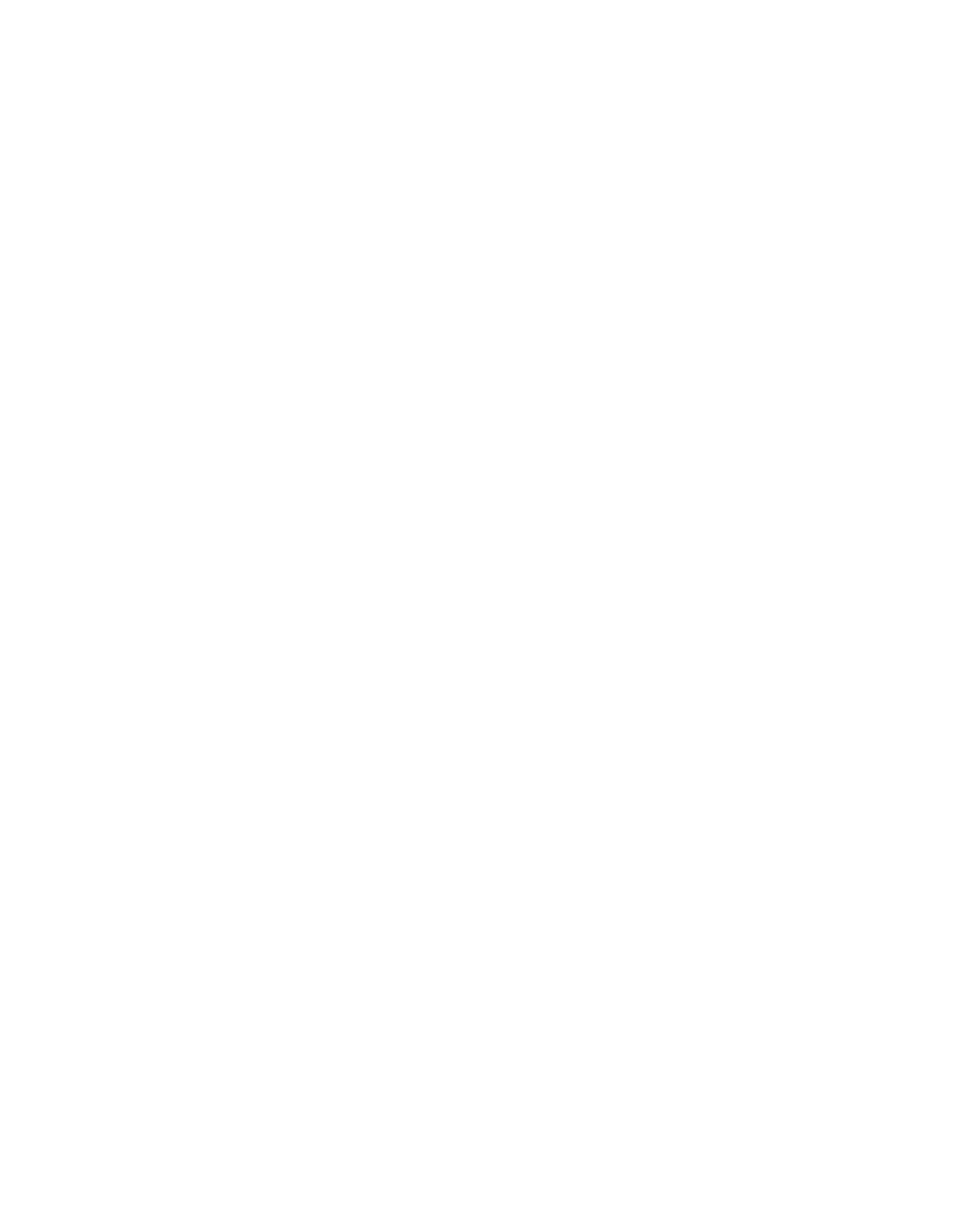# **Executive Summary**

The purpose of this report is to provide more targeted estimates of the size of the space economy than are currently employed. It does so by adopting a more restrictive definition of the space economy that only includes the value of goods and services provided to governments, households, and businesses *from space* or used to support activities *in space*; it excludes activities that are enabled by space, but are primarily generated terrestrially. We adopt this definition because we believe that an estimate of the size of the space economy focused on activities from or in space would help U.S. Government policy makers develop better policies to foster the growth of commercial activities for or in space, and help clarify for investors and entrepreneurs interested in the space economy the current extent and size of markets focused exclusively on space.

# **Methodology**

We split the space economy into four categories:

- 1. *Government expenditures on space*: government expenditures on activities in space, such as human space exploration or military space programs.
- 2. *Space services*: expenditures by households and businesses on services generated in space for use on Earth or in space, such as broadband internet provided by satellites.
- 3. *Space supplier industry*: sales of goods and services such as satellites or space launches, which make possible the achievement of government space missions or the production of goods and services in space for sale on Earth. Because demand for these goods and services is derived from expenditures on activities in space by governments or satellite operators, we exclude these sales from the total value of the space economy to avoid double counting.
- 4. *Space service user support industry*: sales of products—such as consumer satellite TV dishes, global navigation satellite systems (GNSS) hardware—that are needed to utilize space services.

We exclude some activities occasionally included in other estimates. We only include government expenditures in our estimates of purchases of launch services and other products of the space supplier industry; we do not include the value of sales of launch services by companies to governments, as that would entail double counting. We exclude from our estimates economic activities that we argue are primarily terrestrial in origin. We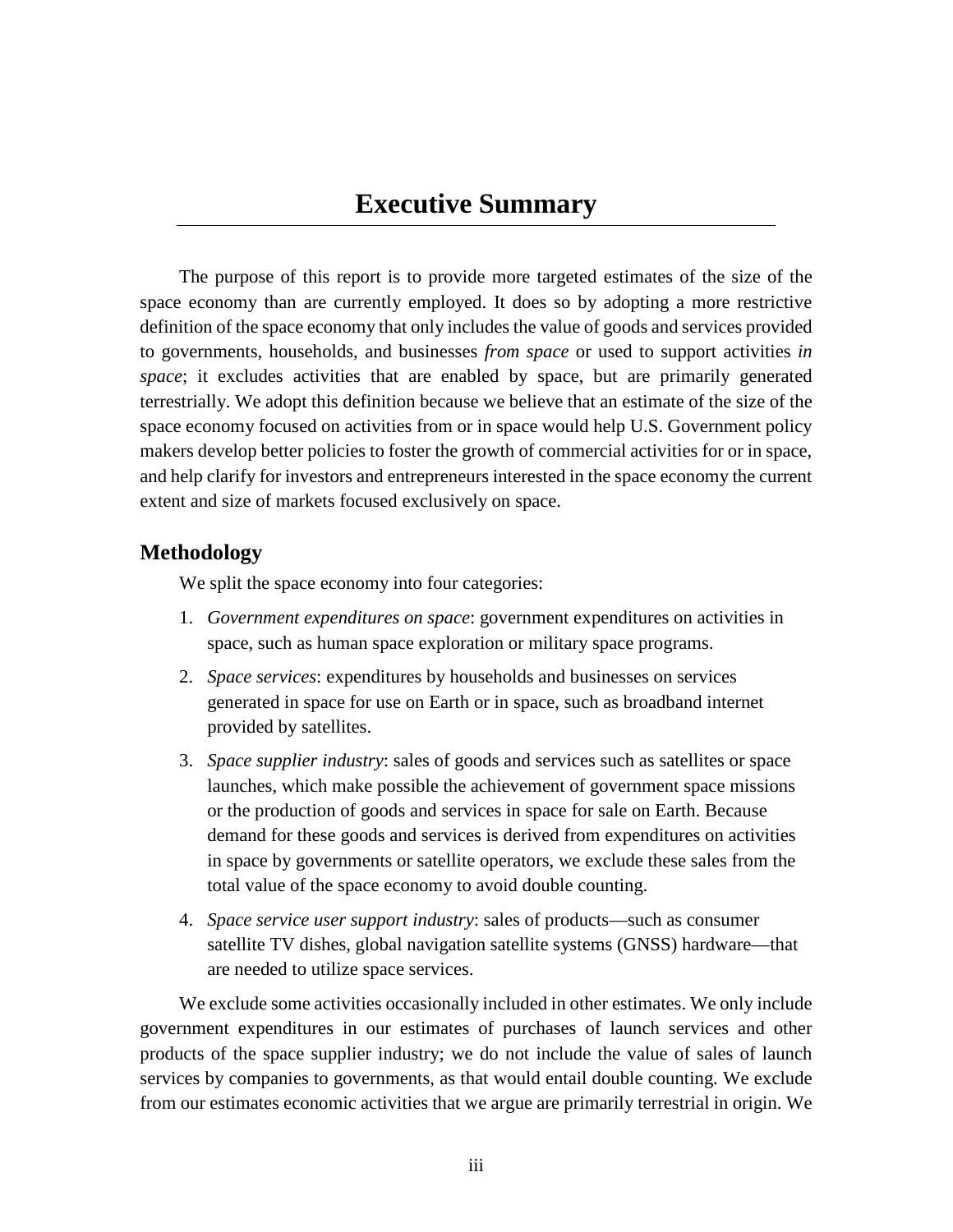also have developed more refined estimates of the value of portions of systems, such as GNSS, which make possible utilizing services from space.

To develop our estimates of the size of the global space sector, we draw on estimates produced by the Satellite Industry Association's (SIA's) annual *State of the Satellite Industry Report,* the Space Foundation's *The Space Report,* and the Organisation for Economic Co-operation and Development (OECD), three of the most highly regarded sources of information and primary data on the space economy. We provide two estimates for the space economy: one for 2013 and one for 2016. We chose those two years to make comparisons because 2013 was the latest year for which an estimate of the size of the space economy by the OECD was available and because 2016 was the last year for which primary data on GNSS hardware sales were available to us.

# **Findings on the Size of the Space Economy**

Figure ES-1 shows the value of our estimates alongside the estimates of the three organizations for 2013 and for SIA and the Space Foundation for 2016. We estimate the total value of goods and services from and for space at \$155.7 billion in 2013 and \$166.8 billion in 20[1](#page-5-0)6.<sup>1</sup> As can be seen, there is a large difference between these estimates and **those of the most respected public estimates of the size of the space economy; STPI's estimates are roughly half those estimates.**

<span id="page-5-0"></span><sup>1</sup> We have chosen to present all information in nominal dollars of the year in which the data are reported. We made this decision to make it easier for readers to find the numbers in the referenced publications.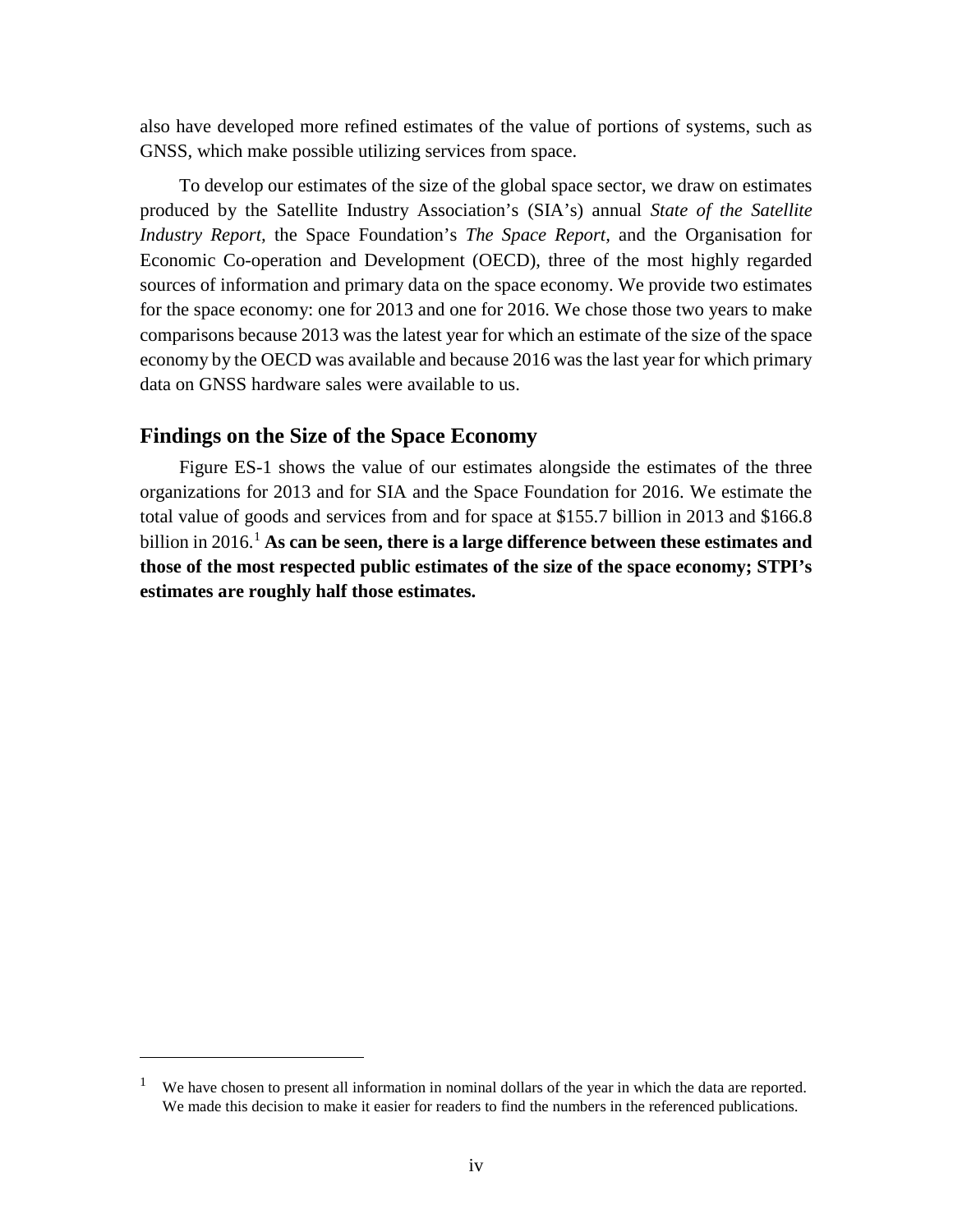

Sources: STPI estimates; SIA 2014, 2017; Space Foundation 2014, 2017; OECD 2014 **Figure ES-1. Estimates of the Size and Composition of the Space Economy**

# **Explanations for the Differences with Other Estimates**

Why are these differences so large?

- Estimates by SIA sum the value of the goods and services purchased or sold by each of four categories (government expenditures, satellite services, the space supplier industry, and the space service user support industry) to measure the total value of the space economy. We argue that summing the four categories to create a total value of the space economy results in some double counting. Government and space service company expenditures on launch services and satellites equal the revenues of the space suppliers who provide those products. Counting both the expenditures on purchases of goods and services and the revenues from sales of those goods and services results in double counting. *This difference in accounting is responsible for about \$20 billion of the difference between STPI estimates and the SIA estimates for 2016; but only about \$8 billion of the difference between STPI's estimates and the Space Foundation estimates because the Space Foundation also tries to eliminate some of the double counting involved in adding space supplier sales.*
- STPI adopted a more restrictive definition to estimate the value of satellite services. We restrict those services to services generated *in space*: the revenues or costs generated from owning and operating satellites and transmitting signals to the Earth. We exclude payments by direct broadcast TV operators for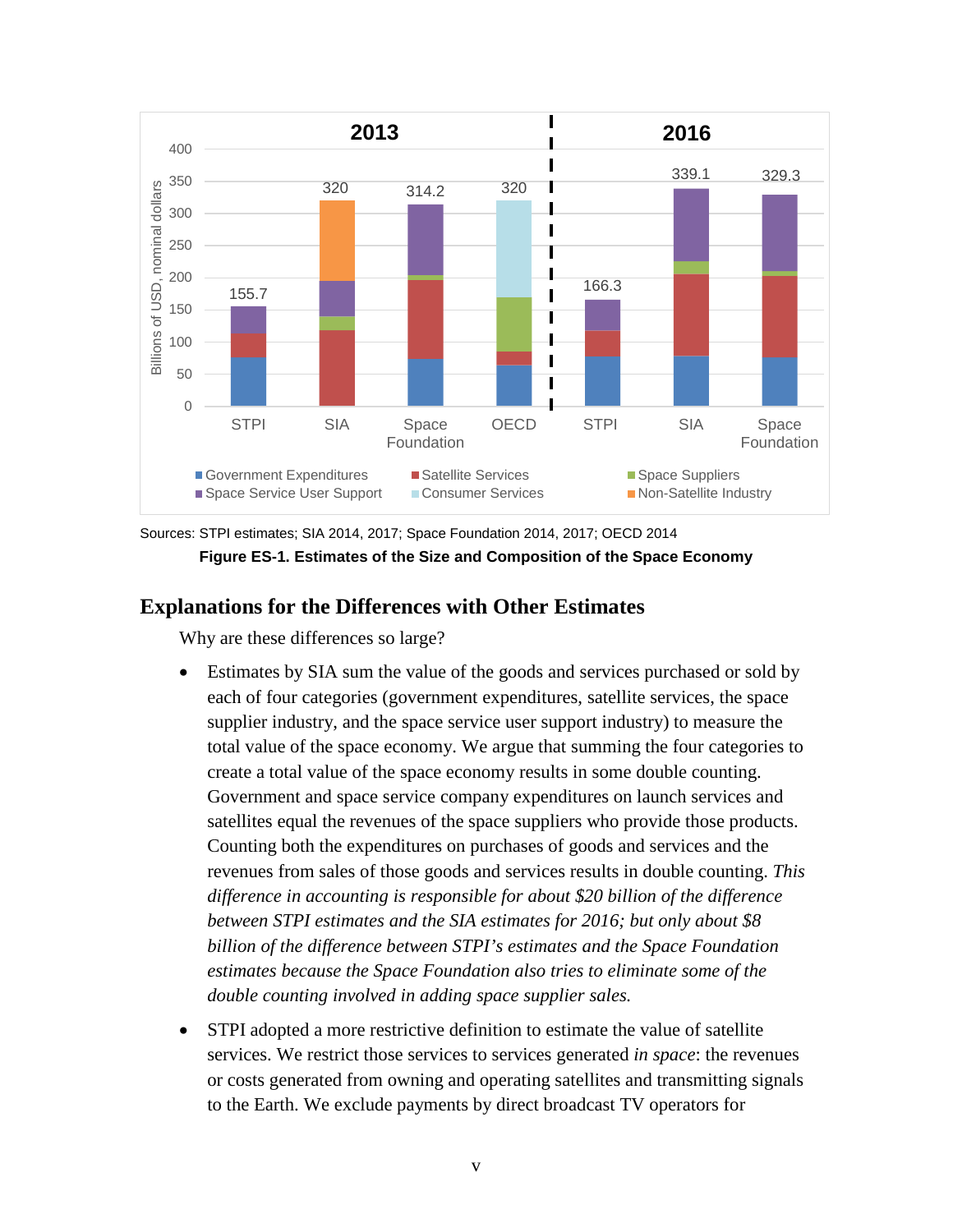marketing expenses and for royalties for films and other content. We also exclude the value of derivate products from space activities, such as data analytics products for which Earth observations are just one input, like counts of cars in parking lots taken from satellites that are then correlated with retail sales data. *As a result, STPI's estimates for the value of satellite services are roughly \$80 billion less than those of SIA and the Space Foundation for 2016.*

• STPI has refined its estimates of the value of the space service user support industry to only count the full value of a good or service if its primary purpose is to receive or use signals from space services. For a product that may receive or use signals from space as just one of many functions, such as cell phones that receive GNSS data, we only count the value of the microchips and other components that make the reception of signals from space possible, not the full cost of the piece of equipment. *For 2016, this methodology results in roughly a \$70 billion difference between the STPI estimate for revenues from the space service user support industry and those of SIA and the Space Foundation.*

Figure ES-2 shows how these differences in estimation lead to the differences in STPI's estimates and those of other organizations for 2016.



Sources: STPI estimates; SIA 2017; Space Foundation 2017

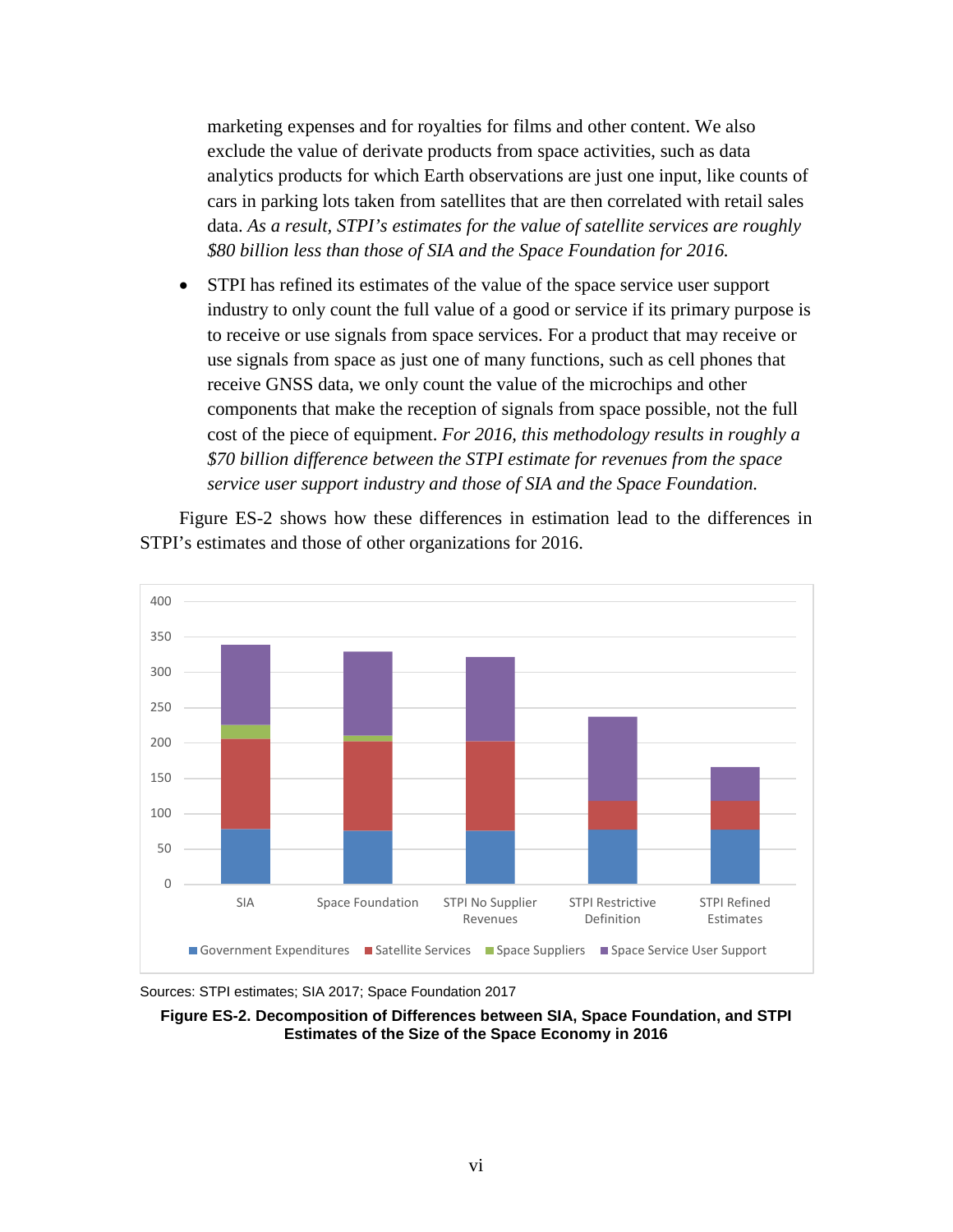# **Future Projections**

Several organizations have used estimates of the current size of the space economy to project its future size. Projections for 2040 (2045 in the case of Bank of America) range from a forecast of \$926 billion by the United Bank of Switzerland (UBS) to Goldman Sachs's "multi-trillion" dollar space economy (Figure ES-3). U.S. Government officials appear to have drawn on these projections in speeches in which they refer to a "trillion dollar space economy."

Although detailed breakdowns of these projections by subsector are available for only two of the five, differences in the composition of the forecasts and forecasts of activity by subsectors can be large. One estimate includes second order economic effects stemming from an increase in the number of internet users made possible by space-based internet, while another does not. For the organizations that provided breakdowns, the largest increases in the size of the space economy come from increased demand for and use of internet services from space.

STPI finds the projections and the annualized growth rates (4 to 10 percent growth per year) to be ambitious based on current trends. By way of comparison, average annual increases in the size of the space economy between 2013 and 2016 as estimated by SIA and the Space Foundation were 2.0 and 2.6 percent, respectively, and only 0.7 and 0.3 percent, respectively, in constant prices, substantially less than those from these projections.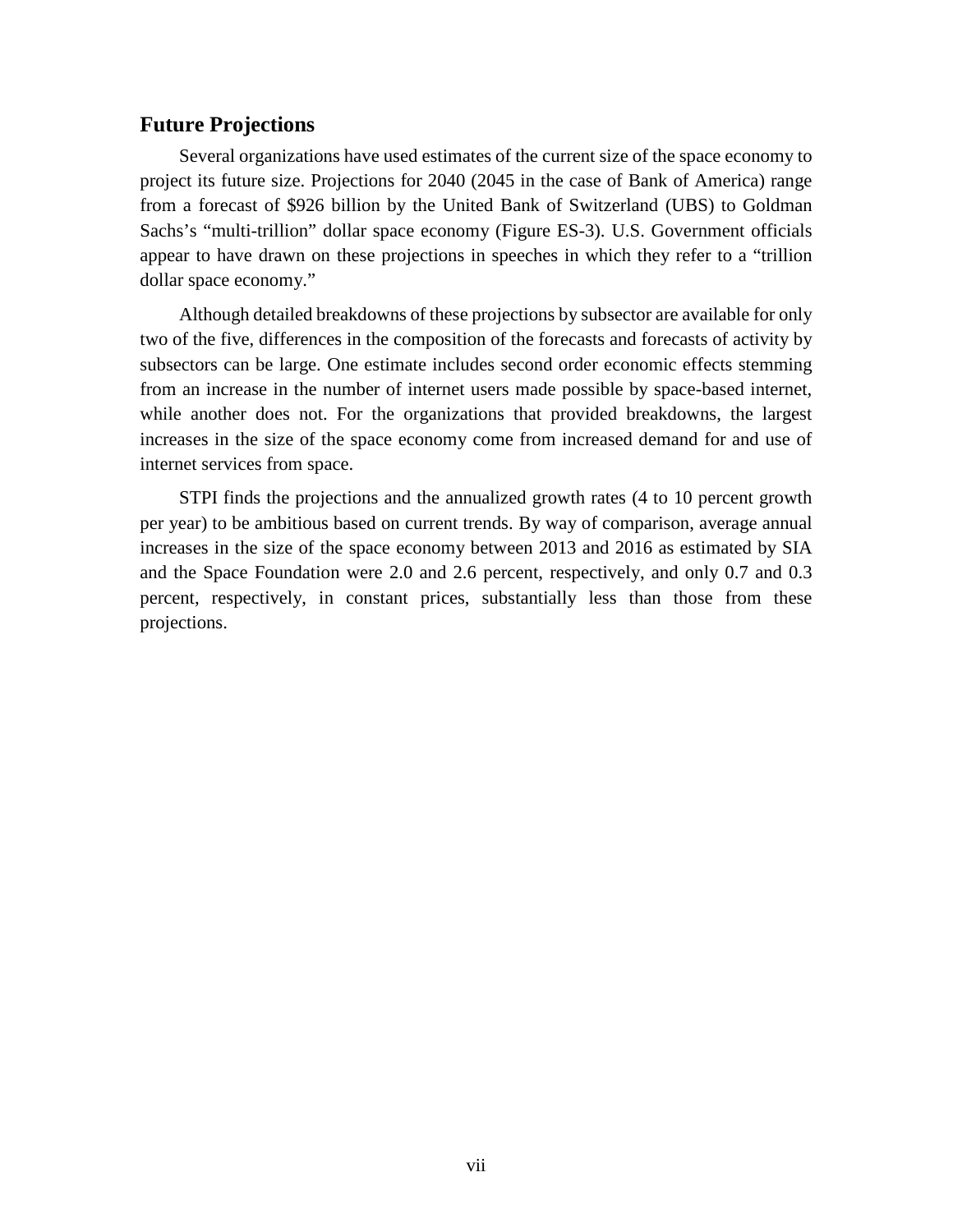

Sources: UBS 2018; Morgan Stanley Research 2017; U.S. Chamber of Commerce 2018; Bank of America Equity Research 2017; Goldman Sachs Equity Research 2017

Note: We represented Goldman Sachs "multi-trillion" forecast as \$3 trillion.

**Figure ES-3. Projections of the Size of the Future Space Economy**

The space industry is a substantial, innovative component of the global and U.S. economies. However, we caution policy makers not to premise policy decisions on a broad definition of the size of the economy or optimistic forecasts. Any government decision related to supporting the growth of the space economy should be robust to predictions of the size of the space economy; they should not be predicated on a single vision of its future size. As the U.S. Government seeks to foster the development of the U.S. commercial space industry, it should focus its support on those subsectors that will benefit most from government support. These include those that hold a public good component—such as space science and deep space human exploration—as well as others where government support may help to reach a tipping point with respect to commercial viability like launch services.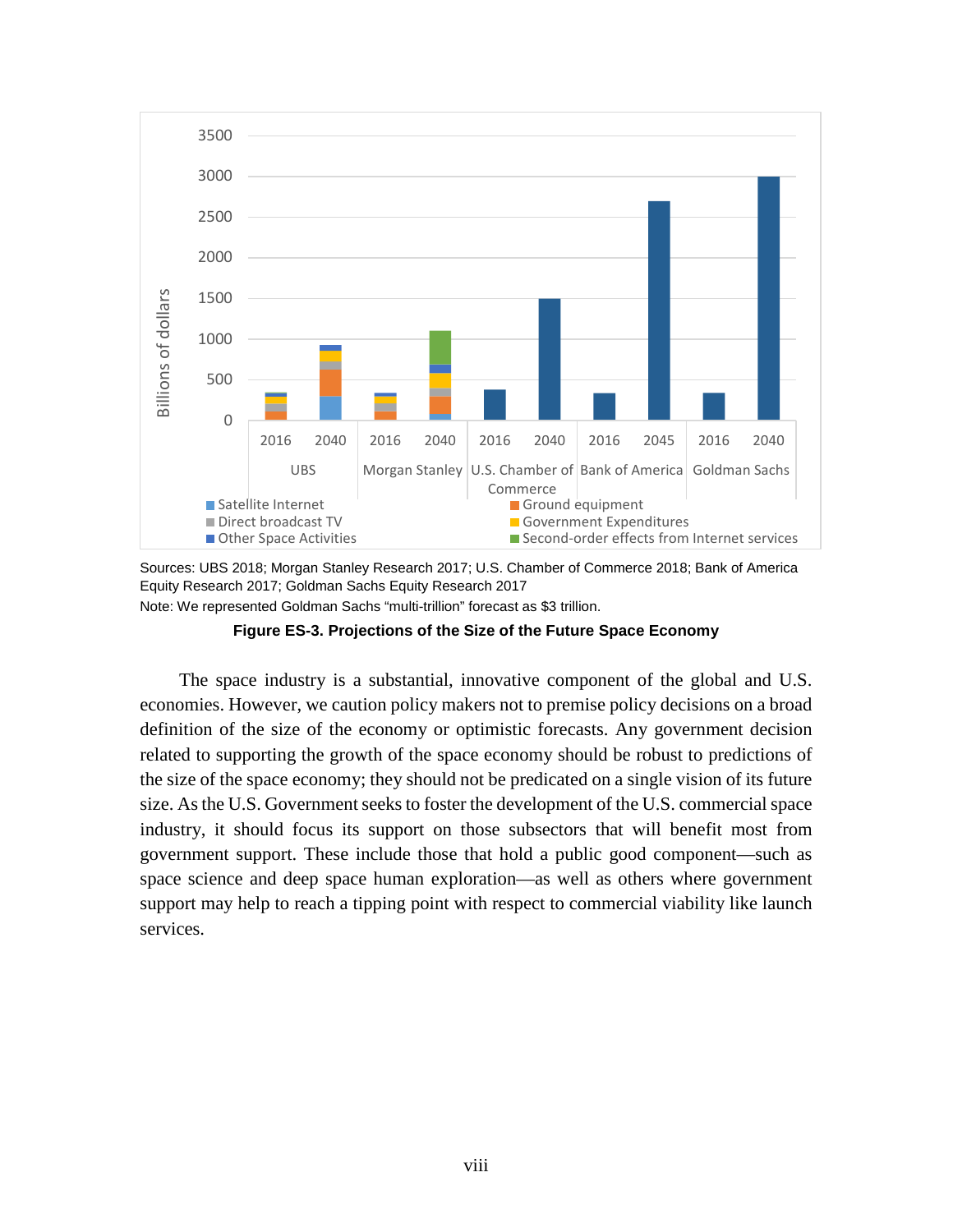# **Contents**

| 1. |                 |                                                            |  |
|----|-----------------|------------------------------------------------------------|--|
|    | A.              |                                                            |  |
|    | <b>B.</b>       |                                                            |  |
|    |                 |                                                            |  |
|    |                 | 2.                                                         |  |
|    |                 | 3.                                                         |  |
| 2. |                 |                                                            |  |
|    | A.              |                                                            |  |
|    |                 |                                                            |  |
|    |                 |                                                            |  |
|    | <b>B.</b>       | Commercial Sales of Goods and Services Produced in Space13 |  |
|    |                 | $1_{-}$                                                    |  |
|    |                 | 2.                                                         |  |
|    |                 | 3.                                                         |  |
|    |                 |                                                            |  |
|    | $\mathcal{C}$ . |                                                            |  |
|    |                 |                                                            |  |
|    |                 |                                                            |  |
|    |                 |                                                            |  |
|    | D.              |                                                            |  |
|    |                 |                                                            |  |
|    |                 | 2.                                                         |  |
|    |                 |                                                            |  |
| 3. |                 |                                                            |  |
|    | A.              |                                                            |  |
|    | <b>B.</b>       |                                                            |  |
|    | $\mathcal{C}$ . |                                                            |  |
|    | D.              |                                                            |  |
| 4. |                 |                                                            |  |
|    | А.              |                                                            |  |
|    | <b>B.</b>       |                                                            |  |
|    |                 | $1_{-}$                                                    |  |
|    |                 | 2.                                                         |  |
|    |                 | 3.                                                         |  |
|    |                 | $\overline{4}$ .                                           |  |
|    |                 | 5.                                                         |  |
|    | C.              |                                                            |  |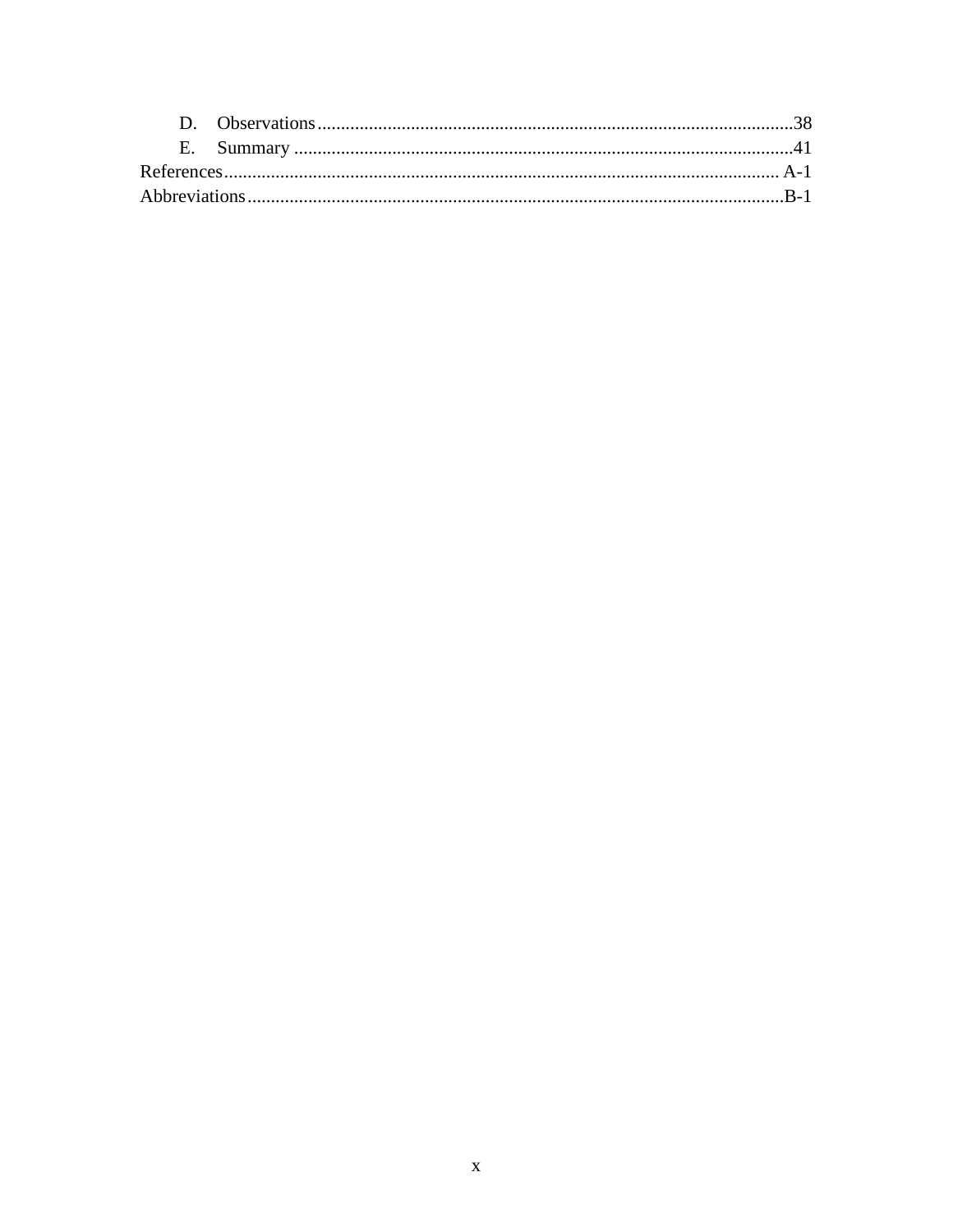# **1. Introduction**

<span id="page-12-0"></span>Through its National Space Policy, the United States has "committed to encouraging and facilitating the growth of a U.S. commercial space sector that supports U.S. needs, is globally competitive, and advances U.S. leadership in the generation of new markets and innovation-driven entrepreneurship" (White House 2010). This commitment has persisted across administrations, and has the support of both Congress and the National Aeronautical and Space Administration (NASA). For the U.S. Government to develop effective policies to foster the growth of the space economy and, in particular, sharpen its policies to support commercialization of the sector, policy makers need to have a clear idea of the space economy's size and composition.

A number of organizations have estimated the size, composition, and possible growth of the U.S. and global space economies. The Space Foundation and the Satellite Industry Association (SIA) estimate the total size of the global space economy in 2017 to be \$383.5 billion and \$360 billion, respectively (Space Foundation [2](#page-12-1)018; SIA 2019).<sup>2</sup> The Organisation for Economic Co-operation and Development's (OECD's) most recent estimate of the size of the global consumer space economy was \$256 billion in 2013  $(OECD 2014).$ <sup>[3](#page-12-2)</sup>

Estimates of the total value of the global space economy are used by governments, companies, and private investors to make decisions on space policies, budgets, and investments. For example, in remarks introducing and justifying the Department of Commerce's consolidation of many government commercial space activities into a single Office of Space Commerce, Secretary of Commerce Wilbur Ross stated "Space commerce is already a \$339 billion business and will become a trillion dollar one sooner than anyone realizes" (Ross  $2018$ ).<sup>[4](#page-12-3)</sup> Congressional testimony by William Shelton, the former commander of U.S. Air Force Space Command, cited the Space Foundation's estimate of the global space market and the reach of space products in daily life as justification for an increased military deterrence posture in space (Shelton 2017). Government documents, such as the Federal Aviation Administration's (FAA's) *Annual Compendium of Commercial Space Transportation,* draw on these estimates to size the current and likely

<span id="page-12-1"></span><sup>&</sup>lt;sup>2</sup> Estimates published by the Satellite Industry Association are generated by the Bryce Group (formerly the Tauri Group).

<span id="page-12-2"></span><sup>3</sup> The OECD's \$256 billion estimate does not include government spending. Including the OECD's separate estimate of government space budgets raises this total to \$321 billion in 2013.

<span id="page-12-3"></span><sup>&</sup>lt;sup>4</sup> The \$339 billion number appears to come from the SIA's estimate of the global space industry in 2017 (SIA 2017).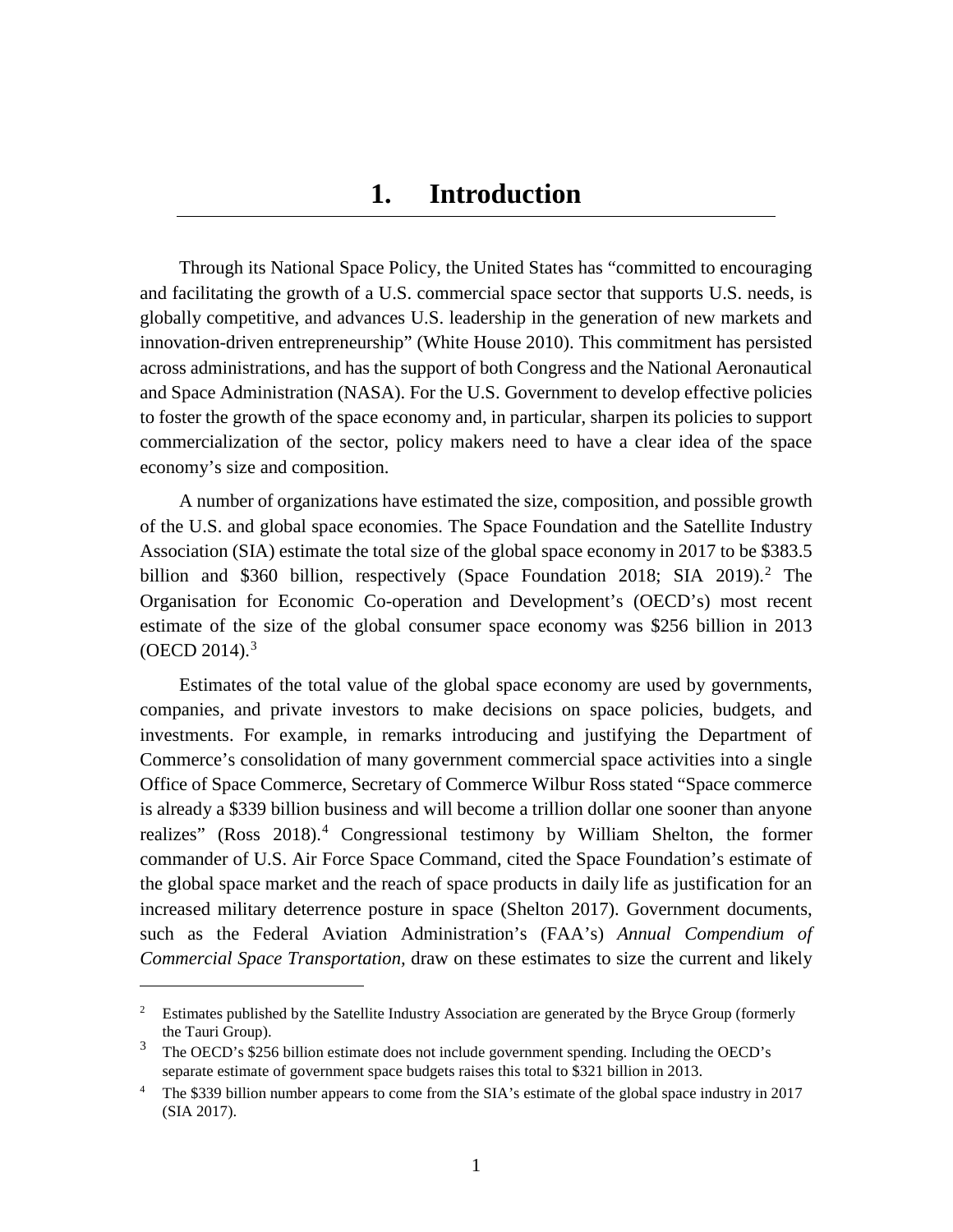future development of the sector (FAA 2018). These estimates have been cited by Congress as an input into making decisions about budgets and policy for space (House Committee of Transportation and Infrastructure 2018).

Although these estimates produce different values for the size of the global space economy based on differing data sources, they primarily agree on what activities should be counted: government expenditures on space; revenues from goods and services provided from space; revenues from manufacturing and operating space hardware (e.g., satellite and launch vehicles); and sales of global navigation satellite systems (GNSS) and other equipment for receiving signals from space. However, what is included in some of these categories can be expansive. For example, some have gone so far as to include all commercial uses of GNSS, like Uber's car ride services, as part of the space economy.

Expansive definitions have their uses, including helping investors identify fast growing companies among diverse market segments or showing the public how government expenditures can affect different sectors of the economy. They can also be used to identify sectors of the economy that are highly dependent on services provided from space, such as GNSS. However, to inform public policy to foster the growth of the commercial space sector, estimates that include downstream activities not directly related to activities in space may mislead policy makers. An expansive definition of the space economy may muddy policy debates on what specific activities governments should support to meet its policy goal of "facilitating the growth of a U.S. commercial space sector." Although businesses that depend on GNSS like Uber contribute to increased economic output, they are not space industries according to our (and most) definitions. If government policy is to support the development of a commercial space manufacturing industry, they should be targeted on companies that are developing new types of satellites or launch vehicles; they should not include measures targeted at supporting Uber. For the purpose of government policy and for investors in space companies, in our view a narrower definition of the space economy, confining space activities to those that are undertaken in space for the purposes of exploring and utilizing space, provides a more useful perspective for making policy decisions or investments than do broader definitions.

In addition to providing estimates of the size of the space economy, we also assess projections of the potential future size of the space economy. Several investment banks and other economic institutions, including Bank of America Merrill Lynch, Morgan Stanley, Goldman Sachs, and United Bank of Switzerland (UBS), and the U.S. Chamber of Commerce, have projected the future size and shape of the space economy to help inform investors about prospects for space companies. For example, Morgan Stanley has projected that the space economy would grow from \$350 billion in 2016 to \$1.1 trillion by 2040 (Morgan Stanley Research 2017). These projections have been used by U.S. Government officials to encourage private investors to invest in space and to guide government policy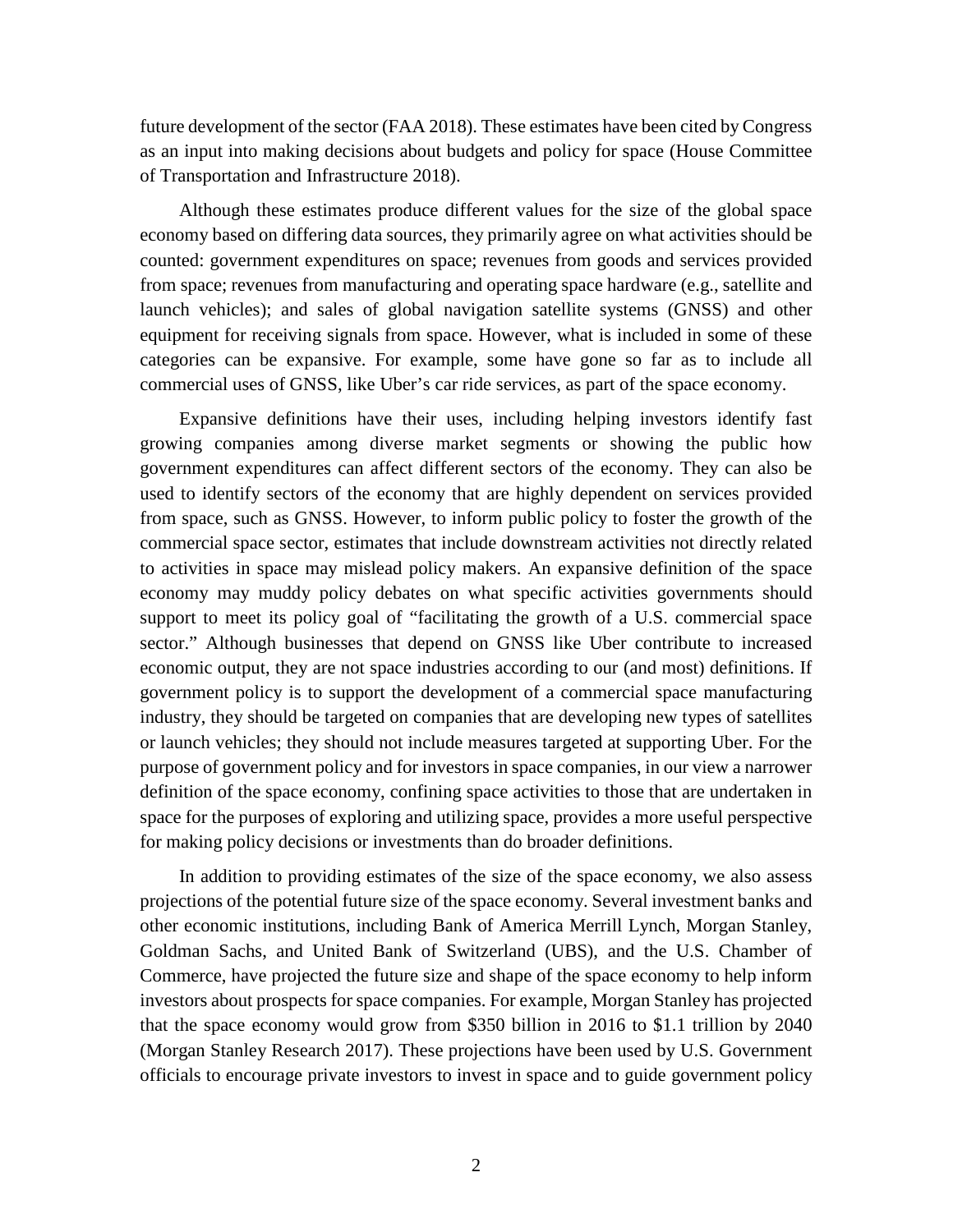(Ross 2018). If policy makers and investors employ such projections to make decisions, they would benefit from an assessment of the basis for these projections.

#### <span id="page-14-0"></span>**A. Purpose**

The purpose of this report is to provide more restrictive estimates of the size of the space economy than are currently employed. It does so by adopting a definition of the space economy that only includes the value of goods and services provided to governments, households, and businesses *from space* or used to support activities *in space*; it excludes activities that are enabled by space, but are primarily generated terrestrially. Federal, State, and local governments support many economic activities through economic policy instruments. Government policies to develop the U.S. commercial space sector have focused on fostering the production of goods and services for space or that are produced in space. For example, NASA has supported the development of a commercial launch industry in the United States through its Commercial Orbital Transportation Services program. It has not provided funding to Uber or other users of GNSS signals. Our more tailored estimates should help government policy makers develop better policies to foster the growth of commercial activities for or in space. For much the same reasons, we review current projections of the space economy, although we do not generate alternative projections. These critical examinations of the current estimates and future projections of the space economy should help government policy makers better target policies to support the growth of the commercial space sector and help investors and entrepreneurs interested in space to better assess the current and potential future extent and size of markets focused exclusively on space.

# <span id="page-14-2"></span><span id="page-14-1"></span>**B. Methodology**

#### **1. Definitions and Scope**

The terms *space market, commercial space sector, space industry,* and *space economy* are frequently used to describe the network of buyers and sellers—including governments—that purchase or produce goods or services in space for sale on Earth or that purchase or produce goods and services on Earth for use in space. In this report, we use *space economy* to encompass government as well as private sector activities in space. We use the term *space industry* to describe those companies and other organizations that produce goods and services in or for space.

In our analysis, we distinguish between *final demand* and *derived demand* for space products. Companies either sell products directly to end users or produce and sell intermediate goods and services used to produce those end-use products. Purchases of goods and services by end users are considered *final demand*. Demand for intermediate goods and services and factors of production used to produce end use products is derived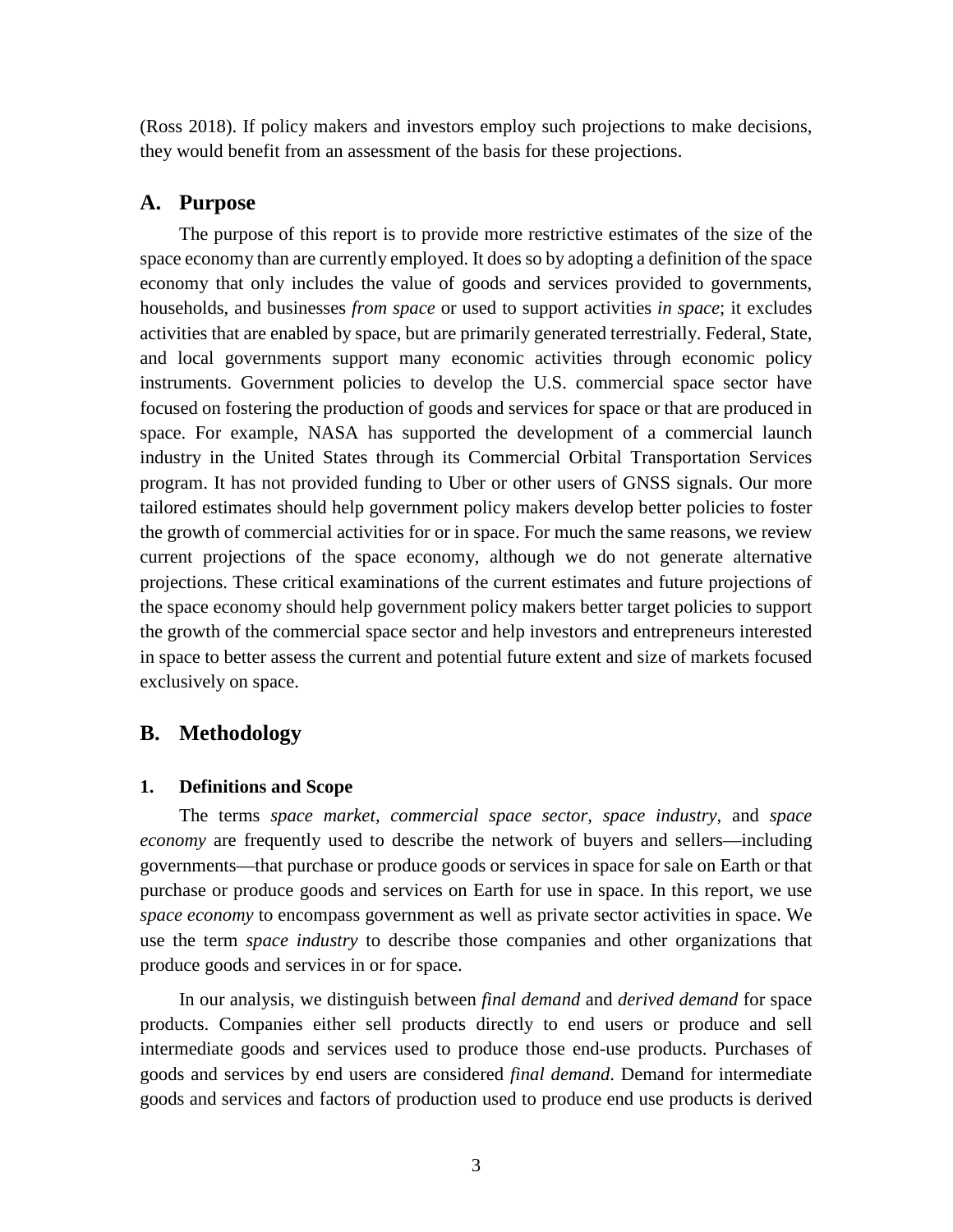from final demand; and is referred to as *derived demand*. Demand for new satellites from satellite manufacturers derives from final demand by governments, businesses, and households for the services satellites provide: Earth observations, telecommunications, or direct broadcast television. Without demand for these services, satellite manufacturers would have no market for their wares. Demand for satellite launch services, in turn, derives from satellite operators' need to place satellites in orbit. Sales by companies satisfying derived demand are limited by the sales of the end use products that generate demand for their products: over time sales of these intermediate goods cannot exceed the value of sales of the final products in which they are used. Figure 1 provides an illustration of these concepts.



Source: Crane et al. (2019)



# <span id="page-15-0"></span>**2. Composition of the Space Economy**

For our analysis, we split the space economy into four sets of activities:

- 1. *Government expenditures on space:* government expenditures on activities in space, such as human space exploration or military space programs.
- 2. *Space services*: expenditures by households and businesses on services generated in space for use on Earth or in space, such as broadband internet provided by satellites.
- 3. *Space supplier industry:* sales of goods and services such as satellites, space launches, and ground stations, which make possible the achievement of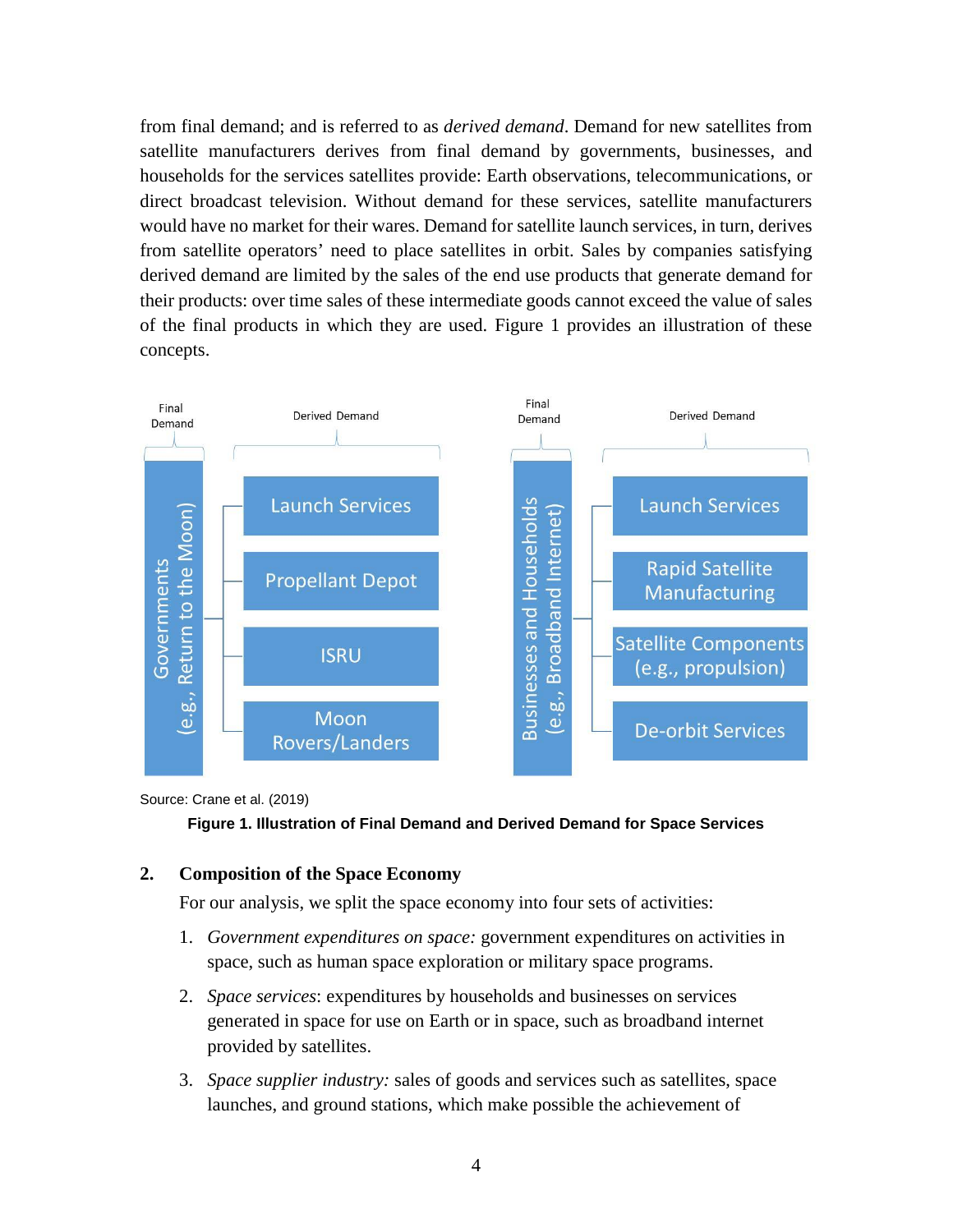government space missions or the production of goods and services in space for sale on Earth. Demand for these products comes from government space missions or non-governmental satellite operators, and as such, is derived demand.

4. *Space service user support industry*: sales of products—such as consumer satellite TV dishes, GNSS hardware and services—that are needed to utilize space services. As with the space supplier industry, demand for products in this category is a derived demand of the space services industry. Unlike the space supplier industry, purchases of goods and services in this category are often made directly by the consumer and hence are not already captured in purchases from government space budgets.

#### <span id="page-16-0"></span>**3. Sources of Data and Analytic Approach**

#### **a. Size of the Space Economy**

 $\overline{a}$ 

To develop our estimates of the size of the global space sector, we first reviewed the methodologies and estimates produced by SIA in its annual *State of the Satellite Industry Report,* [5](#page-16-1) the Space Foundation's *The Space Report,* and analyses by the OECD, three of the most highly regarded sources of information and data on the space economy. The *State of the Satellite Industry Report* provides information on annual sales of satellite services, production of satellites, number of launches, the value thereof, and other information related to the satellite industry and the space economy more broadly. *The Space Report* is an annual publication of the Space Foundation, a non-profit organization whose mission is "to inspire, educate, connect, and advocate on behalf of the global space community" (Space Foundation n.d.). *The Space Report* provides an annual update on space products and services, the space economy, space infrastructure, and the space workforce. The section on the space economy provides statistical information on expenditures and revenues of various entities engaged in purchasing and providing goods and services pertaining to space. The OECD does not publish annual estimates of the size of the space economy, but does provide estimates every few years. It provides detailed explanations of its methodologies (OECD 2012).

In addition to using estimates of the value of certain space activities made by SIA and the Space Foundation, we tapped primary sources for information on space revenues and government expenditures on space using government documents and budgets. We also used annual reports of satellite operators and other companies in the space industry, and

<span id="page-16-1"></span><sup>5</sup> The State of the Satellite Industry Report is prepared by the Bryce Group (formerly the Tauri Group Space and Technology).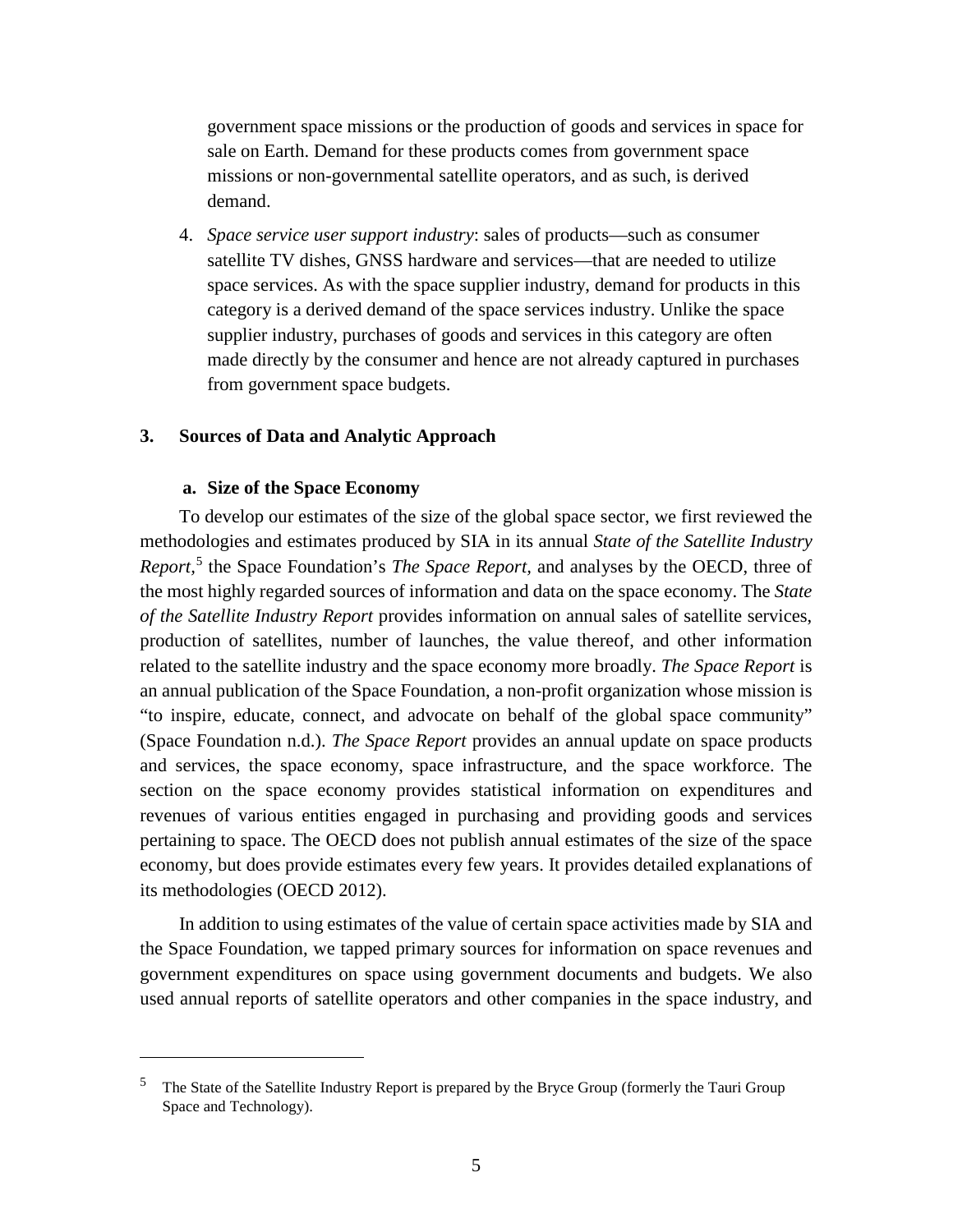publications from industry groups. Drawing on this information, we developed our own estimates of the value of the four sets of activities described above.

In this report, we provide two estimates for the space economy: one for 2013 and one for 2016. We chose these two years to make comparisons because 2013 was the latest year for which an estimate of the size of the space economy by the OECD was available and because 2016 was the last year for which industry data needed to understand the total market, especially primary data on GNSS hardware sales, were available.<sup>[6](#page-17-0)</sup>

SIA, the Space Foundation, and the OECD have adopted a broad definition of what constitutes the space economy. For example, both SIA and the Space Foundation use the total revenue of companies like DirecTV or DISH Network for their estimates of the value of direct-to-home satellite television broadcasts. In contrast, we only ascribe the value of satellite transmissions for direct broadcast TV to the space economy because those are the services generated from space for direct broadcast TV. We exclude from our estimates of the size of the space economy costs that direct TV broadcasters incur for licensing fees paid to Hollywood or Bollywood studios, marketing expenses, and other such activities. In the case of DISH Network, the company's imputed revenues from space (the costs and expenses associated with purchasing and operating satellites and sending and receiving transmissions from space) were approximately 5 percent of total revenues in 2016, whereas the costs and expenses associated with programming and other subscriber-related expenses were approximately 60 percent (DISH Network 2017).

We also exclude the value of derivate products from our estimates (e.g., data analytics products for which Earth observations are just one input like counts of cars in parking lots taken from satellites that are then correlated with retail sales data). Because we are only interested in revenues for services generated in space or by demand from space, we confine our estimates to payments for Earth observations or to the costs of satellites to collect those observations, not the value of integrating databases and producing and marketing analytical tools, which take place on Earth.

We do not add the value of the sales of the space supplier industry to the space economy so as to avoid double counting. Government expenditures and some part of satellite operator revenues fund all purchases from the space supplier industry. Every sale by the space supplier industry has a corresponding expenditure by governments or satellite operators. Counting both the purchases and the revenues results in double counting.

 $\overline{a}$ 

<span id="page-17-0"></span>We have chosen to present all information in nominal dollars of the year in which the data are reported. We made this decision to make it easier for readers to find the numbers in the referenced publications.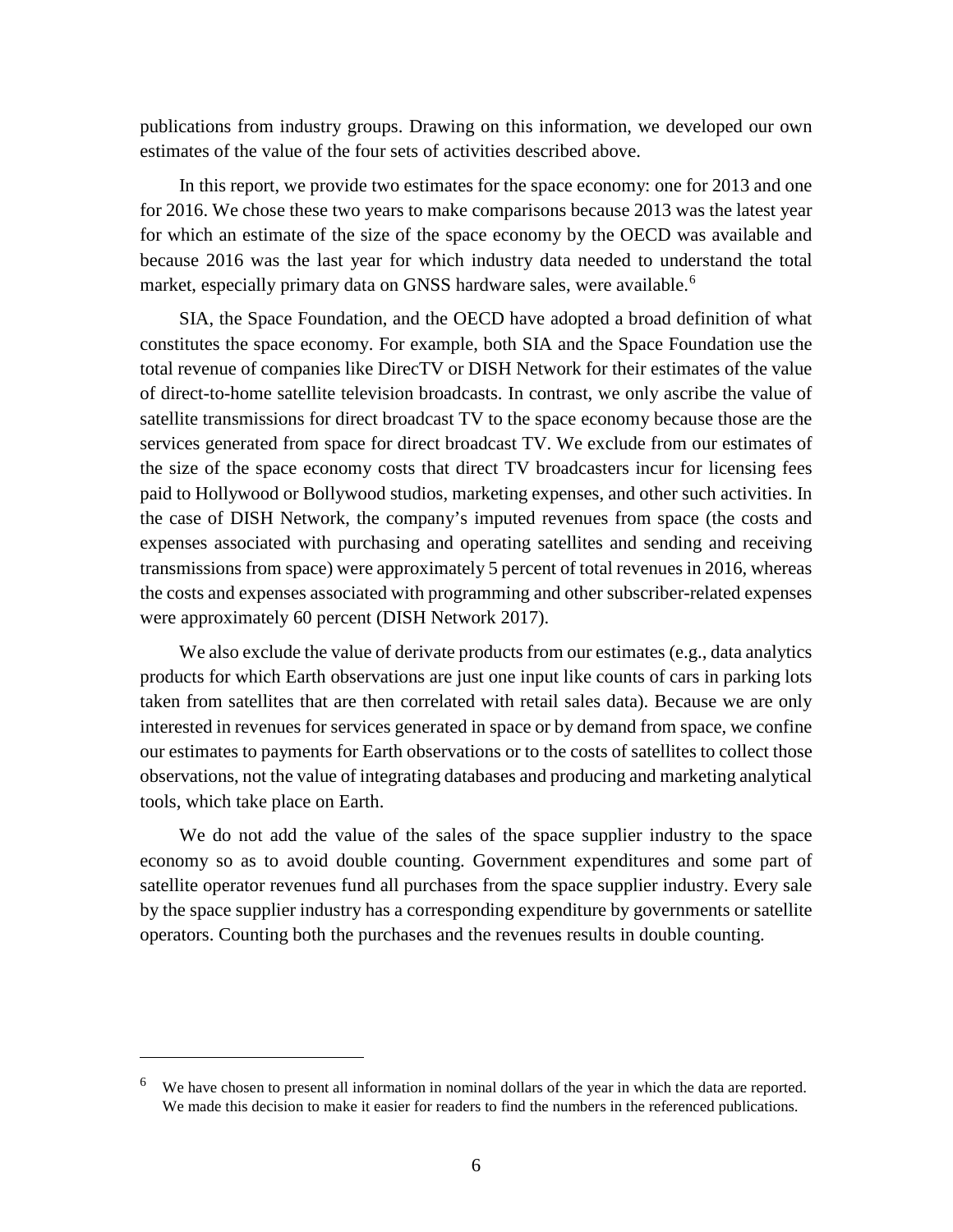# **a. Size of the Projections**

Several institutions have used these estimates of the current size of the space economy to project its future size. Chapter 4 reviews projections made by five organizations—four investment banks (UBS, Morgan Stanley, Bank of America Merrill Lynch, and Goldman Sachs) and the U.S. Chamber of Commerce. STPI assesses these projections based on publicly available versions of these reports, but does not generate its own projections.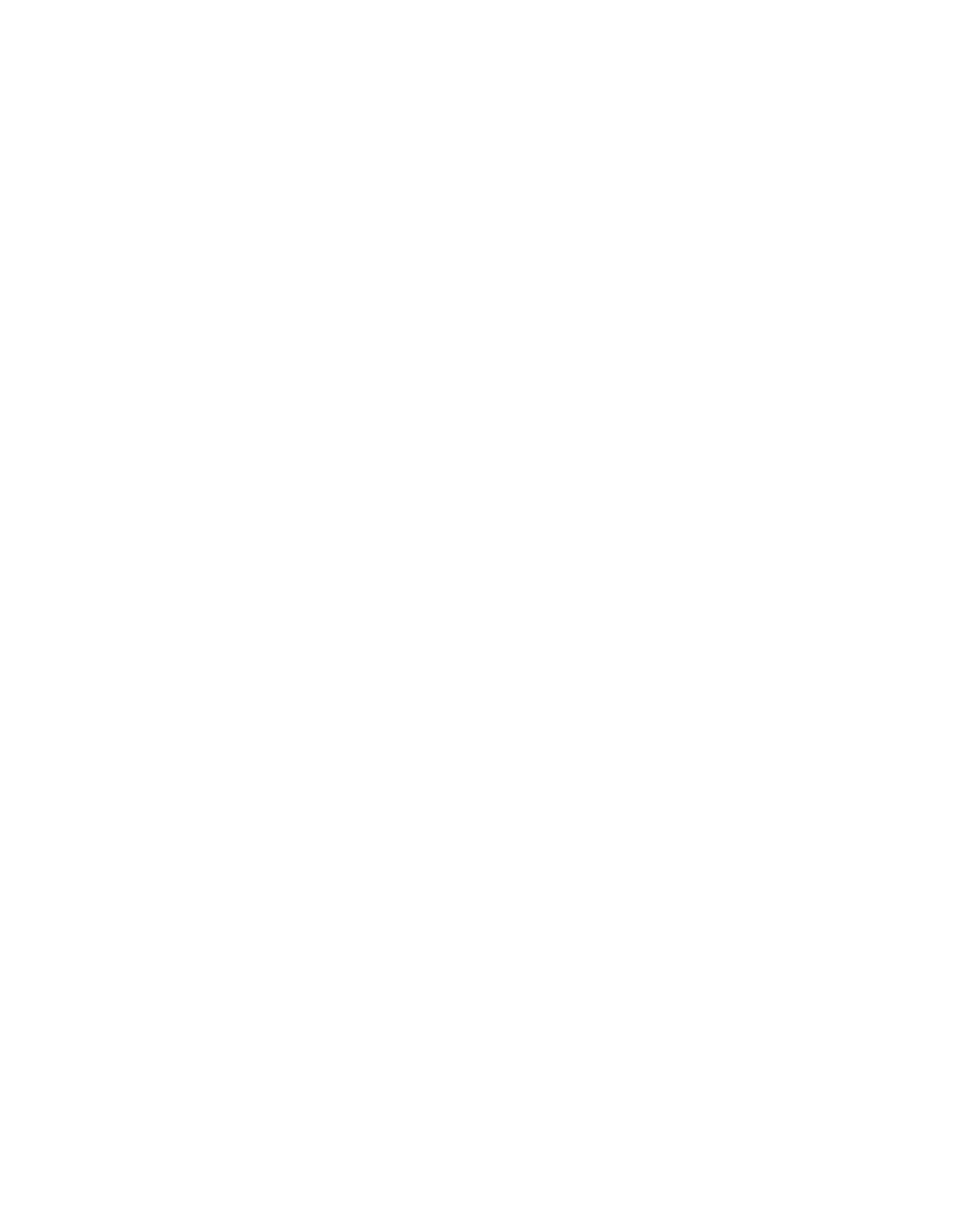# <span id="page-20-0"></span>**2. Estimates of Economic Output Associated with Space**

As discussed above, we break the space economy into four categories: government expenditures on space, space services, the space supplier industry, and the space user support industry.

Based on our estimates of the value of the three categories we include in our estimates of the size of the space economy (government expenditures on space, space services, and the space user support industry), we estimate that the total value of goods and services from space was \$155.7 billion in 2013 and \$166.8 billion in 2016 (Table 1). These totals constitute the total final demand for goods and services generated in space or needed to receive these services. Notably, we do not include the value of the space supplier industry in our total. As discussed above, the purchases of space goods and services by governments and the satellite services industry equal the sales of the space supplier industry. Adding both categories would result in double counting.

Figure 2 presents the percentage of the total space economy each category comprises. Estimates of the value of each of the categories are discussed in detail in the sections below.

| <b>Billions of Dollars</b>              |         |         |  |  |  |
|-----------------------------------------|---------|---------|--|--|--|
| 2013<br>2016<br>Category                |         |         |  |  |  |
| Government expenditures                 | \$76.3  | \$77.8  |  |  |  |
| Satellite services                      | \$37.4  | \$41.1  |  |  |  |
| Space service user support<br>industry  | \$42.0  | \$47.9  |  |  |  |
| Estimated value of the space<br>economy | \$155.7 | \$166.8 |  |  |  |
| <b>Space suppliers industry</b>         | \$25.8  | \$24.4  |  |  |  |

**Table 1. STPI Estimates of the Size and Composition of the Space Economy**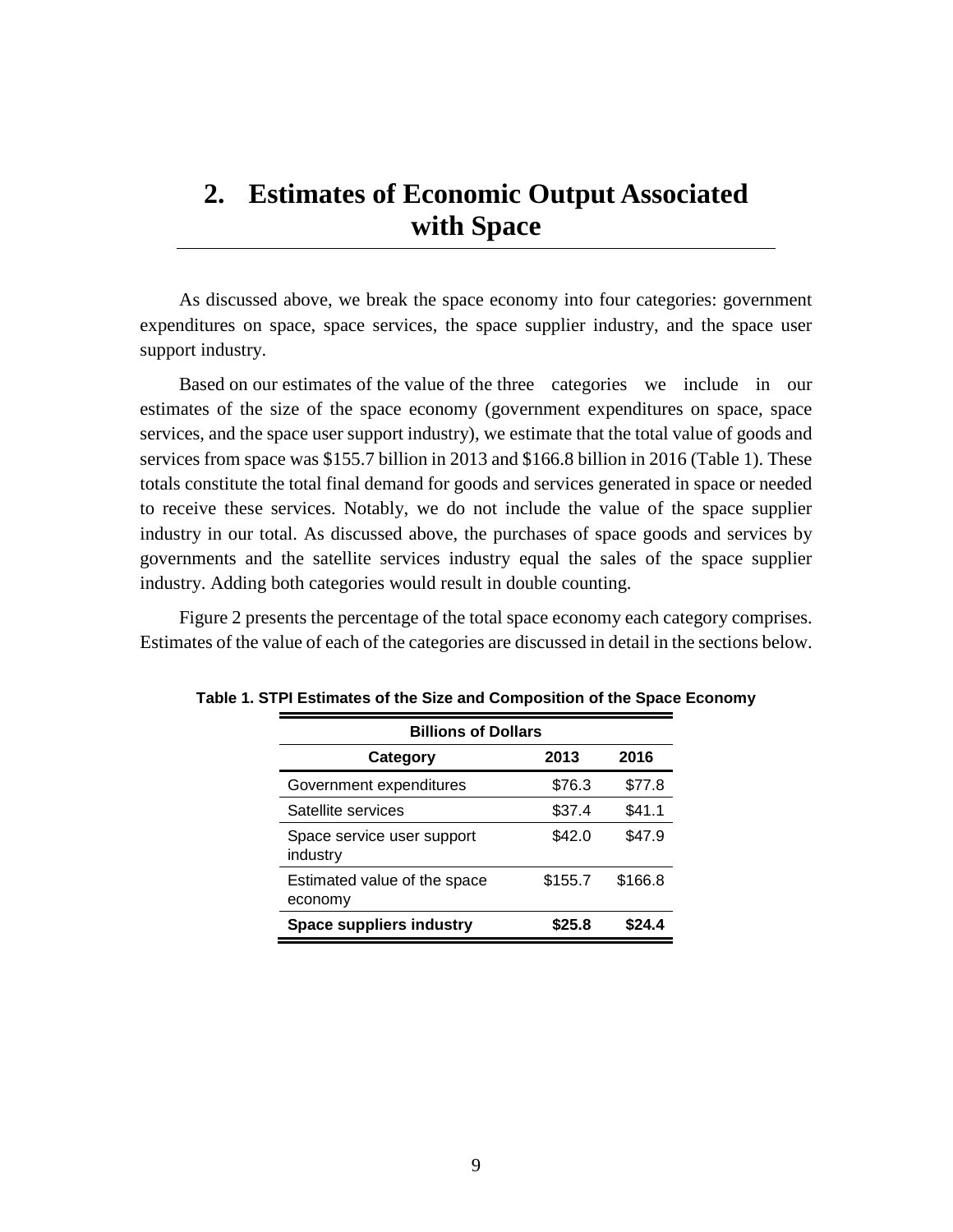

**Figure 2. Composition of STPI Estimates of the Size of the Space Economy**

# <span id="page-21-0"></span>**A. Space Services Government Expenditures**

Government expenditures on space are generally made to pursue public policy goals such as human space exploration, space science, or national security. Governments also engage in some activities like the operation of Earth observation or telecommunications satellites in which commercial operators participate as well.

# <span id="page-21-1"></span>**1. U.S. Government**

To estimate the value of U.S. Government expenditures, we include all of NASA's budget outlays, minus budget outlays on aeronautics, as these outlays pertain to aviation, not space. We then add in outlays on space by other civilian U.S. Government agencies such as the National Oceanographic and Atmospheric Administration, the U.S. Geological Survey, and other U.S. Government civilian agencies. Data for expenditures on space by these agencies are taken from the annual *Aeronautics and Space Report of the President* (NASA 2014; NASA 2017).

For space programs pertaining to national security, publicly available information is more difficult to find, as part of U.S. Government spending on space for military and intelligence reasons is classified. Both the Space Foundation and Euroconsult appear to have had an estimate for U.S. military and intelligence budgets (including classified budgets) for the year 2012. To estimate classified budgets after that year, they applied the overall growth or decline in annual budgets for unclassified national security space programs to their previous year's estimates of expenditures on classified systems. Using this methodology, the Space Foundation estimates U.S. space spending on national security as \$22.5 billion (2014), \$23.6 billion (2015), and \$22.0 billion (2016) (Space Foundation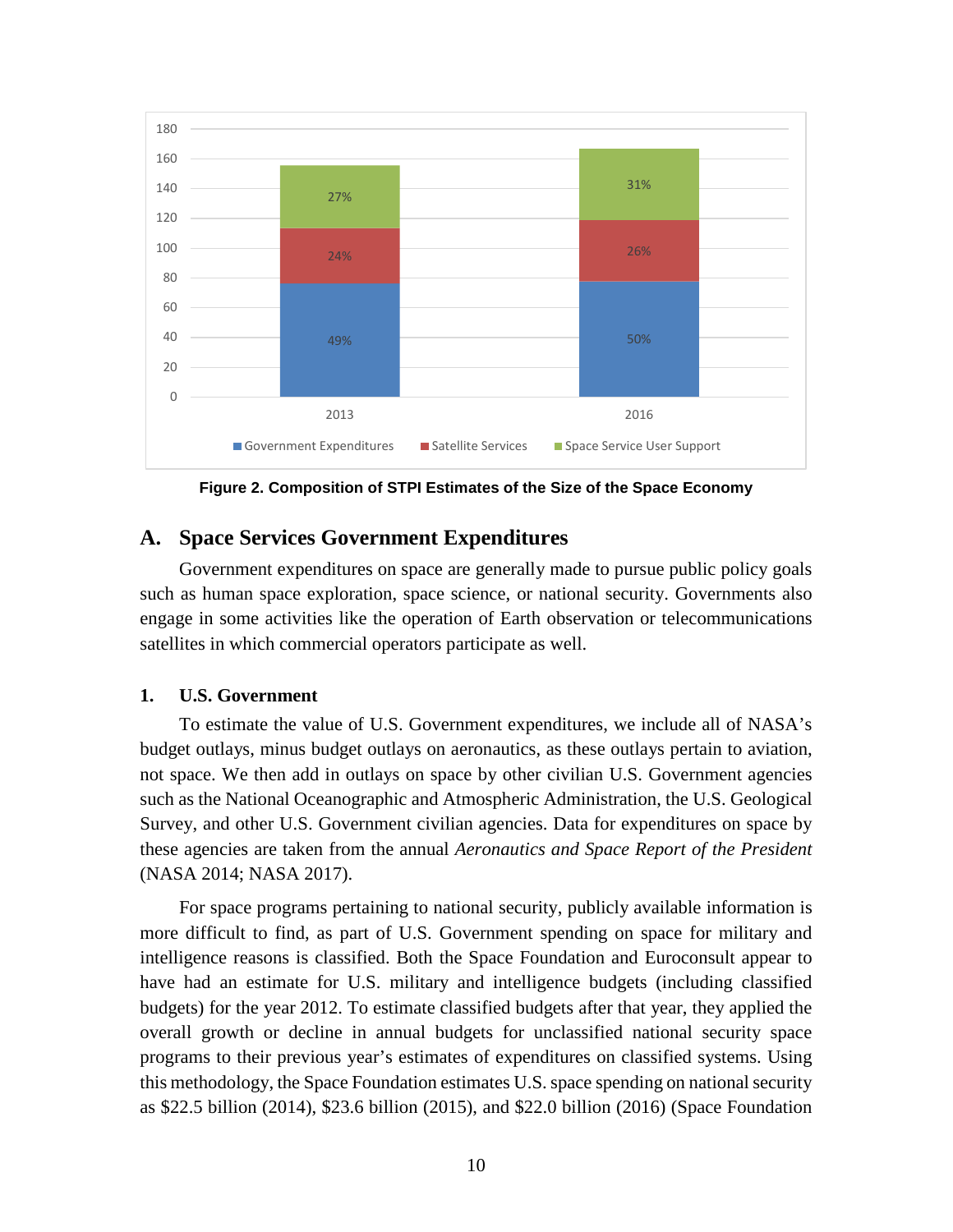2017). This approach may not generate accurate estimates, as the cancellation or start of a single unclassified program could result in a swing of 10 percent or more in total spending, and may have no bearing on changes in expenditures on classified programs.

We estimate U.S. Government expenditures on space by the Department of Defense (DOD) and the intelligence agencies using a different approach. In 2013, DOD changed its reporting method for its annual appropriations and outlays in the annual *Aeronautics and Space Report of the President*. This change in methodology reduced the estimated budget authority for 2013 from the 2012 report of \$25.555 billion to \$10.818 billion in actual budget authority in the 2013 report. Later years' reports noted that the new methodology for calculating the space budget does not include classified military or intelligence spending, implying that the pre-2013 numbers were for the entire national security space budget (both classified and unclassified). Taking the average of the publicly available budget outlays for national security space from FY 2010–FY 2012, which include classified programs (\$24,142 million, \$25,924 million, \$26,457 million, respectively), yields \$25.5 billion, which is approximately the total projected budget authority in FY 2013 after accounting for sequestration (NASA 2014). We therefore chose to use \$25.5 billion for 2013 for our estimate for that year. Because we have no additional information, we used this average for our 2016 estimate as well (Table 2). This estimate of \$25.5 billion is roughly \$4 billion greater than the Space Foundation's estimate for national security space funding in FY 2013 of \$21.7 billion.

#### <span id="page-22-0"></span>**2. Foreign Governments**

Euroconsult, the Space Foundation, and the OECD have collected budgetary information on expenditures on space for all countries with substantial space programs that make these data publicly available. For countries with major space programs that provide little public information on their civil expenditures on space, these organizations provide estimates. In some instances these organizations' estimates differ slightly, as many countries only publish aggregate statistics on budgetary categories in which spending on space is embedded and do not break out spending on space science from their overall budgets for research. In addition, no countries provide information on classified military space spending. There are also small differences between final outlays and budgets, depending on the year. For this report, unless otherwise noted below, we chose to use the budgetary numbers as aggregated by Euroconsult for 2013, due to the completeness of their estimates, and by Space Foundation's *Space Report* for 2016, as we did not have access to Euroconsult's data for this year. Space Foundation bases its estimates for military spending on space on Euroconsult data.

Russia does not publish official annual budgets for space, but sometimes provides information on civilian space expenditures through announcements or statements by Russian officials. For example, Russian sources sometimes provide aggregate numbers for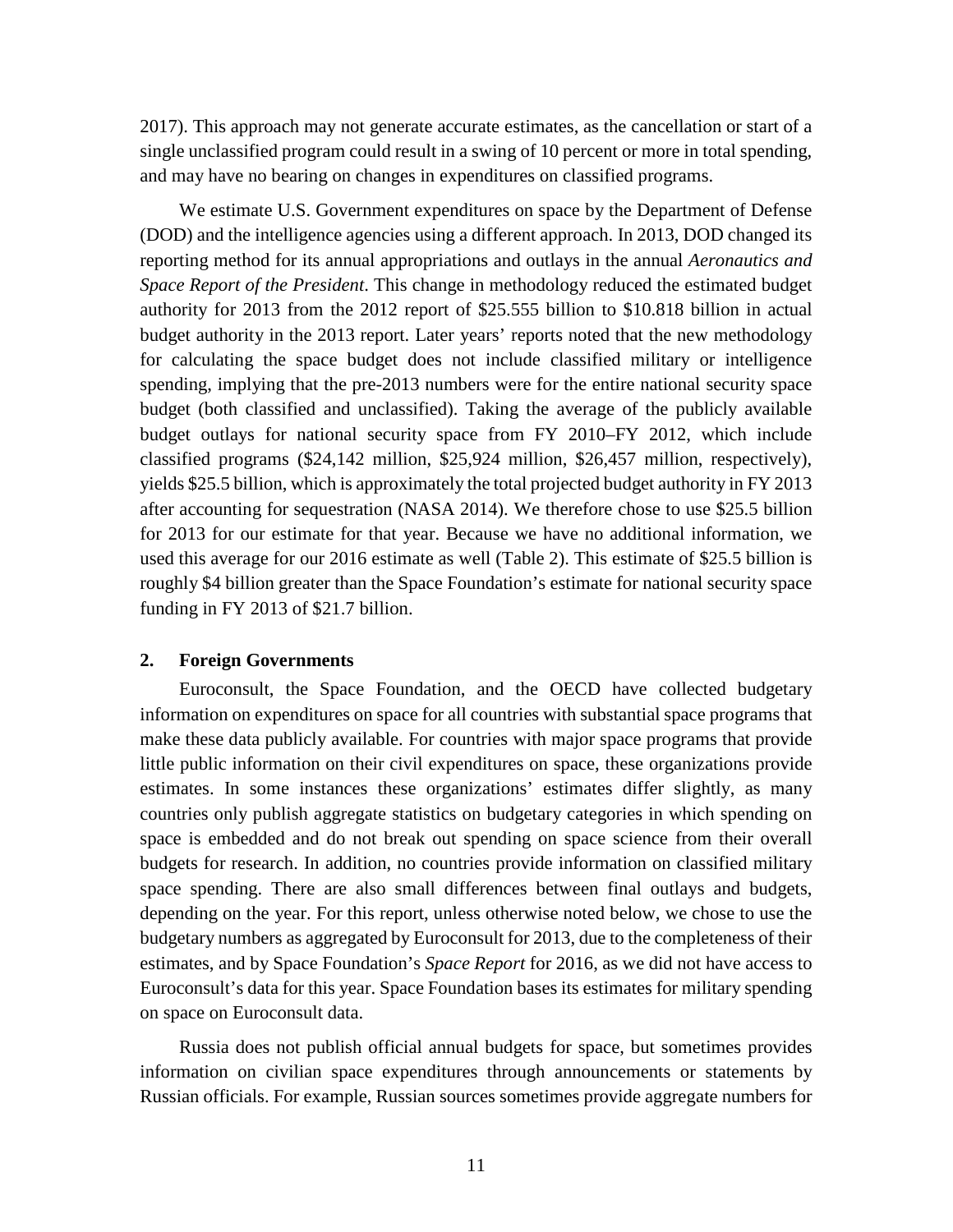budgetary expenditures on space for a multi-year period, rather than an annual budget. The director of Russia's space agency, Roscosmos, periodically states the annual budget for the organization in speeches or other public pronouncements. Drawing on these and other sources and using its own methodologies, Euroconsult estimated Roscosmos's budget in 2013 to be 203 billion rubles (\$6.38 billion) and military space spending at 145 billion rubles (\$4.55 billion) (Euroconsult 2014). The Space Foundation estimated Roscosmos's budget at 165 billion rubles (\$5.18 billion) for 2013; it did not provide an estimate for Russia's military space budget. The Space Foundation states that its estimate for total military space spending for all countries except for the United States is based on Euroconsult data. The OECD's *The Space Economy at a Glance 2014* stated that Russia's total budget for civil and military space in 2013 was \$5.3 billion (OECD 2014). For this study, we use the Space Foundation's numbers for Russia's civil space budgets of \$5.18 billion for 2013 and \$1.63 billion for 2016 because the sources of these numbers were personal communications by the Space Foundation with the Russian Embassy or official estimates by the director of Roscosmos, Igor Komarov. We use Euroconsult's data for Russia's military spending on space.

China also does not make its budgets for civil and military space spending publicly available. Because of the lack of published annual budgets, the three organizations make their own estimates for China's spending on space, which are quite different. The OECD estimated China's civil and military space budget to be \$6.1 billion in 2013 (OECD 2014); Euroconsult estimated China's civil and military space budget at \$4.0 billion dollars for the same year (Euroconsult 2014). Euroconsult's estimate for China is derived from partial information on estimated program costs from various publications, trends in spending on science and technology in China, and comparisons to similar space programs in other countries (Euroconsult 2014). The Space Foundation estimates how much the Chinese government spends on space by taking the average percentage of GDP nations other than the United States or Russia spend on their civil space programs and multiplying China's GDP by that percentage. Using this methodology, the Space Foundation estimates that China's civil space program budget was \$3.5 billion in 2013 (Space Foundation 2013). As with its estimates for Russia, the Space Foundation does not estimate a military space budget for China, but notes that unnamed analysts estimate that civil and commercial space spending may compose two-thirds of China's total space budget (Space Foundation 2013). Because Euroconsult's methodology appears to use a wider variety of sources and takes into account physical developments in China's space program, we have chosen to use its estimate for 2013. To generate an estimate of China's spending on space for 2016, we assumed that the annual rate of growth in China's space program between 2012 and 2013 listed in Euroconsult's 2013 report remained the same for the period from 2013 and 2016 and applied this rate of growth to the 2013 figure to estimate Chinese expenditures in 2016.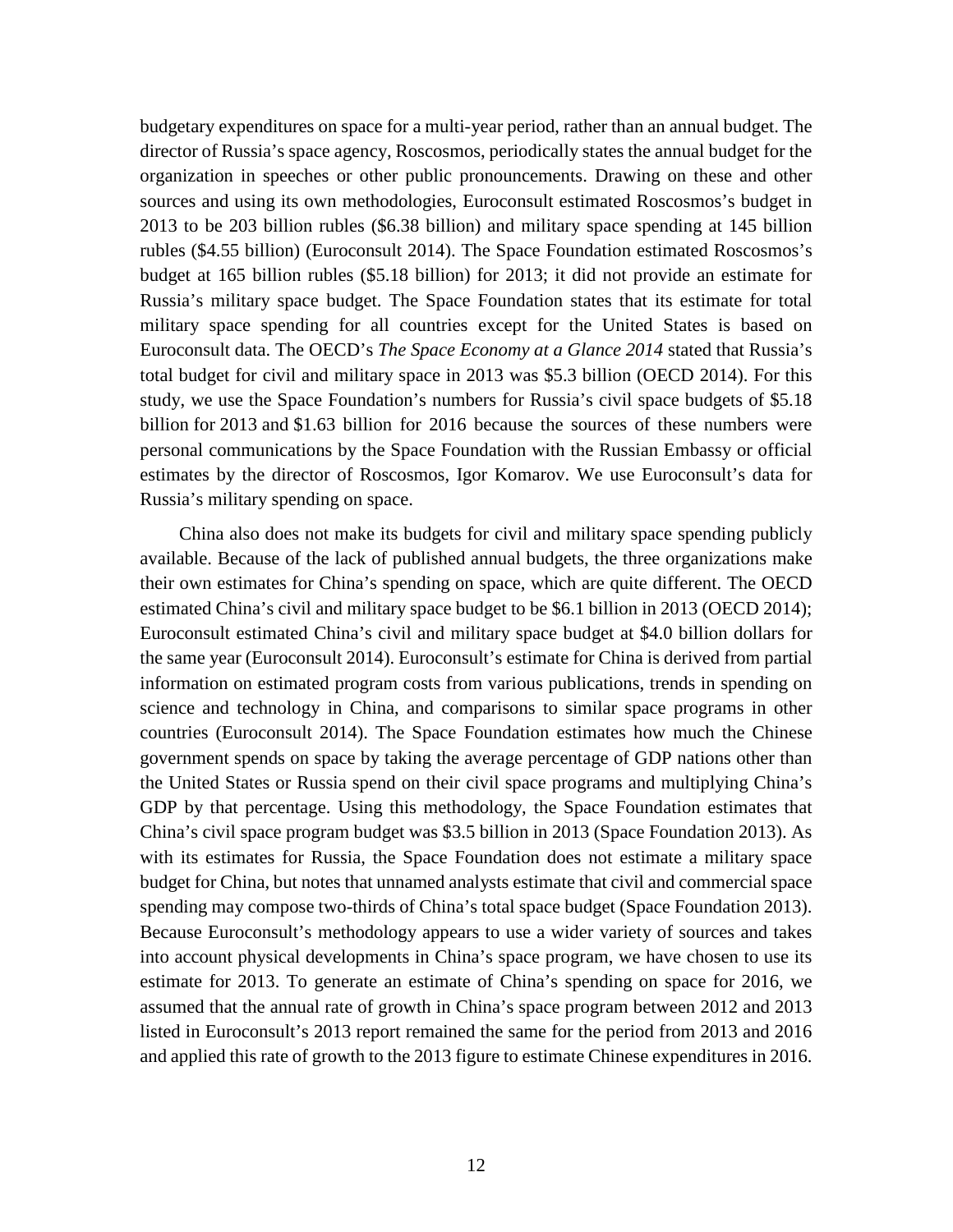Table 2 shows our estimates. In comparison, for 2013, Euroconsult estimated total non-U.S. civil expenditures on space to be \$23.9 billion and total non-U.S. military spending on space to be \$9.5 billion, for a total of \$33.4 billion. The Space Foundation estimated non-U.S. civil expenditures on space to be \$21.7 billion and total non-U.S. military spending on space to be \$10.3 billion, for a total of \$32.0 billion. The OECD estimated total non-U.S space spending, civil and military, to be \$25.0 billion.

| <b>Billions of Dollars</b>               |        |        |
|------------------------------------------|--------|--------|
| <b>Function</b>                          | 2013   | 2016   |
| U.S. Government expenditures on space    | \$44.3 | \$46.4 |
| Non-military outlays                     | \$18.8 | \$20.9 |
| Military and intelligence outlays        | \$25.5 | \$25.5 |
| Foreign government expenditures on space | \$32.0 | \$31.4 |
| Non-military                             | \$22.5 | \$20.4 |
| Military and intelligence                | \$9.5  | \$11.0 |
| Total                                    | \$76.3 | \$77.8 |

**Table 2. Government Space Budgets**

Sources: NASA 2014, 2017; Euroconsult 2014; Space Foundation 2014, 2017 Notes:

(1) U.S. budget authority for non-military space were \$19.4 billion (2013) and \$21.8 billion (2016) and for unclassified national security space were \$10.8 billion (2013) and \$9.7 billion (2016).

(2) We have chosen to present all information in nominal dollars of the year in which the data are reported. We made this decision to make it easier for readers to find the numbers in the referenced publications.

# <span id="page-24-0"></span>**B. Commercial Sales of Goods and Services Produced in Space**

Commercial space service companies generate revenues from sales of services like direct broadcast television, satellite telecommunications, and Earth observations that are generated in space. These services may be sold to governments, households, and businesses. Currently, commercial space services primarily consist of revenues from sales of direct broadcast TV, telecommunications, and data and internet services. Earth observations provide the remainder of revenues from services from space. Future revenues from space tourism and manufacturing in space would fall into this category.

Our estimates of the value of goods and services produced in space include actual or imputed revenues from broadcasting signals for direct-to-home TV, satellite radio, satellite broadband, satellite telephone, fixed and mobile voice and data communications through satellites, commercial sales of Earth observations, and incipient revenues from space tourism and manufacturing in space. As noted above, we only include in our estimates the value of services provided from space, such as payments for the use of satellite transponders. We exclude the value of derivative products like financial and other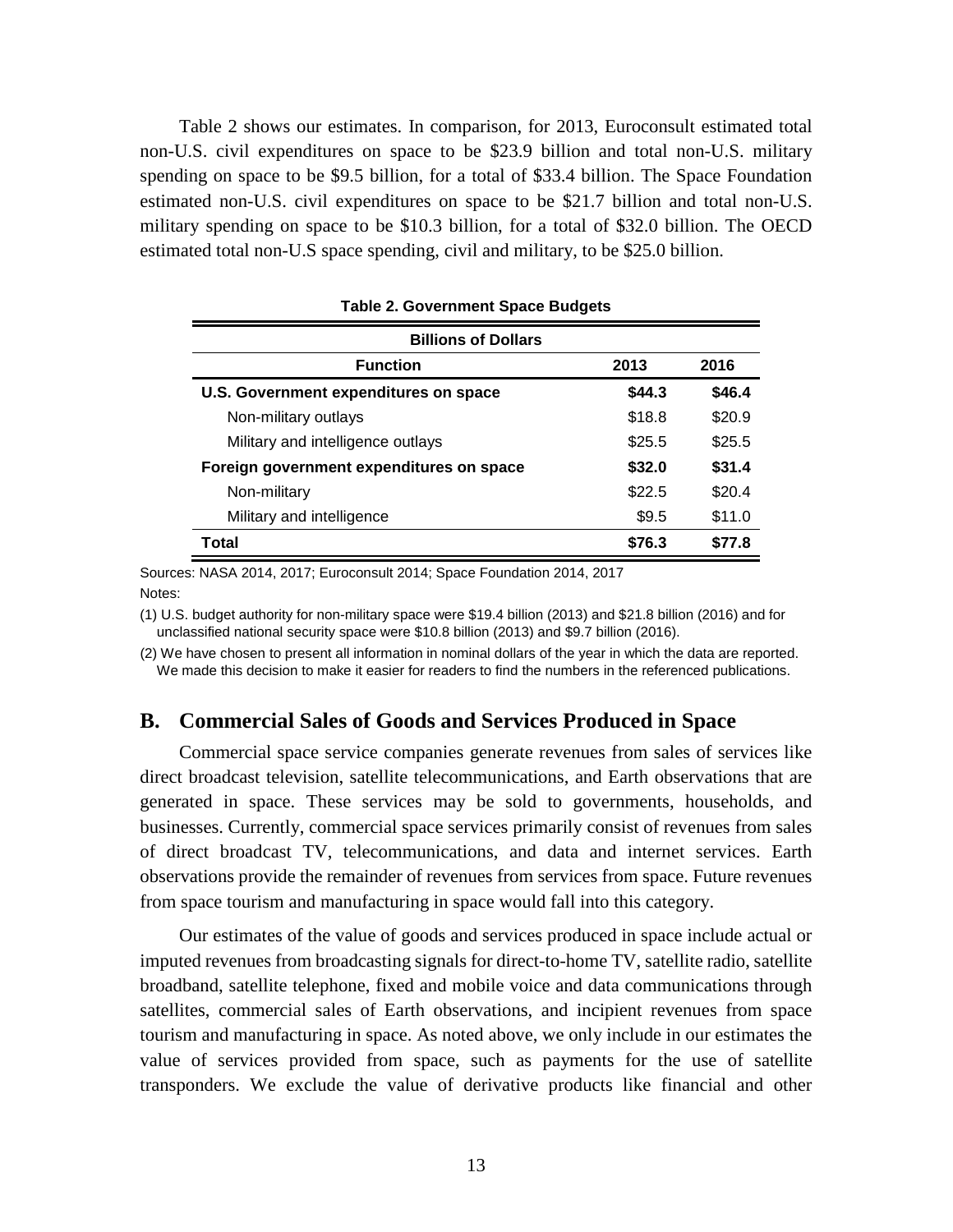information linked to Earth observations data. For example, ESRI is a U.S.-based company that builds and sells mapping and spatial analytics software (ESRI n.d.). Earth observations data are only one component of this software; the bulk of ESRI's value is generated by developing software and integrating many databases into its products, only some of which incorporate Earth observations. We do not include sales by companies like ESRI in our estimates, but do include the value of the Earth observations data on which ESRI draws for its products.

To calculate the value of commercial sales of goods and services produced in space, we draw on the estimates of the SIA (2014; 2017), the Space Foundation (2014; 2017), and the European Global Navigation Satellite Systems Agency (GSA 2015; 2017) for broadcast and other satellite services and Earth observations. We subtract from their estimates that portion of broadcast and other satellite services that is generated on Earth. To obtain information on the value of satellite broadcasting and telecommunications services, we also use data from the annual reports of satellite companies and information from the space commercial press.

#### <span id="page-25-0"></span>**1. Satellite Services**

Below, we estimate the size of the satellite services market divided by the market segments listed in SIA's *State of the Satellite Industry*: direct-to-home television broadcast, satellite radio, satellite broadband, fixed satellite services, and mobile voice and data.

#### **a. Direct-to-Home Television Broadcast Services**

We estimate the value of direct-to-home satellite television broadcasts associated with space by estimating the costs to satellite television broadcasters of purchasing satellite services for their broadcasts or providing those services themselves. In our estimate of the value of these services generated from space, we exclude the costs associated with purchasing broadcasting rights for the films and television shows, marketing satellite television services, or the costs of billing and collecting payment for services. For example, in 2016, DISH television reported a total revenue of \$15.1 billion and total costs of \$12.8 billion. DISH's largest cost was \$8.9 billion for subscriber-related expenses, including programing content. DISH leases transponders and buys satellite operations services from EchoStar Satellite Services; it also has some of its own satellites, which it pays EchoStar Satellite Services to operate. DISH reports the value of transponder and satellite operations services within its satellite and transmission expenses category of its annual report. In 2016,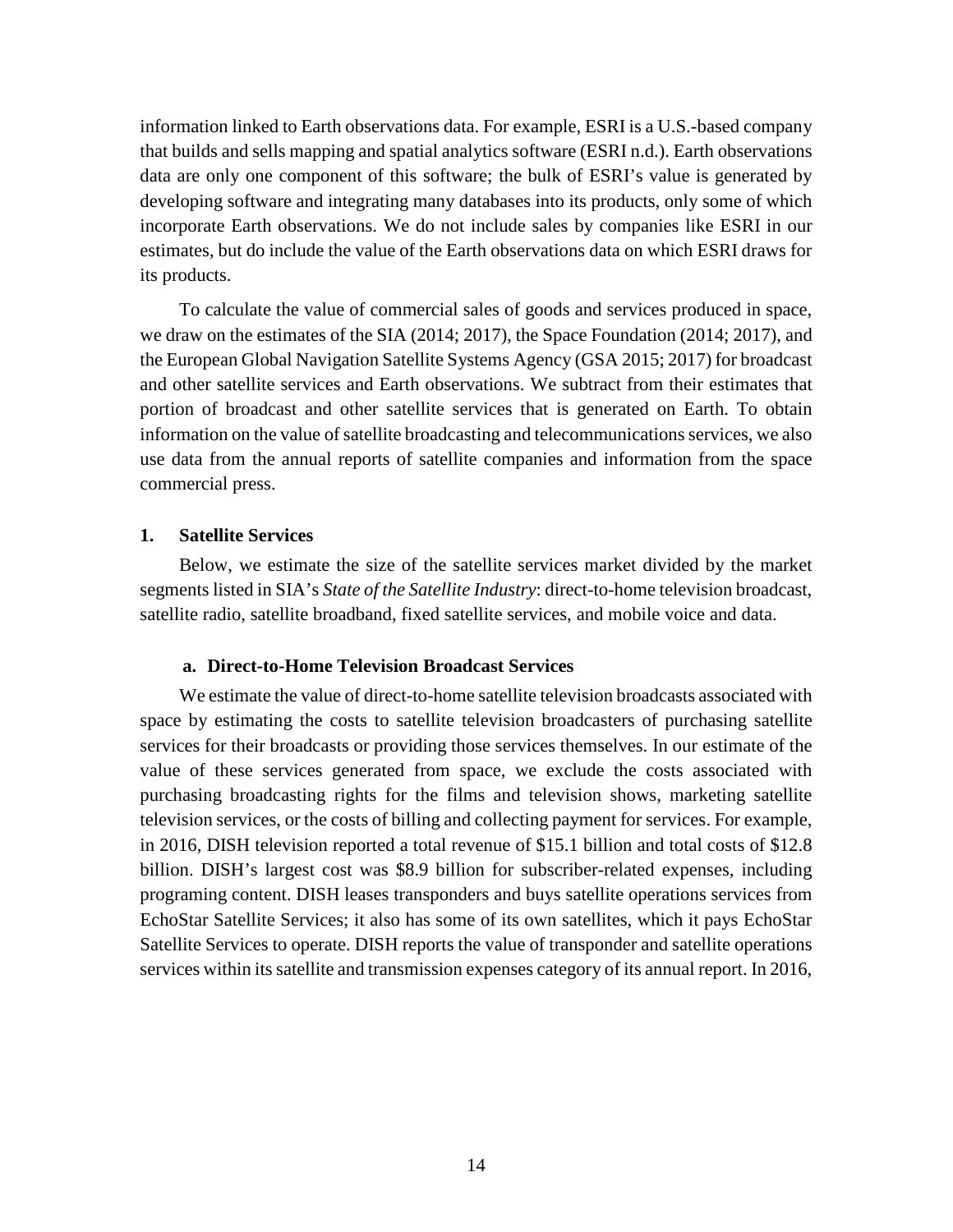the value of the services purchased by DISH was \$727 million, 4.8 percent of total revenues. [7](#page-26-0)

To estimate the value of satellite services for direct-to-home broadcast from space we examined the annual reports of three of the largest providers of direct-to-home satellite broadcasters, which in addition to DISH, include DirecTV (for 2013 only), and Sky, to identify their expenditures on satellite transmission, networks, and broadcast operations, including depreciation and amortization of space assets. We then converted those figures to a percentage of the companies' total revenues. We found these three companies spent between 10 percent and 22 percent of revenue on space-related expenses with an average of 15.9 percent. We applied this average percentage to the total revenue for direct-to-home broadcasting report in SIA's *State of the Satellite Industry* (\$92.6 billion and \$97.7 billion, for 2013 and 2016, respectively). Using this methodology, we estimate the value of directto-home television broadcast services from space to have been \$14.8 billion in 2013 and \$15.6 billion in 2016 (Table 3).

| <b>Billions of Dollars</b>           |        |        |  |  |
|--------------------------------------|--------|--------|--|--|
| <b>Function</b>                      | 2013   | 2016   |  |  |
| Direct-to-home TV broadcast services | \$14.8 | \$15.6 |  |  |
| Satellite radio                      | \$0.4  | \$0.5  |  |  |
| Satellite broadband                  | \$1.7  | \$2.0  |  |  |
| Mobile voice and data                | \$2.6  | \$3.6  |  |  |
| Fixed satellite services             | \$11.8 | \$11.2 |  |  |
| Managed services                     | \$4.6  | \$6.2  |  |  |
| Earth observations                   | \$1.5  | \$2.0  |  |  |
| Total                                | \$37.4 | \$41.1 |  |  |

**Table 3. Commercial Sales of Goods and Services Produced in Space**

Sources: STPI estimates; Space Foundation 2017; SIA 2014, 2017

 $\overline{a}$ 

Direct-to-home television broadcasts account for most of the total value of satellite services as estimated by SIA (2017) and the Space Foundation (2014). Because we only include the value of the services generated in space—the transmission and reception of these services—our estimates of the value of direct-to-home television broadcasts and other satellite services are significantly lower than these estimates.

<span id="page-26-0"></span> $7\quad$  DISH Network's satellite and transmission expenses line item includes some non-space activities in addition to its satellite services, such as Sling TV, an internet streaming television service, so the actual value of space services procured by DISH Network is somewhat lower than this figure.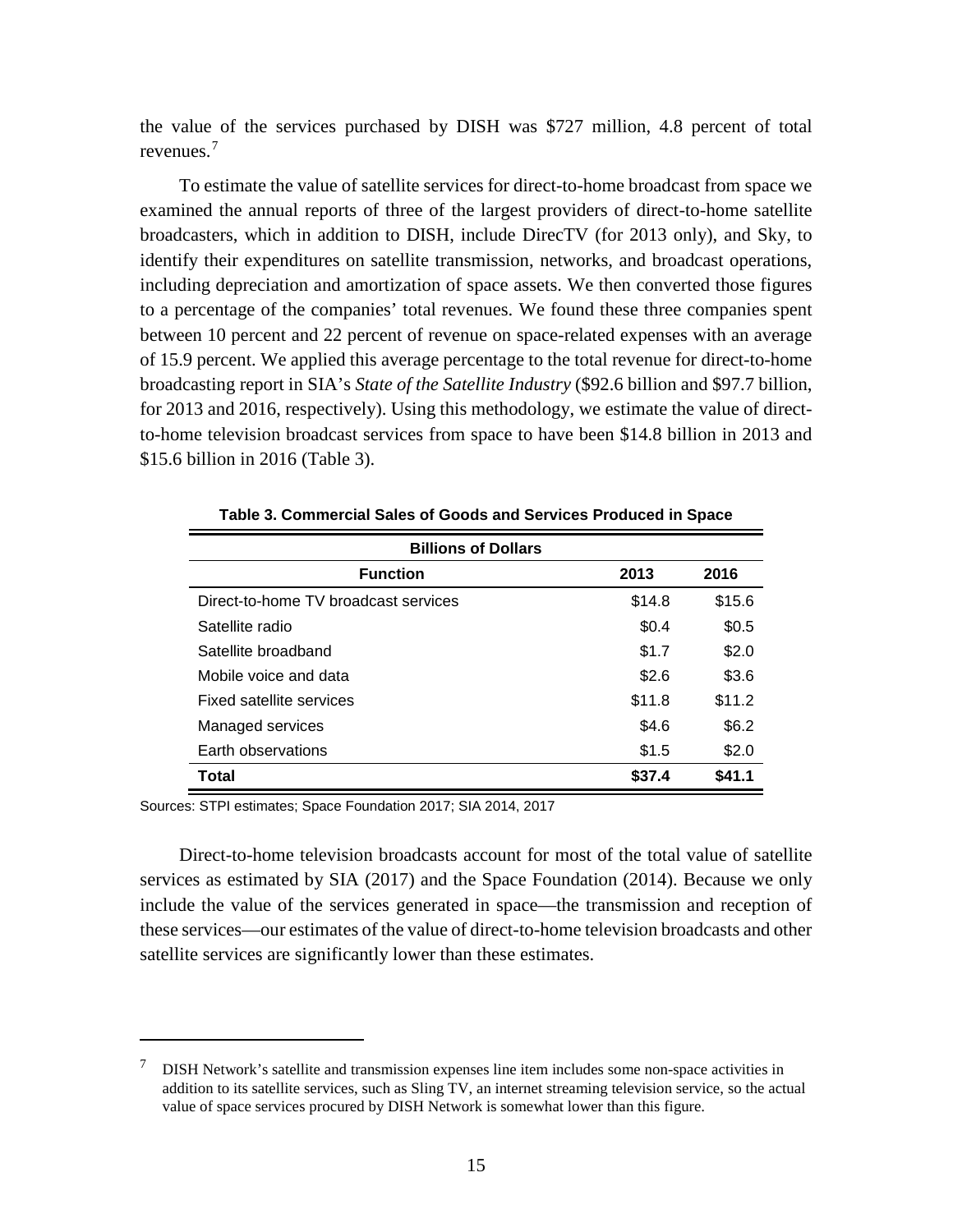#### **b. Satellite Radio**

In the United States and Canada, the sole provider of direct broadcast satellite radio services is Sirius XM (Sirius XM Canada is partially owned by Sirius XM and relies on it for satellite broadcasts). In Europe, Eutelsat and some other direct-to-home satellite TV broadcasters also provide satellite radio services, but these companies do not break out satellite radio revenues in their annual reports. Because providers of satellite radio services outside of North America do not break out their revenue for these services, SIA's estimate of direct broadcast satellite radio services appears to be limited to the revenues of Sirius XM; SIA appears to put non-North American satellite radio revenues under direct-to-home TV broadcasts.

Following SIA, we confine our estimates for radio satellite services to the operations of Sirius XM. Like SIA, we capture other radio satellite service revenues under other satellite service categories. Sirius XM had revenues of approximately \$5 billion dollars in 2016 (Sirius XM 2017). It spent approximately \$3 billion on items such as royalties, programming and content, marketing, and administrative activities. To estimate the value of Sirius XM's space activities, we sum Sirius XM's expenditures on satellites and transmissions; cost of equipment; engineering, design and development; and depreciation and amortization, for a total of \$418 million in 2013 and \$495 million in 2016. We use these numbers as our estimates of the value of satellite radio services provided from space.

#### **c. Satellite Broadband**

According to SIA, satellite broadband brought in \$1.7 billion in 2013 and \$2.0 billion in annual revenue in 2016 (SIA 2017). Many satellite companies provide enterprise broadband through very small aperture terminal networks. However, the two largest providers of consumer broadband are both in the United States: HughesNet and ViaSat Exede. This may change in coming years, as companies like OneWeb, SpaceX, and Astranis launch global satellite broadband constellations. As the costs of satellite broadband primarily relate to the transmission of data via space, we adopt SIA's estimates of the total value of satellite broadband for our estimates. Several providers of satellite broadband do not breakout revenues of satellite broadband from other revenue streams; these revenues may be captured in either the direct-to-home satellite television broadcast services or fixed satellite services categories.

# **d. Mobile voice and data**

Many satellite companies provide fixed-to-mobile or mobile-to-mobile voice and data services. This market sector is divided into several distinct market segments: satellite telephones, maritime data services, and aviation data services (e.g., in-flight internet or communications). The largest providers of these services are Inmarsat (annual revenues of approximately \$1.3 billion in 2016, which provides mobile voice and data services to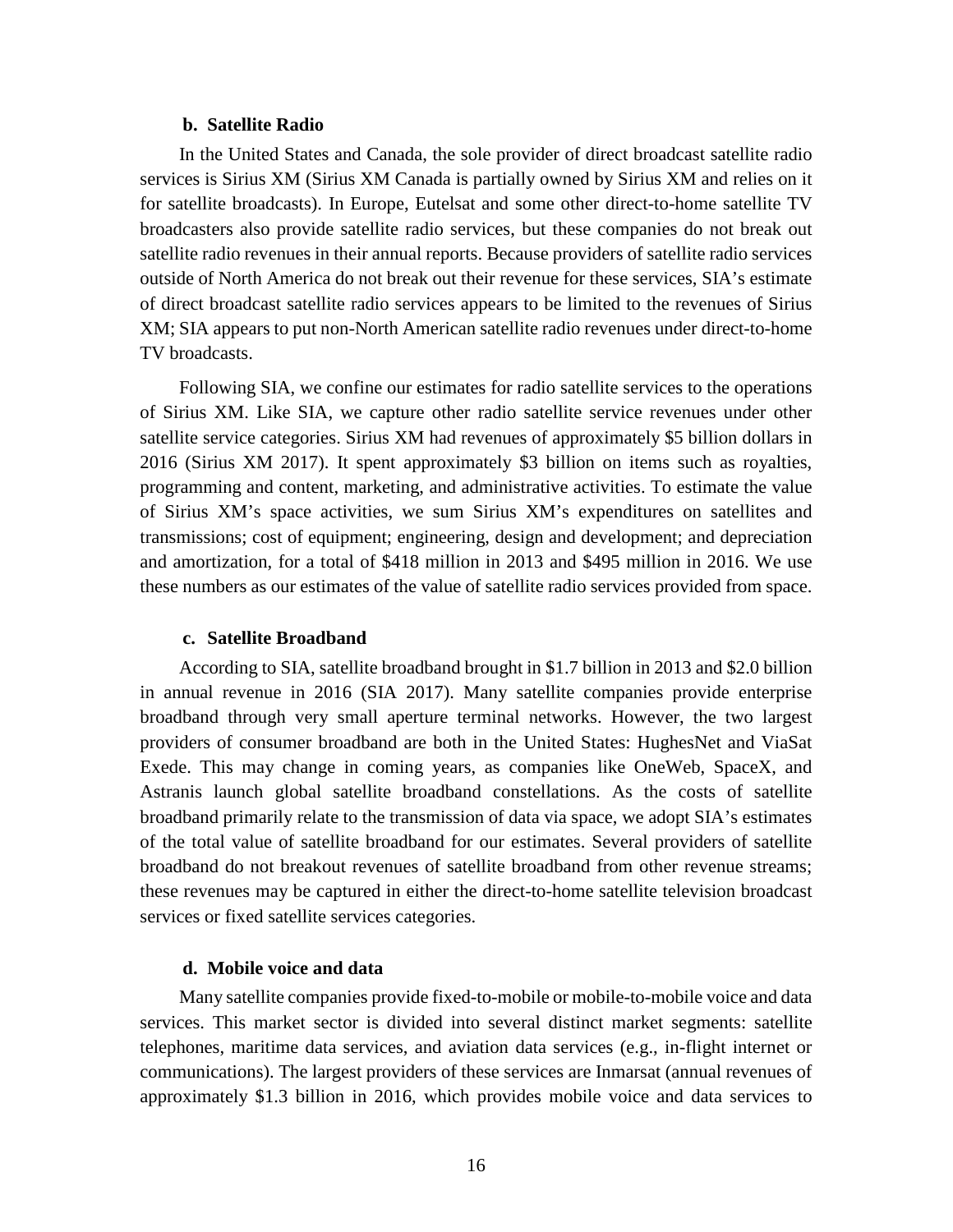aviation and maritime industries, enterprise users, and governments) and Iridium (\$433 million in annual revenue in 2016, which provides satellite telephones). Other mobile satellite service providers include Thuraya, Orbcomm and Globalstar. These five companies had combined revenues of \$1.9 billion in 2013 and at least \$2.0 billion in 2016 (Thuraya's revenue in 2016 was not made publicly available.). Additionally, several fixed satellite service companies, including Echostar, provide limited mobile satellite services, and other fixed satellite service providers, including Intelsat General and Telstra, resell mobile satellite services from major mobile satellite service operators (e.g., Iridium, Inmarsat). Because almost all of these revenues derive from services generated in space, we adopt SIA's estimates of the value of mobile voice and data for our estimates: \$2.6 billion in 2013 and \$3.6 billion in 2016.

#### **e. Fixed satellite services and managed services**

Fixed satellite service (FSS) providers operate satellites in geostationary orbit and lease transponders for video, data, and voice transmission. In recent years, the distinction between FSS and other satellite market segments has blurred, as FSS operators sell capacity to other market segments (de Selding 2015). The revenues we include in this category come from companies that primarily provide telecommunications services, not direct broadcast television, satellite radio, consumer broadband, or mobile services. Because FSS companies make a large share of their revenue from selling to other satellite services companies, at least some of the revenue in this category has likely been double counted, as we have included these revenues under our estimates of the value of other categories.

In 2013, the largest 26 fixed satellite service operators had combined revenues of \$11.8 billion, with five companies accounting for 71 percent of revenue: Intelsat, SES, Eutelsat, Telesat, and Sky Perfect JSat (de Selding  $2015$ ).<sup>[8](#page-28-0)</sup> We use this \$11.8 billion figure for our 2013 estimate; it matches SIA's estimate for this category. For our 2016 estimate, we used SIA's estimate for this category, \$11.2 billion.

Users of fixed satellite services (primarily governments and corporations) often do not purchase bandwidth on communication satellites directly, but rather contract with managed network services to connect remote facilities via satellite and other transmission methods. Many managed service providers sell turnkey systems that include on-site very small aperture terminals (VSAT), installation, and network management. Providers of managed services will often operate their own teleports to communicate with satellites owned and operated by fixed satellite service providers. As such, part of managed service providers' costs are revenues for fixed satellite service operators. We use SIA's estimates

 $\overline{a}$ 

<span id="page-28-0"></span><sup>8</sup> Sky Perfect JSat's revenue is split between direct-to-home television broadcasting (their largest revenue stream) and fixed satellite services.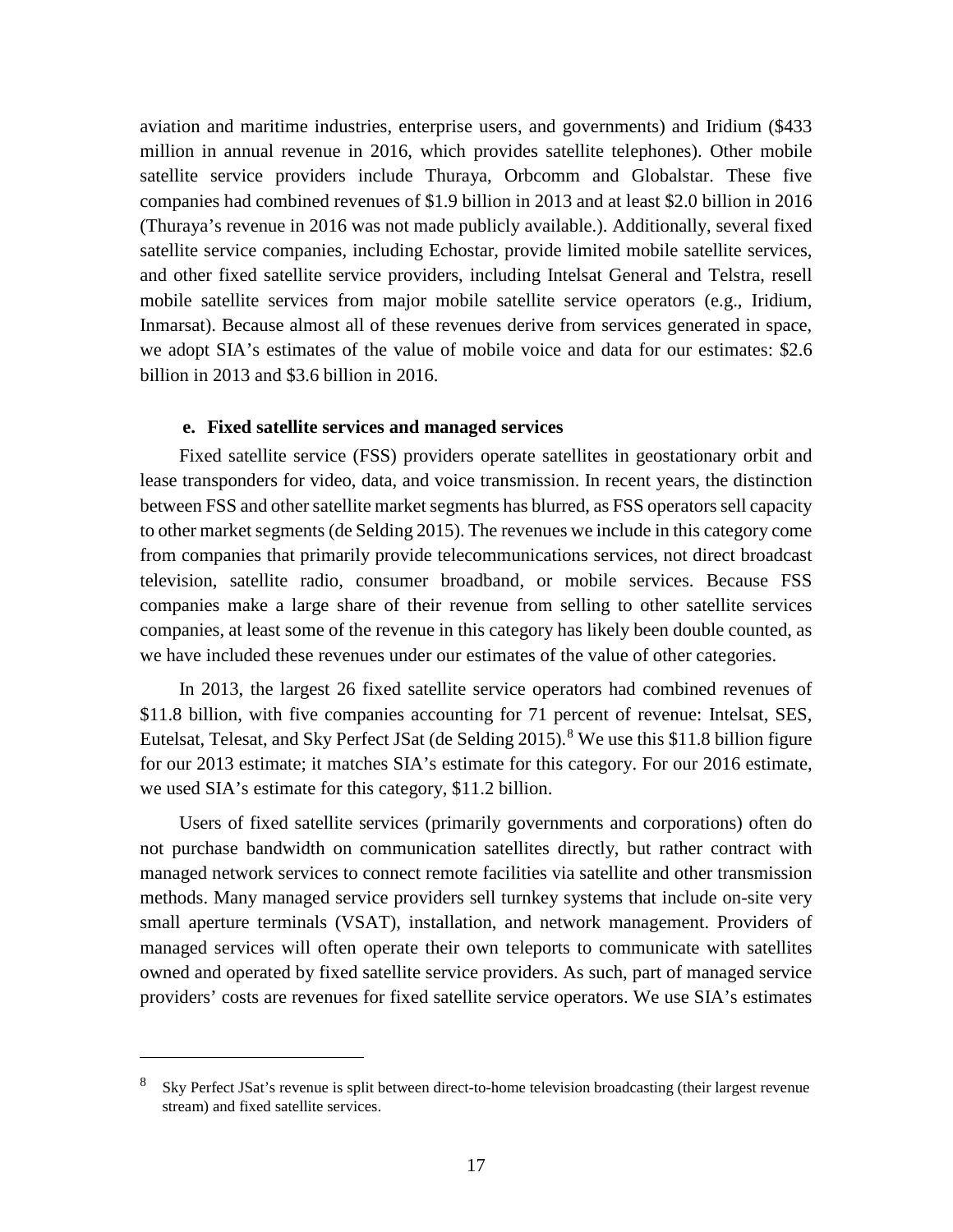of revenues for satellite-related managed services, \$4.6 billion in 2013 and \$6.2 billion in 2016, although these figures likely double count some revenues (Table 3).

#### <span id="page-29-0"></span>**2. Earth Observations**

Our estimate of revenues from the Earth observations market segment includes only companies with space operations. It excludes revenues from data analytics companies that buy images from Earth observation companies, which they then use to produce analytical products for their clients, as these products are created on the Earth, not generated in space. The largest Earth observations companies are Digital Globe, Planet, and Spire, but a number of new start-up companies are also entering the market. Digital Globe had net revenues of \$613 million in 2013 and \$725 million in 2016, with sales to the U.S. Government comprising \$358 million and \$462 million in 2013 and 2016, respectively (Digital Globe 2014; 2017). Because a large percentage of sales by Earth observation companies are made to governments, there may be some double counting between government expenditures and revenues from this category. However, the extent to which government purchases from private providers of remote sensing images comes from government space budgets is unclear. For example, such purchases by intelligence agencies or departments of agriculture are unlikely to be included in space budgets. As many Earth observations companies are start-ups, they do not release annual reports to the public. However, as a number of these companies are members of SIA, we use SIA's *State of the Satellite Industry* numbers for the total revenue of this market segment. SIA's estimates for revenue from Earth observations were \$1.5 billion for 2013 and \$2.0 billion for 2016 (SIA 2014; 2017). [9](#page-29-3)

#### <span id="page-29-1"></span>**3. Commercial Space Travel**

Despite some advance sales by Virgin Galactic and SpaceX, no companies are currently flying tourists to space. As we do not include advance sales as revenues for services that have not yet been delivered, we include no revenues for commercial space travel in our estimate of the size of the space economy.

#### <span id="page-29-2"></span>**4. Manufacturing in Space**

 $\overline{a}$ 

Made-in-Space, a U.S. company, has manufactured parts and plastic tools on the International Space Station (ISS) for use on the ISS. To this point, sales have been small, on the order of a few thousand dollars. Made in Space and Fiber Optic Manufacturing in Space (FOMS) are proposing to manufacture optical fiber on the ISS. The Made-in-Space

<span id="page-29-3"></span><sup>9</sup> Northern Sky Research reports \$2.3 billion and \$2.9 billion revenue for the Earth observation market segment (Space Foundation 2013; 2017). However, these numbers include value-added services, such as information products and big data analytics.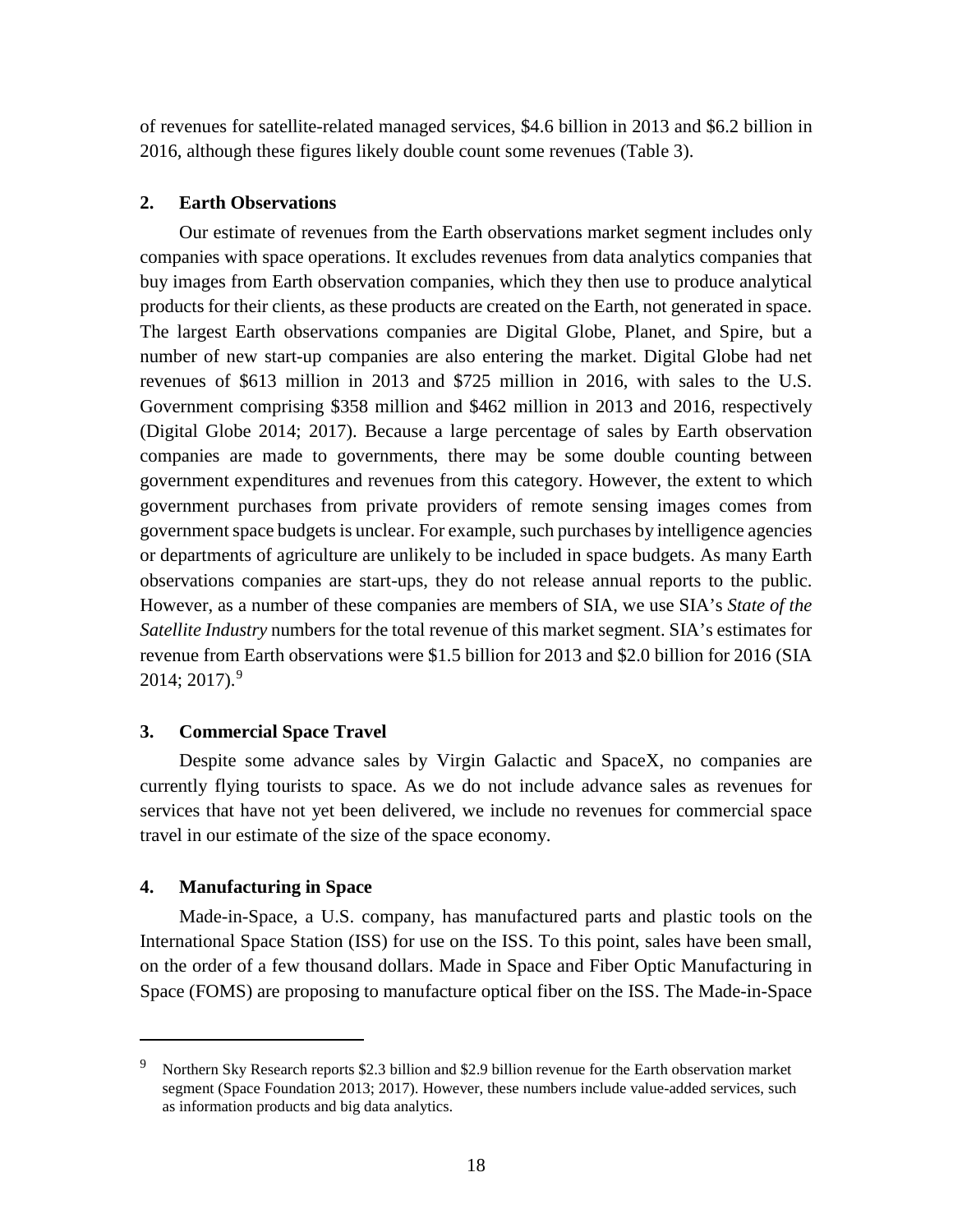apparatus to manufacture ZBLAN, a brand name for an exotic optical fiber, arrived on the station in July 2018; FOMS's apparatus arrived in April 2019. Both companies plan on returning optical fiber drawn by the machine to Earth for sale. At this point in time, no product has yet been returned to Earth for sale, and therefore no sales are included in our estimates.

# <span id="page-30-0"></span>**C. Space Supplier Industry**

We divide the value of goods and services produced by the space supplier industry into satellite and other spacecraft manufacturing; launch vehicles and launches; insurance premiums, and space infrastructure: launch pads, and ground stations needed to launch and monitor satellites in orbit. The Bryce Group and the Space Foundation have engaged in an exhaustive effort to compile statistics on sales of satellites and launches. We use their data here. Because the revenues associated with the manufacturing and launching of spacecraft and launch vehicles are generated by sales to governments and satellite service companies, which are therefore covered in their expenditures, we do not include the numbers in this section in our total estimate of the space economy to avoid double counting.

#### <span id="page-30-1"></span>**1. Satellites and Other Spacecraft**

 $\overline{a}$ 

The primary markets for satellites are satellite communications companies; civilian government agencies that purchase satellites for Earth observations, global positioning systems, meteorology, and science; and military and intelligence agencies that purchase satellites for communications, Earth observations, and intercepts. In the United States, Boeing; Lockheed Martin; Space Systems Loral (SSL) (now part of Maxar Technologies); and Northrup Grumman Innovation Systems (formerly Orbital ATK) have been the primary manufacturers of larger commercial satellites.<sup>[10](#page-30-2)</sup> In addition to Boeing and Lockheed Martin, Northrop Grumman, Raytheon, and Harris manufacture military and intelligence satellites. Major commercial and military satellite manufacturers headquartered outside the United States include Airbus Defence and Space, OHB SE, and Thales Alenia Space in Western Europe and JSC Information Satellite Systems in Russia. Several other countries also manufacture large satellites; of these, China, Israel, and Japan are among the most important.

According to SIA, sales of satellites ran \$15.7 billion in 2013 and \$13.9 billion in 2016, most of which were generated by sales of satellites to governments (Table 4). Sales of surveillance satellites to militaries are the largest single category of satellite sales. However, this category accounted for less than half of total satellite sales in 2016.

<span id="page-30-2"></span> $10$  SSL was acquired by MacDonald Dettwiler or MDA, a Canadian company in 2012; MDA has since become Maxar Technologies and is now also listed as a U.S. company.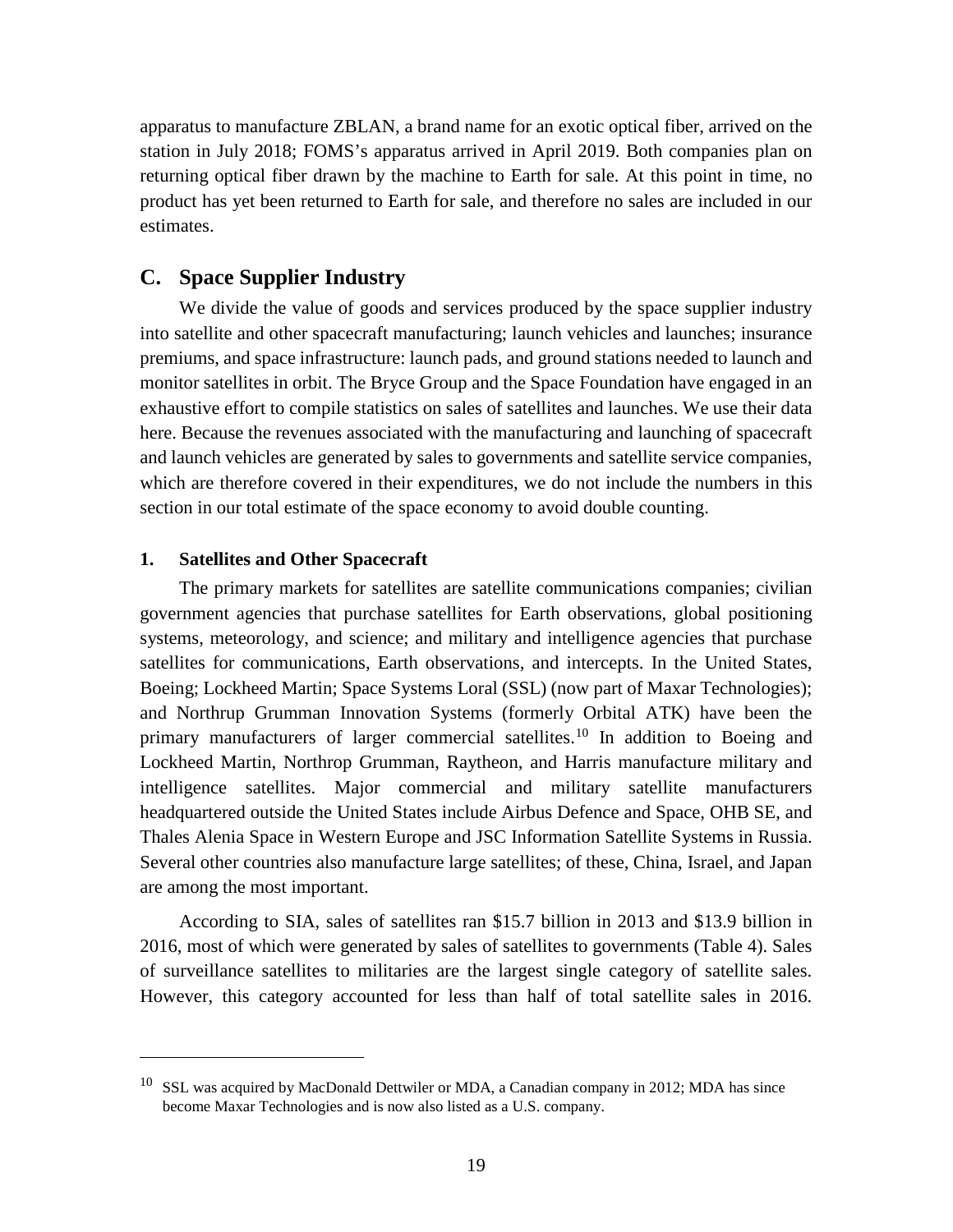Commercial communications satellites were the next largest category, followed by Earth observation and navigation satellites.

In addition to these sales of larger satellites, in recent years, small satellites, satellites weighing less than 180 kilograms, have emerged as a new market. This market remains small, less than \$100 million annually in sales, less than one percent of the total satellite market by value (Lal 2017; SIA 2017). This market also includes nanosatellites, such as CubeSats, satellites that weigh less than 10 kilograms.

The Space Foundation uses Eurospace estimates for the value of spacecraft. Eurospace estimates include more items than SIA: the value of spacecraft for human space flight, primarily capsules for transporting supplies and cosmonauts to the ISS and satellites manufactured by universities and government facilities (Space Foundation 2017). According to Eurospace, the overall value of the market for spacecraft was \$33.96 billion in 2013 and \$32.942 billion in 2016 compared to \$15.7 billion and \$13.9 billion, respectively, according to SIA. The Space Foundation has published estimates of revenues from non-government satellite manufacturing, which ran \$5.0 billion in 2013 and \$4.8 billion in 2016 (Space Foundation 2013; 2017). Although these estimates fit within the SIA estimates, no single category in the SIA estimates matches these numbers.

Because SIA provides more detailed data, we have chosen to use SIA's estimates for our study rather than those of Eurospace as published in the Space Foundation's *Space Report*. However, because SIA's data is for satellites only, we have added the Eurospace estimates of the value of spacecraft for human space flight to the SIA's estimates. We have estimated these numbers off the graph published by the Space Foundation (Space Foundation 2017).

| <b>Billions of Dollars</b>      |        |        |  |  |
|---------------------------------|--------|--------|--|--|
| <b>Function</b>                 | 2013   | 2016   |  |  |
| Navigation                      | \$0.6  | \$1.7  |  |  |
| Military surveillance           | \$4.8  | \$6.1  |  |  |
| Scientific                      | \$1.3  | \$0.7  |  |  |
| Earth observation services      | \$1.6  | \$1.7  |  |  |
| R&D                             | \$0.3  | \$0.1  |  |  |
| Civil/Military communications   | \$2.9  | \$0.8  |  |  |
| Commercial communications       | \$4.6  | \$2.2  |  |  |
| Meteorology                     | \$0.2  | \$0.6  |  |  |
| <b>Total Satellites</b>         | \$15.7 | \$13.9 |  |  |
| Human spacecraft                | \$2.5  | \$2.5  |  |  |
| <b>Total for all spacecraft</b> | \$18.2 | \$16.4 |  |  |

**Table 4. Global Sales of Spacecraft by Function or Purchaser**

Sources: SIA 2014, 2017; Space Foundation 2013, 2017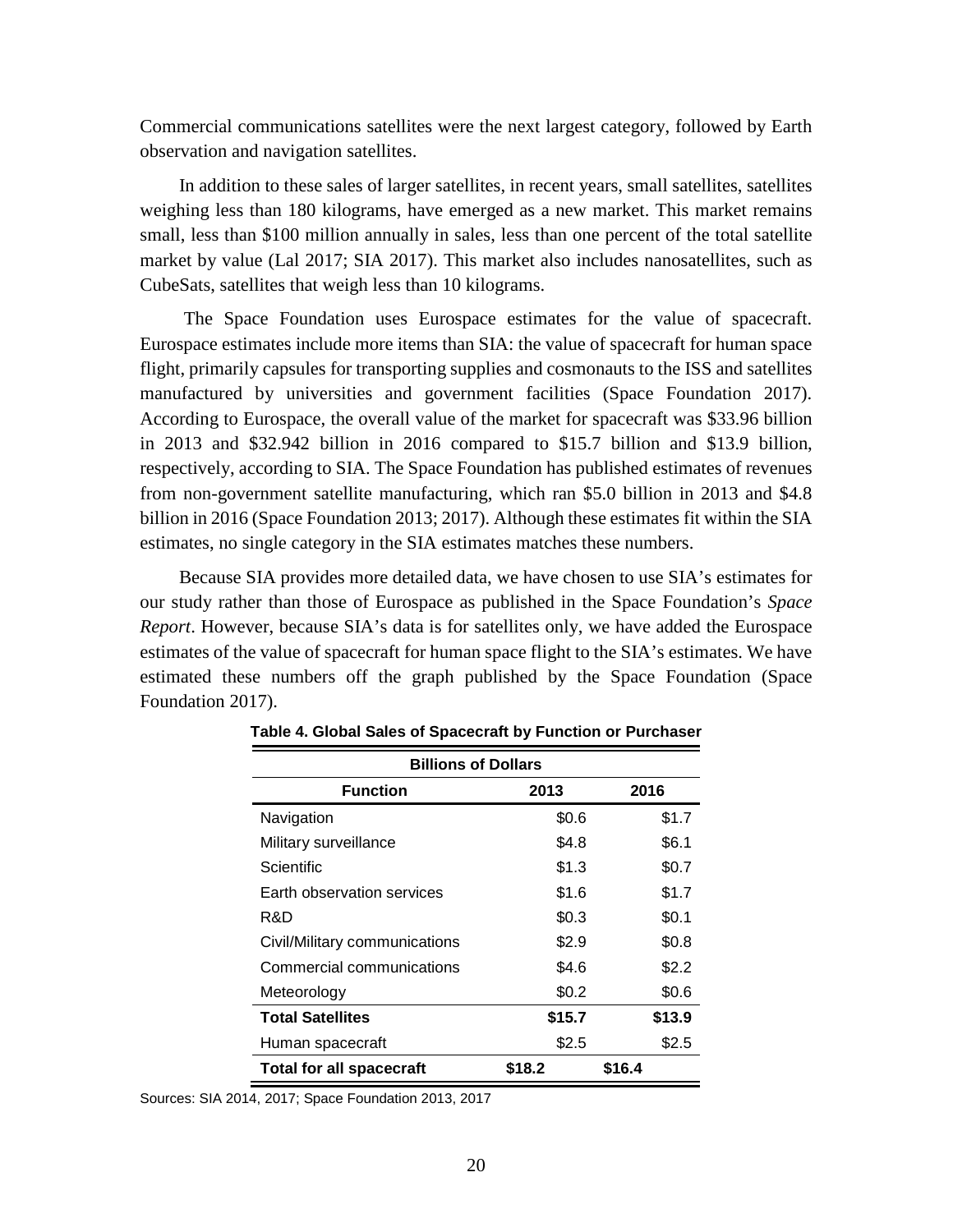#### <span id="page-32-0"></span>**2. Launch Services**

Eurospace estimates the total value of launch vehicles and launch services in 2013 and 2016 at \$6.8 billion and \$7.4 billion, respectively (Space Foundation 2017). This number includes both commercial and government (civil and military) launches. SIA estimates the value of commercially procured launches only to have been \$5.4 billion in 2013 and \$5.5 billion in 2016, with U.S. customers of launch services spending \$2.4 billion and \$2.2 billion, respectively (SIA 2017). We use the more inclusive Eurospace estimates for our analysis (Table 4).

Governments and commercial satellite and launch service providers purchase and operate ground equipment: launch pads, control centers, and communications systems that link launch vehicles and satellites to ground control. Launch pads have facilities for the final integration of components into launch vehicles, for integrating the payload with the launch vehicle, for fueling the launch vehicle, and for conducting maintenance prior to launch. Currently, launch pads are primarily owned and operated by national governments. In the United States, the Federal Government leases federally owned launch pads to commercial launch companies at cost. Several States have set up spaceports, but as of yet, many of these facilities have experienced little demand for their services. Costs associated with these properties are primarily borne by governments, and thus covered under government expenditures or are captured in estimates of sales of launch service companies.

Control centers have long lifetimes and are refurbished infrequently. With advances in computation and automation, the size of many control centers has shrunk. The costs for these systems are assumed to be covered under launch services.

| <b>Billions of USD</b>          |        |        |
|---------------------------------|--------|--------|
| <b>Function</b>                 | 2013   | 2016   |
| Satellites and other spacecraft | \$18.2 | \$16.4 |
| Launch Services                 | \$6.8  | \$7.4  |
| Insurance Premiums              | \$0.8  | \$0.6  |
| Total                           | \$25.8 | \$24.4 |

**Table 5. Global Purchases of Satellites, Launch Services, and Insurance Premiums**

Sources: Satellites—SIA; Launch services—Eurospace; Insurance Premiums—Space Foundation 2014, 2017

#### <span id="page-32-1"></span>**3. Launch Insurance**

Companies purchase launch insurance to defray losses should a payload be destroyed during launch. We use Space Foundation's estimates of the size of this market for our analysis: \$800 million in 2013 and \$600 million in 2016 (Table 5).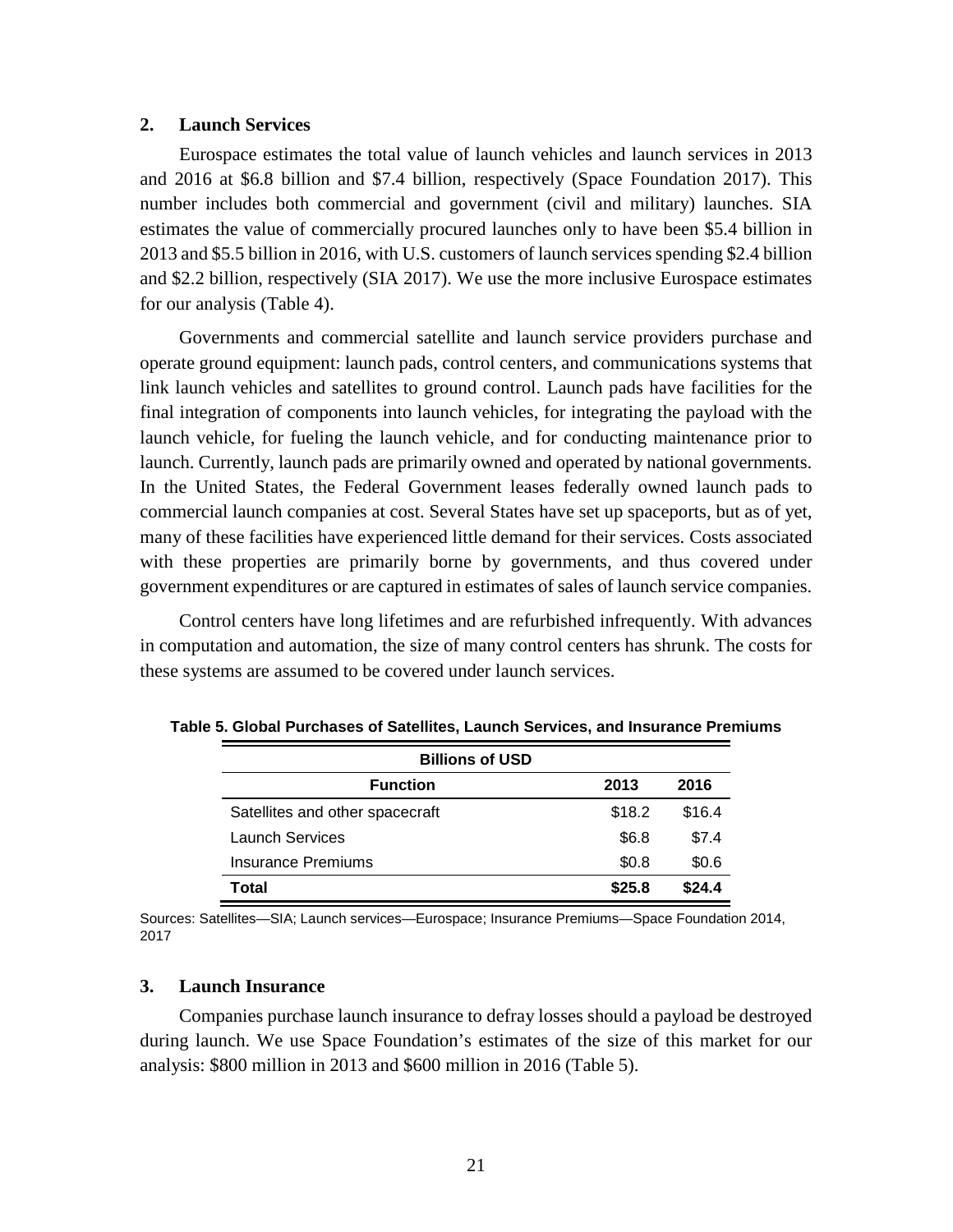# <span id="page-33-0"></span>**D. Space Service User Support Industry**

In addition to paying for satellite transmissions of telecommunications, direct-tohome broadcast TV, and satellite internet services, households, governments, and businesses have to procure equipment to receive those signals. This equipment includes satellite television dishes, navigation chipsets in mobile devices, and satellite telephones. Revenues from space service user support industries reflect sales of this additional equipment needed to utilize services provided from space. These expenditures are in addition to expenditures on satellite services; they are not captured in those figures.

#### <span id="page-33-1"></span>**1. Global Navigation Satellite Systems**

 $\overline{a}$ 

GNSS are the backbone of position, navigation, and timing systems used by governments, businesses, and households. The European Global Navigation Satellite Systems Agency (GSA) provides estimates and forecasts of global revenues from sales of such devices; revenues derived from GNSS augmentation services and other necessary software solutions and content (including digital maps); and added-value services directly attributable to GNSS (GSA 2017). According to the European Global Navigation Satellite Systems Agency, in 2016 global revenues from these activities ran about 107 billion euro or \$[11](#page-33-2)8 billion.<sup>11</sup> Of these revenues, about 47 billion euros or \$52 billion were from sales of devices and augmentation services and 60 billion euros or \$66 billion came from sales of added-value services (GNSS 2017). Following the *GNSS Market Report,* we provide estimates for sales of GNSS receivers and other equipment for automotive, aviation, rail, maritime, agricultural, surveying, and timing and synchronization uses. Table 6 below shows our estimates.

Because we are only interested in goods and services generated for space or in space, we only consider revenues from the sale of devices that receive GNSS signals from space, rather than value-added services that use GNSS, which are generated terrestrially. The numbers used in our estimates are derived from GSA data provided to us through a personal communication with staff of the GSA and data found in GSA's *GNSS Market Report*. From the 2017 GNSS report, we use the global shipments of every GNSS device and the global revenue from the sales of that device to calculate the cost per device or per chip in 2016. Because we lack the same information for 2013, we use the same prices for devices for both 2013 and 2016. Because device costs have been declining, this approach may lead to some underestimation of the dollar value of sales of these products in 2013.

To estimate the value of sales of GNSS chips used in mobile devices, we drew on *GNSS Market Report* estimates of the value of GNSS chip sets in GNSS-enabled smartphones, tablets and other computers, digital cameras, sport and wearable devices, as

<span id="page-33-2"></span> $11$  Euros converted into dollars using the 2013 average euro to dollar exchange rate of 0.753 euro per U.S. dollar and 2016 average euro/dollar exchange rate of 0.904 euro per U.S. dollar (IMF 2018).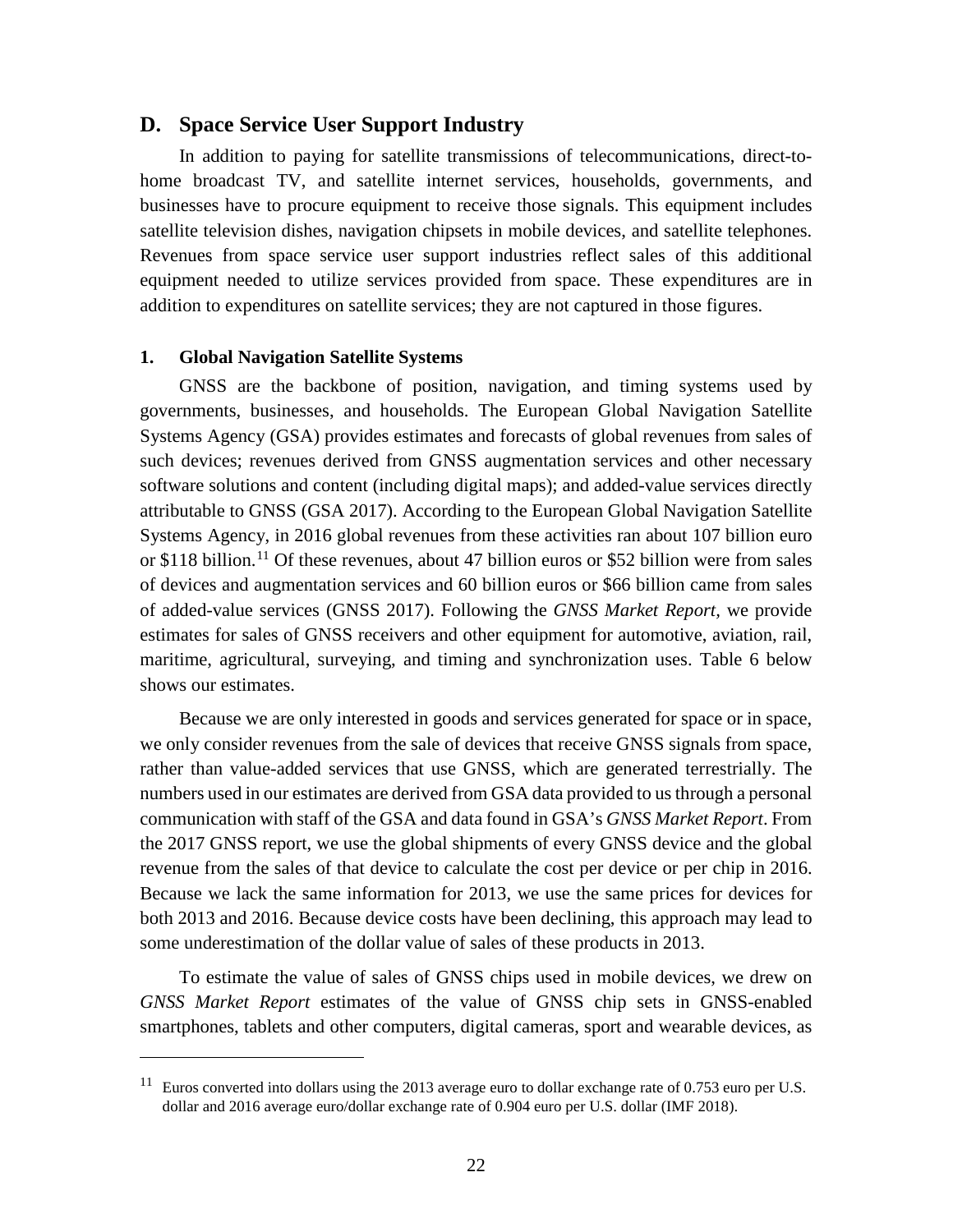GNSS is not the main functionality of these devices. The cost of chips ranged from approximately  $\in$  to  $\infty$ , with a weighted average of  $\infty$ .09 (\$1.21). Following the *GNSS Market Report,* we include the retail cost of personal tracking devices and search and rescue devices, including personal locator beacons and emergency locator transmitters. We do not include data revenue from locational services from smartphones and tablets nor do we include the GNSS share of software applications (such as the value GNSS brings to Uber) because, as noted above, these services are generated terrestrially, not in space.

To estimate the value of GNSS receivers in the automotive sector, we used the retail value of the system or the retail value of an equivalent stand-alone GNSS device. For example, as many built-in vehicle GNSS devices include additional functionality beyond navigation, we set the value of in-vehicle systems to that of personal navigation devices, approximately one-third of the in-vehicle device price for the entire unit. As with the first category, for devices where GNSS is just one of many subsystems and not the primary functionality of the device, such as emergency eCall systems, we used the cost of the GNSS chip. For GNSS products where software is the major cost driver of a system, such as fleet management systems, we included just the cost of the on-board GNSS unit.

Within the aviation industry, the *GNSS Market Report* includes the value of the GNSS systems used in commercial, regional, general, and business planes, as well as stand-alone devices enabled by GNSS used in the aviation industry, such as search and rescue devices and the GNSS-part of automatic surveillance-broadcast systems. For rail, the *GNSS Market Report* includes the value of GNSS devices used for rail asset management (e.g., railroad cars), signaling and train control applications, passenger information systems, and driver advisory systems. GNSS devices for maritime uses include both navigation, which is used by the vessel, and positioning, which is used by outside parties to track the vessel. For each of these market segments, we included the retail cost of the full system, regardless of whether GNSS was just one of many functionalities.

For agriculture, the *GNSS Market Report* includes the retail value of the GNSS receivers, maps, and navigation software. We follow the *GNSS Market Report*, with one exception: although we included tractor guidance systems, we excluded automatic steering systems from the agricultural category, as most of the cost of the latter system is due to components unrelated to GNSS. For surveying, we were unable to separate expenditures on software from those on GNSS devices, so we included the total estimate from the *GNSS Market Report*. We did the same for estimates of the value of revenues from GNSS related to timing and synchronization. Data for 2013 were unavailable for this category, so we took the average rate of growth in number of units sold for other industrial categories (i.e., not personal or automotive devices) between 2013 and 2016 and applied it to this market segment to generate an estimate for 2013.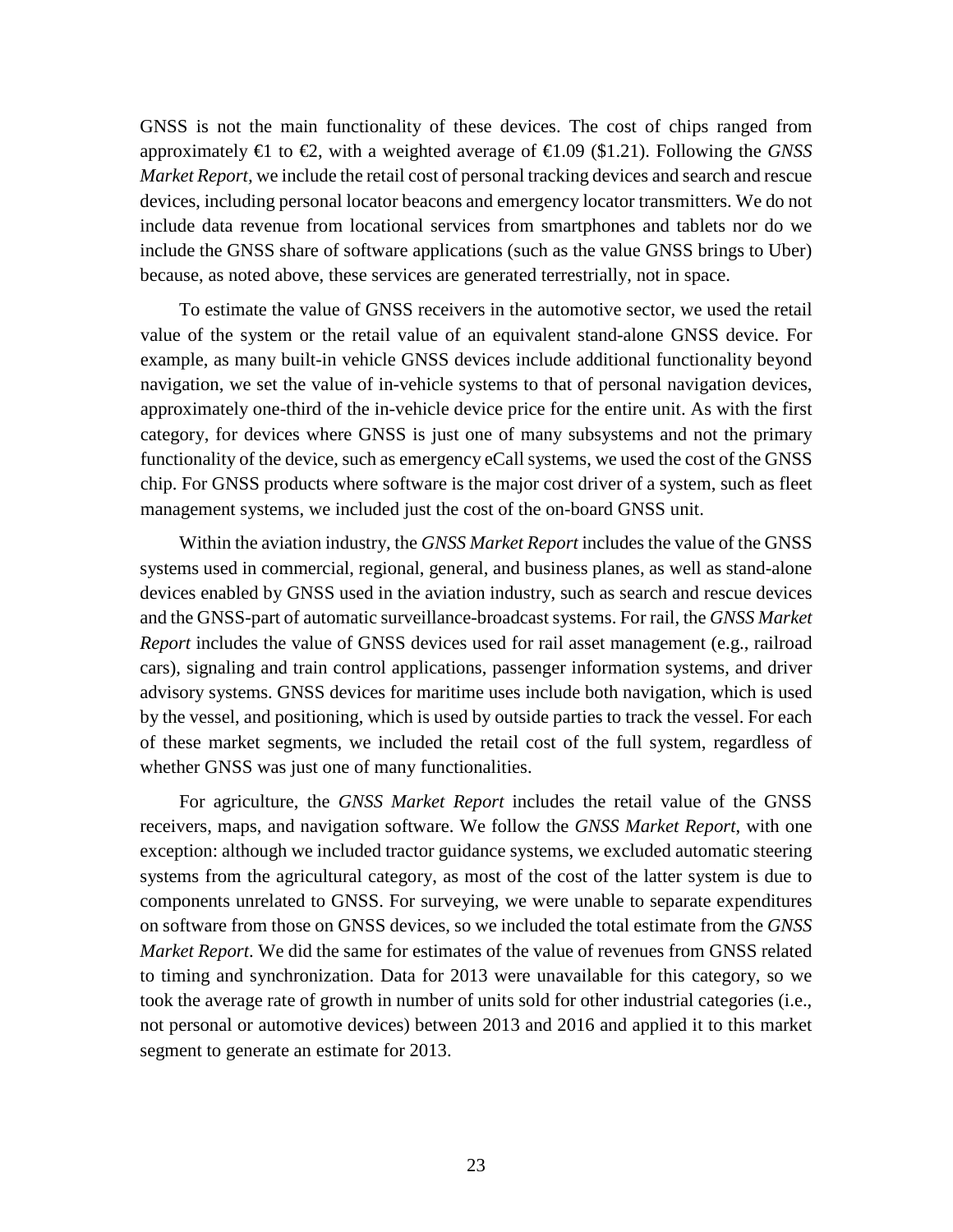| <b>Billions of Dollars</b>                   |        |        |  |  |  |  |
|----------------------------------------------|--------|--------|--|--|--|--|
| <b>Function</b><br>2016<br>2013              |        |        |  |  |  |  |
| <b>GNSS equipment total</b>                  | \$17.6 | \$19.1 |  |  |  |  |
| Personal devices                             | \$2.6  | \$3.0  |  |  |  |  |
| Automotive                                   | \$9.0  | \$8.6  |  |  |  |  |
| Aviation                                     | \$1.0  | \$0.9  |  |  |  |  |
| Rail                                         | \$0.1  | \$0.1  |  |  |  |  |
| Maritime                                     | \$0.9  | \$1.0  |  |  |  |  |
| Agriculture                                  | \$0.5  | \$0.6  |  |  |  |  |
| Surveying                                    | \$2.4  | \$3.4  |  |  |  |  |
| Timing                                       | \$1.0  | \$1.4  |  |  |  |  |
| Consumer equipment other than<br><b>GNSS</b> | \$15.6 | \$18.5 |  |  |  |  |
| Network equipment                            | \$8.8  | \$10.3 |  |  |  |  |
| Total                                        | \$42.0 | \$47.9 |  |  |  |  |

**Table 6. Equipment to Receive Satellite Transmissions**

Sources: GNSS 2015, 2017; STPI estimates; SIA 2014, 2017

Notes:

(1) Euro figures were converted into dollars using average annual dollar/euro exchange rates (IMF n.d.). The sum of subcategories may not equal total numbers due to rounding.

(2) Data for the timing category were unavailable for 2013 so we derived our own estimate based on the share of timing in total revenues in 2016, which we applied to the 2013 number with an adjustment for the absence of timing revenues in the total for 2013.

# <span id="page-35-0"></span>**2. Consumer Receiving Equipment Other Than GNSS**

Consumers of satellite services purchase satellite TV dishes, radios designed to receive satellite transmissions, satellite telephones, and other mobile satellite terminals. Although equipment in this market segment is less capable than enterprise-grade network equipment, estimated below, sales volumes in this category are much larger than for network equipment. According to industry surveys conducted by the SIA, global sales of these products totaled \$15.6 billion in 2013 and \$18.5 billion in 2016 (Table 6).

# <span id="page-35-1"></span>**3. Network Equipment**

Communications systems and other network equipment consists of all ground stations needed by businesses and governments to use communication networks that rely on satellites for at least some part of transmissions. Equipment in this category includes gateways, network operations centers, VSAT, satellite news gathering equipment, and flyaway antennas (SIA 2017). Gateways are used for high-throughput data transmissions to and from satellites. Network operation centers manage data transmissions for large networks. Equipment in this category is also used in applications such as satellite backhaul for cell towers.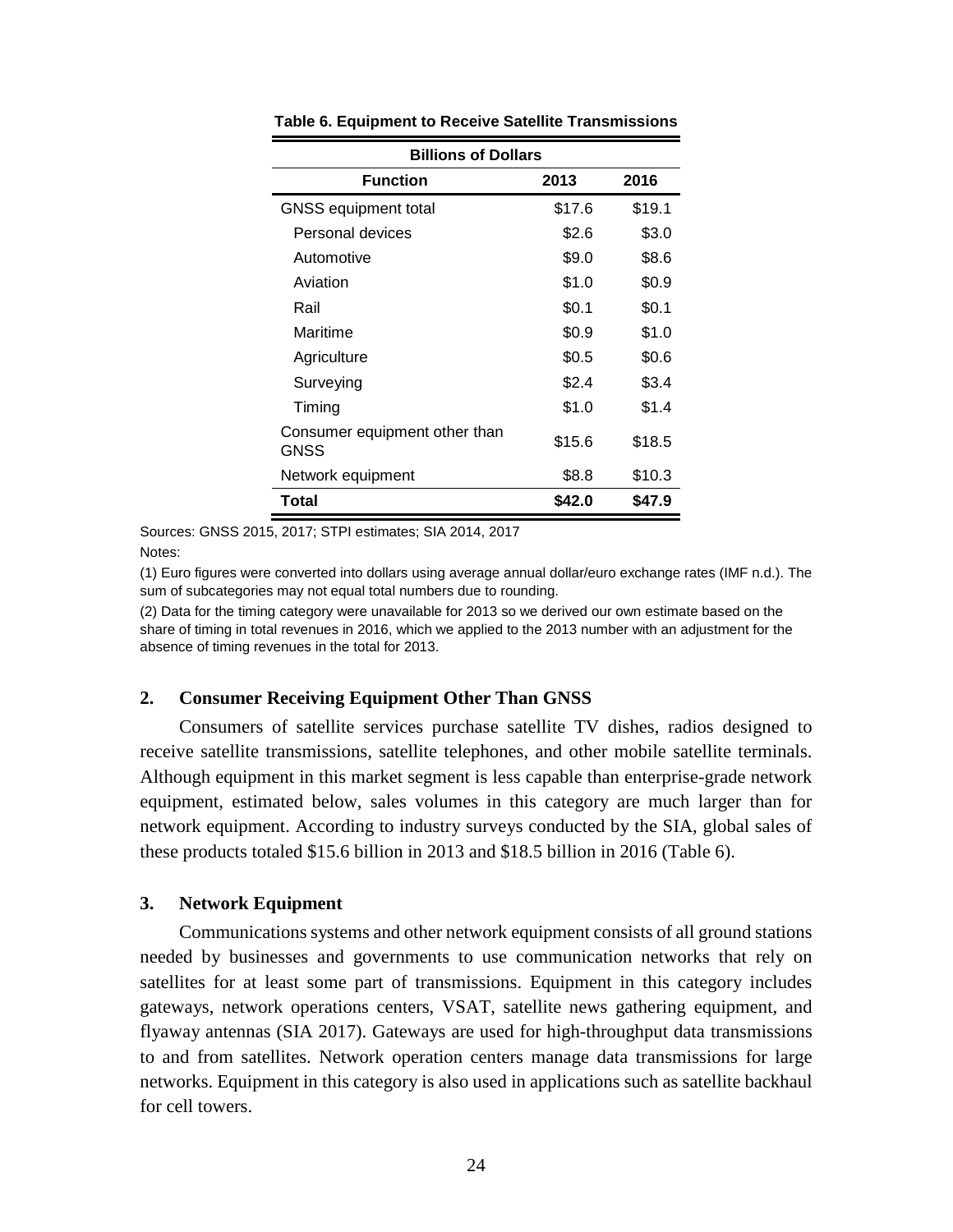The market for network equipment is large, as it is used for all activities in the space services sector. For example, in order for companies and governments to communicate with off-site locations via satellite, either through their own networks or through networks run by managed network service providers, remote locations must be outfitted with VSAT. As shown in Table 6, total sales of network equipment ran \$8.8 billion in 2013 and \$10.3 billion in 2016 (SIA 2017). Of this, global hardware revenues for VSAT totaled approximately \$1.0 billion in both 2013 and 2016 (COMSYS 2017). As some of this equipment was purchased by satellite service providers or their suppliers, there is likely some double counting between the space services industry estimates and this category.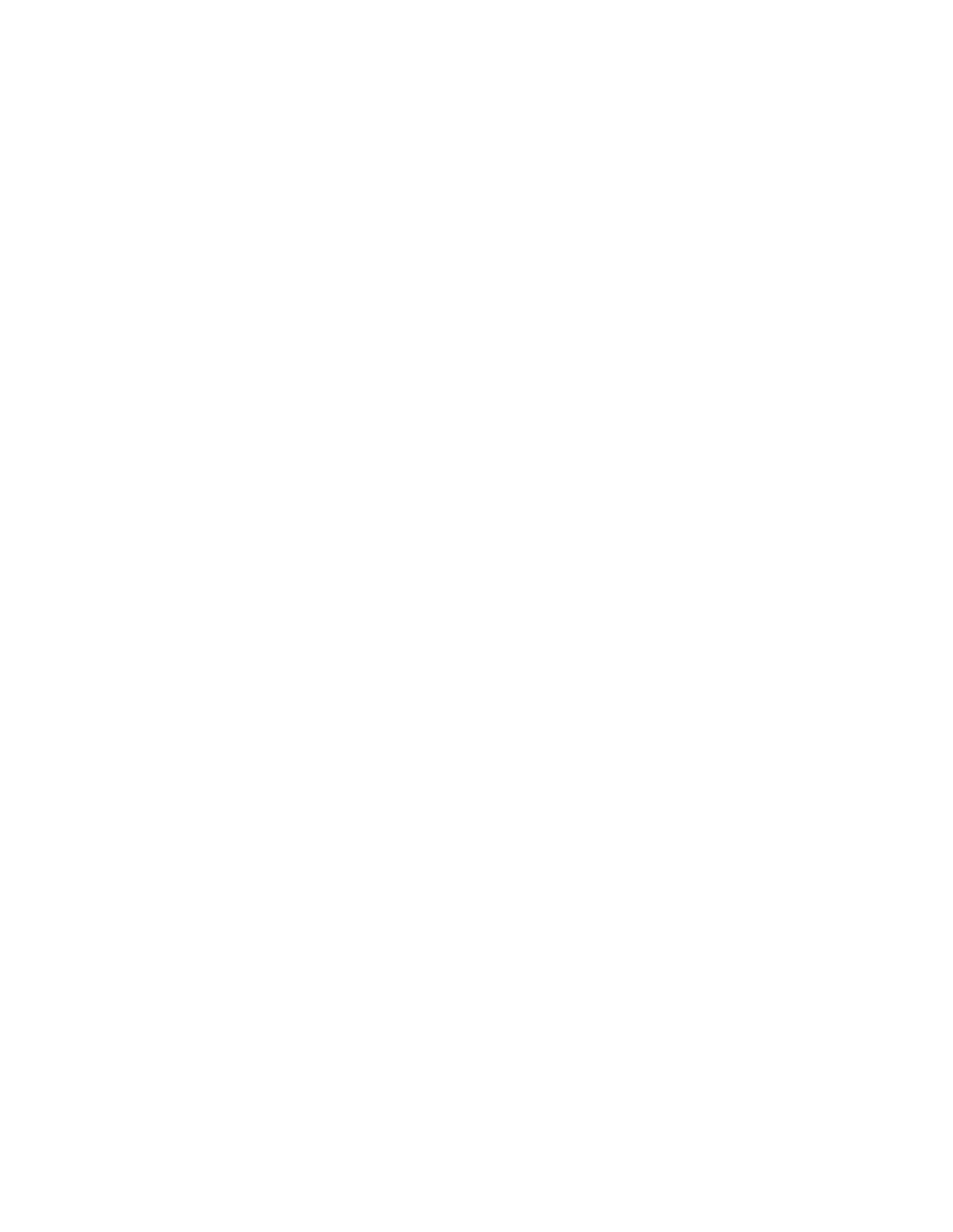# <span id="page-38-0"></span>**3. Comparing STPI Estimates with Other Estimates**

As detailed in Chapter 2, STPI estimates the total value of the space economy as \$155.7 billion in 2013 and \$166.8 billion in 2016. These totals constitute our assessment of the total amount of final demand for goods and services generated in space or needed to receive these services. This chapter places our estimates alongside others in the community, and explains why our numbers differ from other estimates.

# <span id="page-38-1"></span>**A. Differences with Other Estimates**

As noted in Chapter 1, the OECD estimated the size of the consumer space economy at \$256 billion in 2013; \$321 billion, if one includes government budgets.<sup>[12](#page-38-2)</sup> The Space Foundation estimated the size of the global space sector at \$314 billion and \$329 billion, respectively, for 2013 and 2016; SIA estimates the size of the global space sector to be \$320 billion in 2013 and \$339 billion in 2016 (Space Foundation 2013; Space Foundation 2017; SIA 2014; SIA 2017). Tables 7 (for 2013) and 8 (for 2016) present a breakdown of each estimate for comparison.

<span id="page-38-2"></span> $12$  The OECD lists government expenditures as \$64.4 billion and commercial revenues generated by the space economy as \$256.6 billion (OECD 2014). The OECD report does not explicitly add government expenditures and commercial revenues for a total estimate of the space economy, which is reflected in the table. If one includes government expenditures, the total estimate is \$321 billion.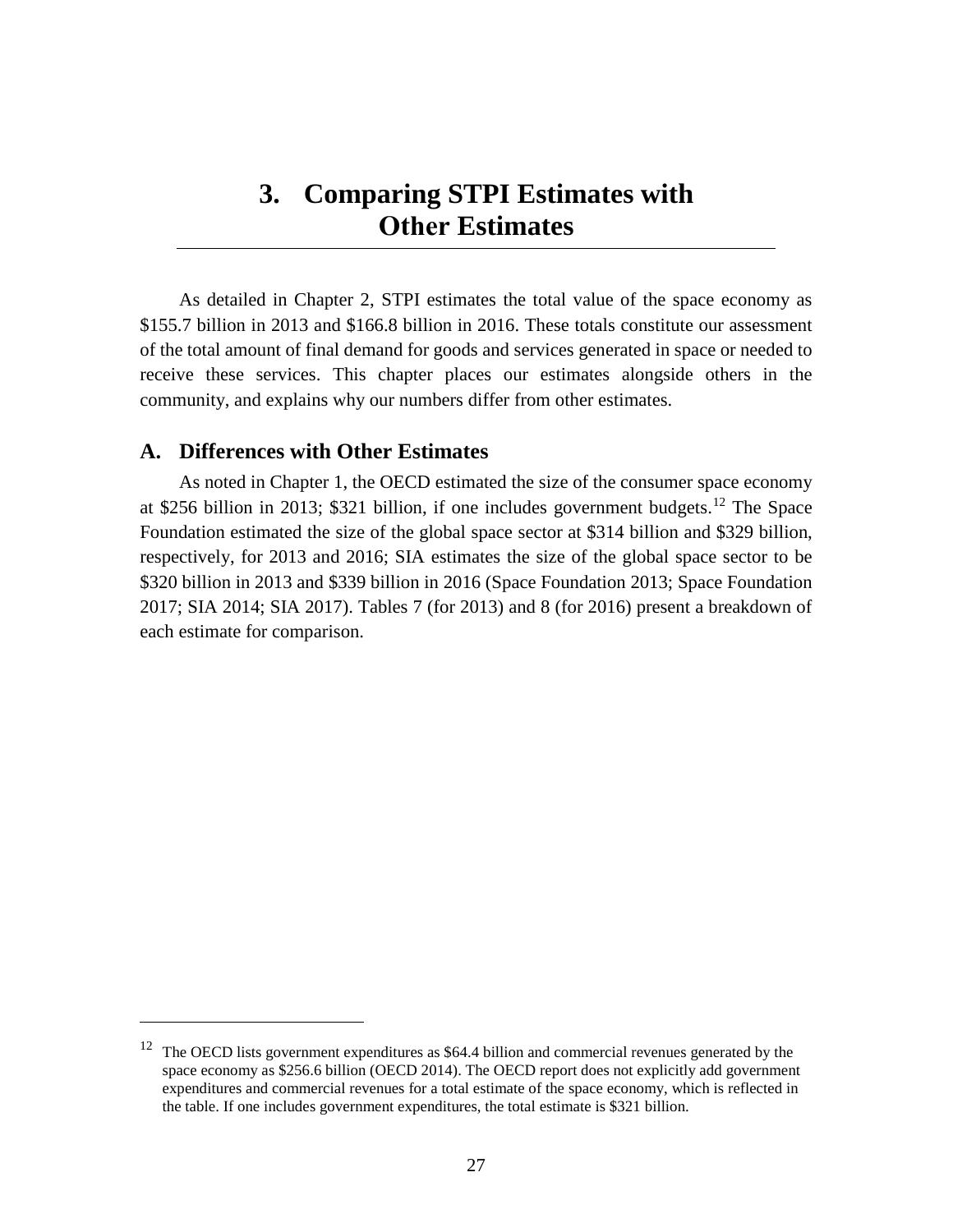| <b>Billions of Dollars</b>                                                              |             |                    |                                   |                |  |
|-----------------------------------------------------------------------------------------|-------------|--------------------|-----------------------------------|----------------|--|
| Category                                                                                | <b>STPI</b> | <b>SIA</b>         | <b>Space</b><br><b>Foundation</b> | <b>OECD</b>    |  |
| Government expenditures                                                                 | 76.3        |                    | 74.1                              | 64.4           |  |
| Non-Satellite Industry (includes<br>government expenditures and<br>GNSS chipsets)       |             | 124.8 <sup>b</sup> |                                   | ---            |  |
| <b>Satellite Services</b>                                                               | 37.4        | 118.6              | 122.6                             | 21.6           |  |
| <b>Space Service User Support</b><br>Industry                                           | 42.0        | 55.5               | 109.6                             | $\overline{c}$ |  |
| Consumer services (includes<br>direct-to-home broadcasts and<br>consumer and enterprise |             |                    |                                   | 149.6          |  |
| equipment)                                                                              |             |                    |                                   |                |  |
| <b>Subtotal</b>                                                                         | 155.7       | 298.9              | 306.3                             | 235.6          |  |
| <b>Space Suppliers Industry</b>                                                         | /25.8P      | 21.1               | 7.9                               | 85             |  |
| <b>Estimated value of the space</b><br>economy                                          | 155.7       | 320                | 314.2                             | 321            |  |

**Table 7. Estimates of the Size and Composition of the Space Economy in 2013**

Sources: STPI estimates; SIA 2014; Space Foundation 2014; OECD 2014 Notes:

- a. STPI does not include the space supplier industry number in the total estimate of the space economy, as the funds to purchase this sector's products are already captured in government budget expenditures or from the revenues of satellite operators derived from the sale of satellite services.
- b. SIA did not explicitly estimate government expenditures for 2013, but noted the total size of the space economy was \$320 billion (SIA 2014). Based on SIA's reports from later years, the market activities that compose the non-satellite industry are government missions and GNSS chipsets. We calculated SIA's implicit estimate of the non-satellite industry by taking the difference of their total estimate and their estimate of the size of the satellite industry.
- c. The OECD's space supplier industry estimate includes the entire space manufacturing supply chain; it consists of the sales of prime contractors, component suppliers, integrators, and downstream equipment (e.g., consumer satellite dish) manufacturers. The OECD divides the goods and services of the space service user support industry category, as defined in this study, between consumer services and space supplier industry categories.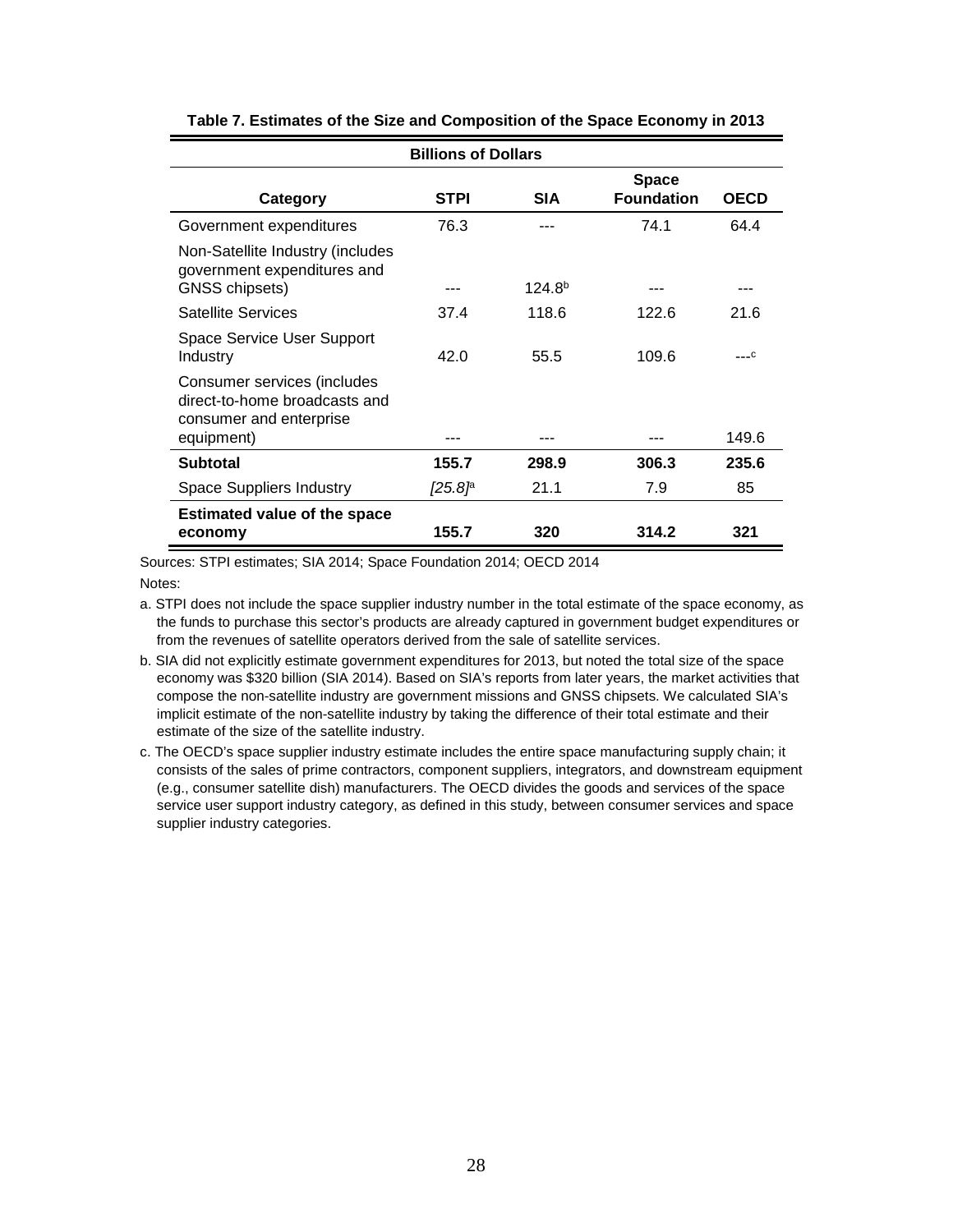| <b>Billions of Dollars</b>           |                                   |       |       |  |  |
|--------------------------------------|-----------------------------------|-------|-------|--|--|
| Category                             | <b>Space</b><br><b>Foundation</b> |       |       |  |  |
| Government expenditures              | 77.8                              | 78.6  | 76.4  |  |  |
| Satellite Services                   | 41.1                              | 127.7 | 126.6 |  |  |
| Space Service User Support Industry  | 47.9                              | 113.4 | 118.8 |  |  |
| Subtotal                             | 166.8                             | 319.7 | 321.8 |  |  |
| <b>Space Suppliers Industry</b>      | <i>[</i> 24.4]ª                   | 19.4  | 7.5   |  |  |
| Estimated value of the space economy | 166.8                             | 339.1 | 329.3 |  |  |

**Table 8. Estimates of the Size and Composition of the Space Economy in 2016**

Sources: STPI estimates; SIA 2017; Space Foundation 2017

Notes: a. STPI does not include the space supplier industry number in the total estimate of the space economy, as the funds to purchase this sector's products are already captured in government budget expenditures or from the revenues of satellite operators derived from the sale of satellite services.

The differences between these estimates and those of STPI are large. The other estimates are roughly double STPI's (Figure 3).



**Figure 3. Total Estimates of the Size and Composition of the Space Economy**

# <span id="page-40-0"></span>**B. Why Are These Differences So Large?**

One, estimates by SIA and the Space Foundation sum the value of the goods and services purchased or sold by each of the four categories (government expenditures, satellite services, the space supplier industry, and the space service user support industry)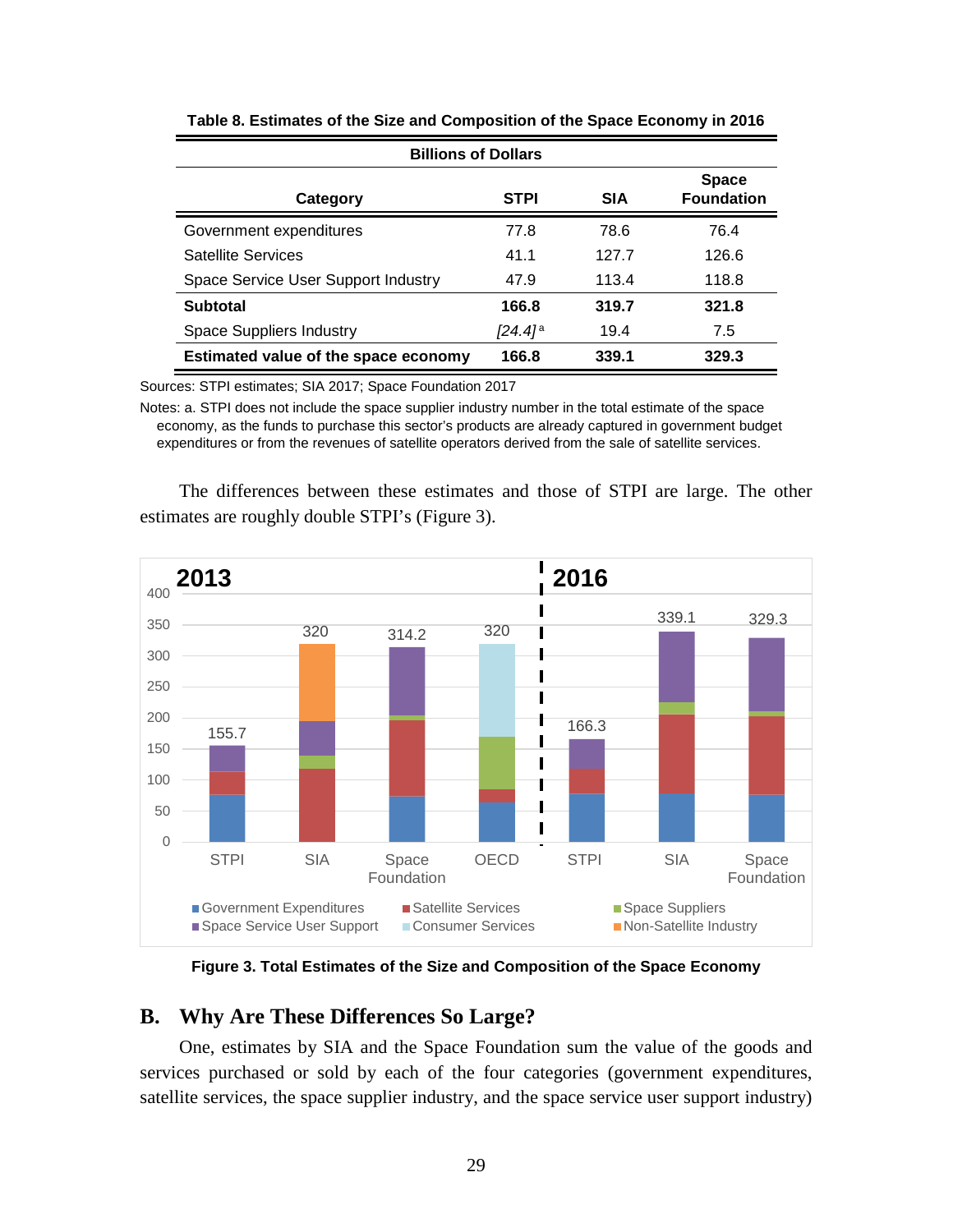to measure the total value of the space economy. We argue that summing the four categories to create a total value of the space economy results in some double counting because all the sales of the space supplier industry are to governments or satellite operators, the source of all the funds for purchases of this equipment. This difference is responsible for about \$20 billion of the difference between STPI estimates and the SIA estimates and about \$8 billion of the difference between STPI's estimates and the Space Foundation estimates.

Two, as per our definition of the space economy, STPI confines the value of satellite services to services generated in space: the revenues or imputed revenues based on costs generated from owning and operating satellites and transmitting signals to the Earth, excluding payments by direct broadcast TV operators for royalties for films and other content and marketing expenses. As a result, STPI's estimates for the value of satellite services are roughly \$80 billion less than those of SIA and the Space Foundation.

Three, STPI has refined its estimates of the value of the space service user support industry to only count the full value of a good or service if its primary purpose is to receive or use signals from space services. For a product that may receive or use signals from space as just one of many functions, such as cell phones that receive GNSS data, we only count the value of the microchips and other components that make the reception of signals from space possible, not the full cost of the piece of equipment. For 2016, this methodology results in roughly a \$70 billion difference between the STPI estimate for revenues from the space service user support industry and those of SIA and the Space Foundation. Figure 4 shows how these differences in estimation lead to the differences in STPI's estimates and those of other organizations for 2016.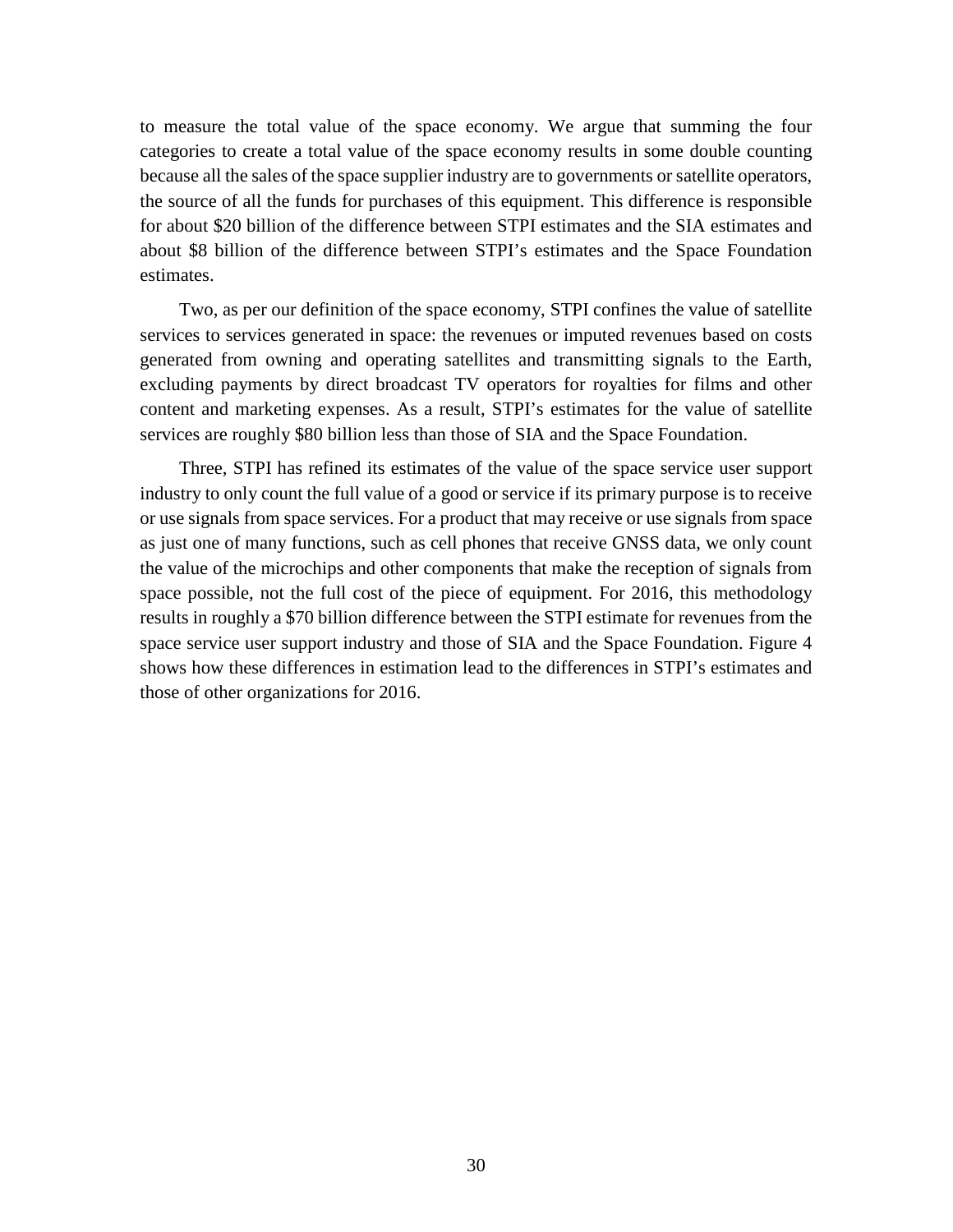

Source: STPI estimates; SIA 2017; Space Foundation 2017



# <span id="page-42-0"></span>**C. Limitations of Our Estimates**

As noted throughout Chapter 2, for some categories there may be double counting. For example, we were unable to estimate the fraction of ground stations and other network equipment that was purchased by the satellite service industry. As such, we included the total sales of network equipment (\$8.8 billion in 2013 and \$10.3 billion in 2016) in our estimate of the space service user support industry. Accounting for this and other overlapping estimates would decrease our total estimate, but likely not by more than a few percent of the total.

We did not attempt to estimate values of space-related activities that SIA and the Space Foundation did not include in their 2013 or 2016 estimates. For example, we did not estimate a value for commercial space situational awareness (SSA) services. However, as governments and satellite service operators are the only customers of SSA service providers, the expenditures on this service may be captured in our estimate of government expenditures and space services revenues.

We chose to estimate the size of the space economy for 2013 and 2016 only, rather than more recent years, due to the availability of data when we conducted the research. The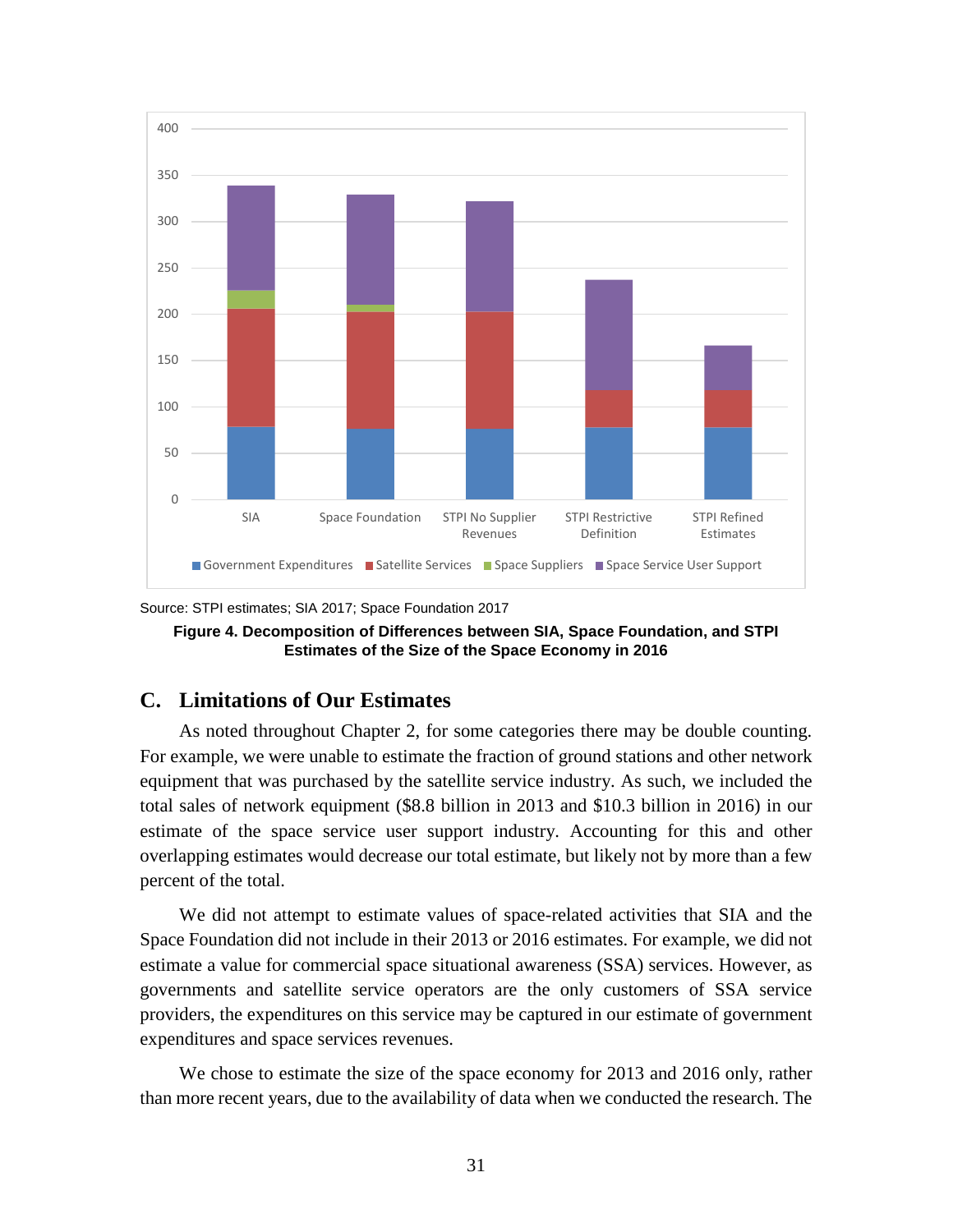benefit of examining markets that are several years old, rather than estimating the past year's market shortly after the year has concluded, is that data tend to be more comprehensive for earlier years. Annual reports have been released, industry associations have provided estimates of their members' sales, and companies have released data on older products. Additionally, we chose those years as several prominent organizations (including the OECD for 2013) had released estimates of the size of components of the space economy for those years.

# <span id="page-43-0"></span>**D. Summary**

The primary purpose of this study is to estimate the value of goods and services generated or consumed in space, using a narrower definition than is frequently used in other estimates of the size of the space economy. According to this narrower definition of the space economy, the value of final demand for goods and services made in space or used to capture signals from space was \$167 billion in 2016; roughly half the size of the two most frequently cited estimates by SIA and the Space Foundation. For the purposes of government policy makers interested in targeting government programs to foster new services from space and the growth of the emerging space industry, this narrower definition should help to better size and define activities of firms manufacturing goods and services for or in space, a set of firms on which U.S. policy has focused in recent years. These estimates should also help inform decisions about the level of assistance the U.S. Government may wish to provide in relation to the current and potential future size of this industry.

Our definition highlights the primary role that governments continue to play in funding activities in space. According to our estimates, government budgetary expenditures on space account for almost half of final demand for goods and services from space. Until substantially new products of interest to households and business develop in space, government budgets will continue to play a dominant role in purchases of space industry products.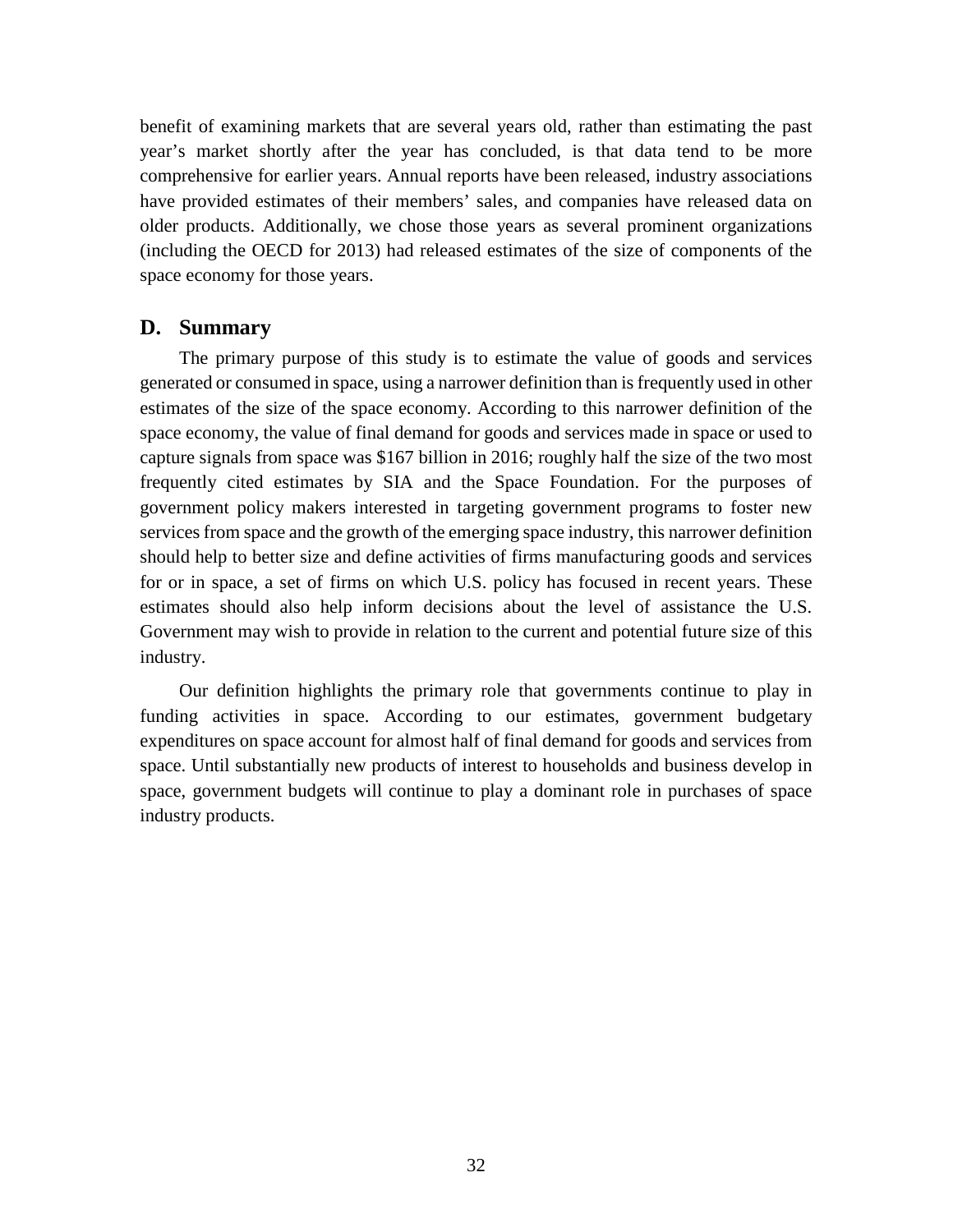# <span id="page-44-0"></span>**4. Projections of the Future Size of the Space Economy**

# <span id="page-44-1"></span>**A. Projected Size**

Several organizations have used these estimates of the current size of the space economy to project its future size. Projections for 2040 range from a forecast by UBS, an international bank, of \$926 billion, to one by Goldman Sachs of a "multi-trillion" dollar space economy (Table 9). Bank of America projects a \$2.7 trillion space economy in 2045. Drawing on these forecasts, U.S. Government officials have frequently referred to the "trillion dollar space economy" in presentations designed to explain and present government policy and encourage private investors to invest in space (Sheetz 2017; O'Connell 2018).

| <b>Institution</b>     | Year  | 2016 Space<br>Economy         | <b>Future Space</b><br><b>Economy</b> | Compound<br><b>Annual Rate of</b><br>Growth |
|------------------------|-------|-------------------------------|---------------------------------------|---------------------------------------------|
| <b>UBS</b>             | 2040  | \$340 billion <sup>a</sup>    | \$926 billion                         | 4.3%                                        |
| Morgan Stanley         | 2040  | \$339 billion <sup>a</sup>    | \$1.1 trillion                        | 4.9%                                        |
| U.S. Chamber of        |       |                               |                                       |                                             |
| Commerce               | 2040  | $$383.5$ billion <sup>b</sup> | \$1.5 trillion                        | 6%                                          |
| <b>Bank of America</b> | 2045  | \$339 billion <sup>a</sup>    | \$2.7 trillion                        | 9%                                          |
| Goldman Sachs          | ~2040 | \$340 billion <sup>c</sup>    | multi-trillion \$'s                   | $9.5\%$ <sup>d</sup>                        |

**Table 9. 2040 Projections of the Size and Composition of the Space Economy**

Sources: UBS 2018; Morgan Stanley Research 2017; U.S. Chamber of Commerce 2018; Bank of America Equity Research 2017; Goldman Sachs Equity Research 2017

Notes:

a. Forecast based on SIA's estimate of \$339 billion for 2016 (SIA 2017; UBS 2018, Morgan Stanley Research 2017, Bank of America Equity Research 2017).

b. U.S. Chamber of Commerce forecast based on the Space Foundation estimate of \$383.5 billion for 2017 (Space Foundation 2018; U.S. Chamber of Commerce 2018).

c. Goldman Sachs did not provide a current estimate; we used the Space Foundation estimate for 2016 for Goldman Sachs.

d. To make this calculation we assume Goldman Sachs's "multi-trillion dollar" space economy is \$3 trillion.

Figure 5 shows the five projections. It also provides detailed breakdowns of forecasts by sector from the two organizations that provided this information publicly: UBS and Morgan Stanley.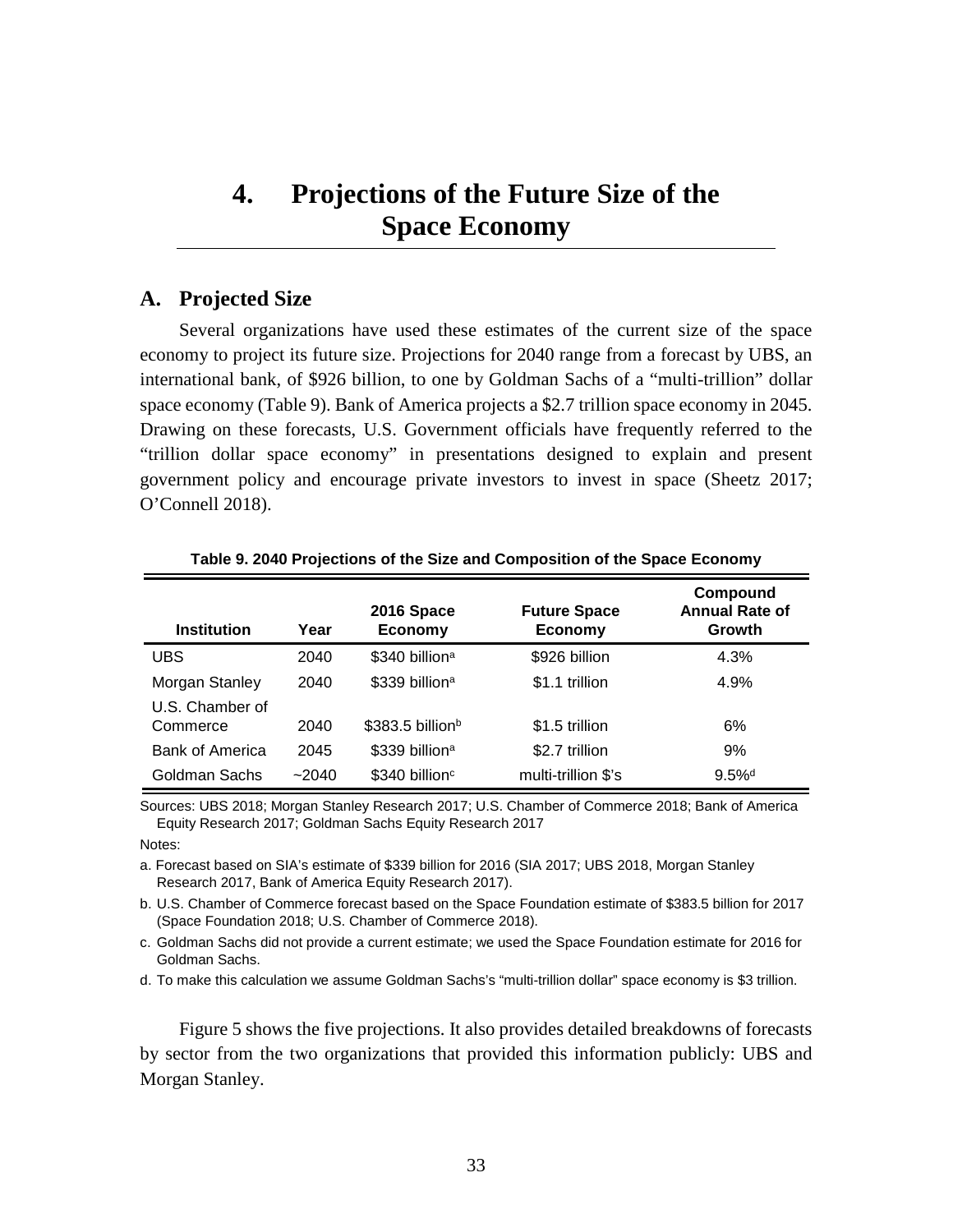

Note: Represents Goldman Sachs "multi-trillion" projection as \$3 trillion

#### **Figure 5. Comparisons by Category of 2016 Estimates and 2040 Projections of the Size of the Space Economy**

# <span id="page-45-1"></span><span id="page-45-0"></span>**B. Methodologies**

# **1. UBS**

UBS projects that by 2040, the space economy will total \$926 billion, up from \$340 billion in 2016 as estimated by SIA. About a third of this total is projected to be from sales of satellite broadband internet services, and another third from sales of ground equipment to capture satellite broadband and other satellite transmissions (Figure 6). Expenditures on direct broadcast TV are projected to be flat.

# <span id="page-45-2"></span>**2. Morgan Stanley**

Morgan Stanley projects that by 2040 the space economy will total \$1.1 trillion, up from \$340 billion in 2016 as estimated by SIA. Over three-quarters of this total is projected to be from an increase in broadband internet demand and the accompanying demand for ground equipment, as well as the secondary effects of increased broadband internet on ecommerce, online advertising, and social media revenues (Figure 6). In contrast, UBS does not include secondary effects of broadband in its projections. Other sectors such as non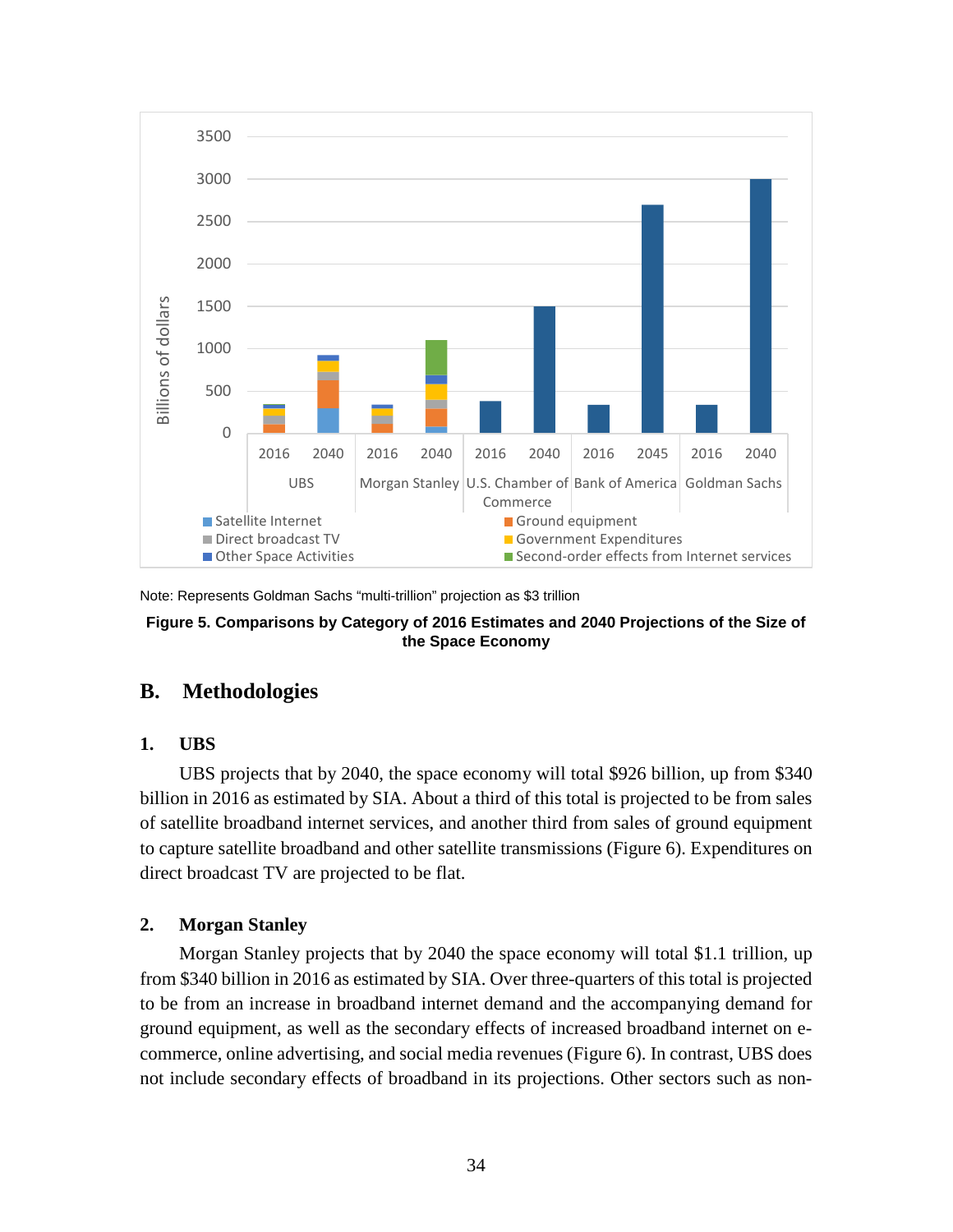consumer satellite services and satellite manufacturing and launch are projected to see moderate growth, while expenditures on direct broadcast TV are projected to be flat.

#### <span id="page-46-0"></span>**3. U.S. Chamber of Commerce**

According to the U.S. Chamber of Commerce, (email correspondence 2019), the \$1.5 trillion U.S. Chamber of Commerce forecast of the size of the space economy in 2040 was projected by taking the size of the space economy in 2017 as measured by the Space Foundation, and assuming a 6 percent annual growth rate until 2040. The projected growth rate was based on the growth rate of the space sector over the last decade.

#### <span id="page-46-1"></span>**4. Bank of America**

Bank of America did not generate its own projections of the size of the space economy, but adopted those of the United Launch Alliance (ULA) from its vision of a \$2.7 trillion cislunar economy by 2045. ULA's vision includes an astronaut population of 1,000, a populated lunar habitat, space solar power from geosynchronous orbit, and active lunar regolith and asteroid mining (ULA 2017). These numbers "came out of a brainstorming session," are "rather notional" (Monda 2016), and were not meant to represent the whole of the space economy. Bank of America argues that government spending on space, especially military, will continue to dominate as sources of revenue for space companies.

#### <span id="page-46-2"></span>**5. Goldman Sachs Equity Research**

In its publicly released version, Goldman Sachs does not provide a detailed explanation for its projection of a "multi-trillion dollar" space economy by 2040. In its report, it discusses satellite internet and other services, declining launch costs, tourism, space mining, Earth observation, and military spending as drivers of the future space economy (Goldman Sachs Equity Research 2017).

# <span id="page-46-3"></span>**C. Comparison of Projections**

The three largest projections of the future size of the space economy in 2040–2045 are by Goldman Sachs, Bank of America, and the U.S. Chamber of Commerce: "multitrillion dollars," \$2.7 trillion, and \$1.5 trillion, respectively. The two smallest projections of the future size of the space economy are from Morgan Stanley and UBS, at \$1.1 trillion and \$926 billion respectively.

Morgan Stanley and UBS were the only two of the five institutions that provided breakdowns of the components of their projections. Both organizations predict that the largest increases to the space economy will come from increased demand for and use of internet services and satellites. Figure 6 shows the two sets of projections side-by-side. We examine and compare their projections by sector below.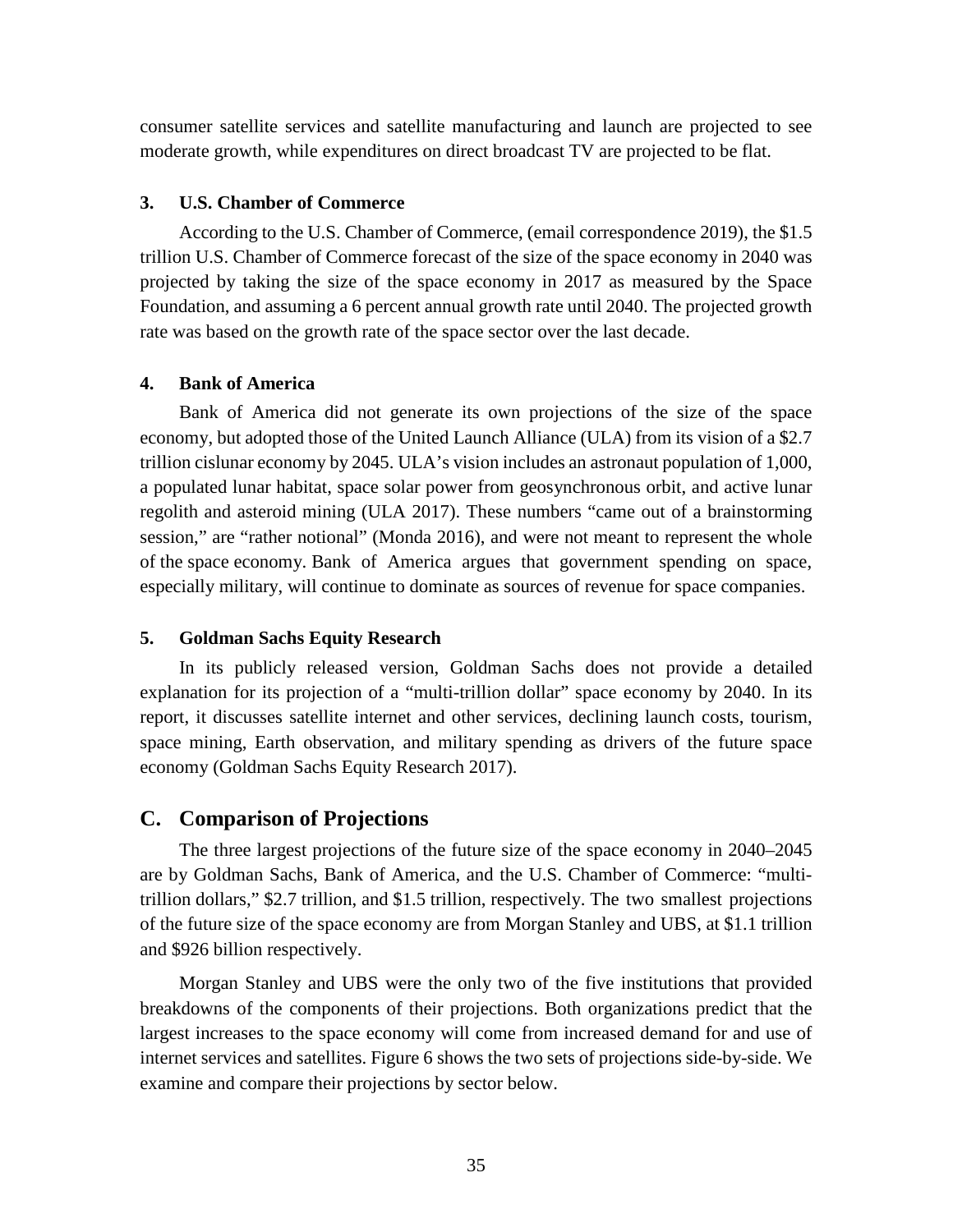

**Figure 6. Breakdown by Category for UBS and Morgan Stanley Projections of the Space Economy by 2040**

UBS's projection for revenues from satellite broadband in 2040 is over 350 percent of the Morgan Stanley projection. The large discrepancy is mainly due to differences in assumptions about global broadband penetration. UBS projects that global broadband penetration will be 75 percent by 2027, while Morgan Stanley projects a more conservative 59 percent.

Second order effects are defined as benefits to internet companies due to the growing number of subscribers because of the availability of internet broadband from space. These benefits stem from increased internet access that brings in new users, increasing revenues from social media, search/online advertising, and e-commerce. Although second order effects are not included in the estimates of the size of internet services provided by satellite companies in 2016, Morgan Stanley includes these second order effects in its projection of the size of the space economy in 2040. These second order effects, projected to run \$412 billion, make up 54 percent of Morgan Stanley's projected increase in the size of the space economy—by far the largest single contribution. UBS projects second order effects of \$720 billion, but does not include this in its projection.

Morgan Stanley's projection of second order effects is based on the assumptions that internet broadband penetration in 2040 will be 74 percent of a 9.2 billion global population and all additional internet users will use social media, online search/advertising, and ecommerce. The projection from UBS is based on a simpler calculation obtained by doubling the number of internet users from the present day.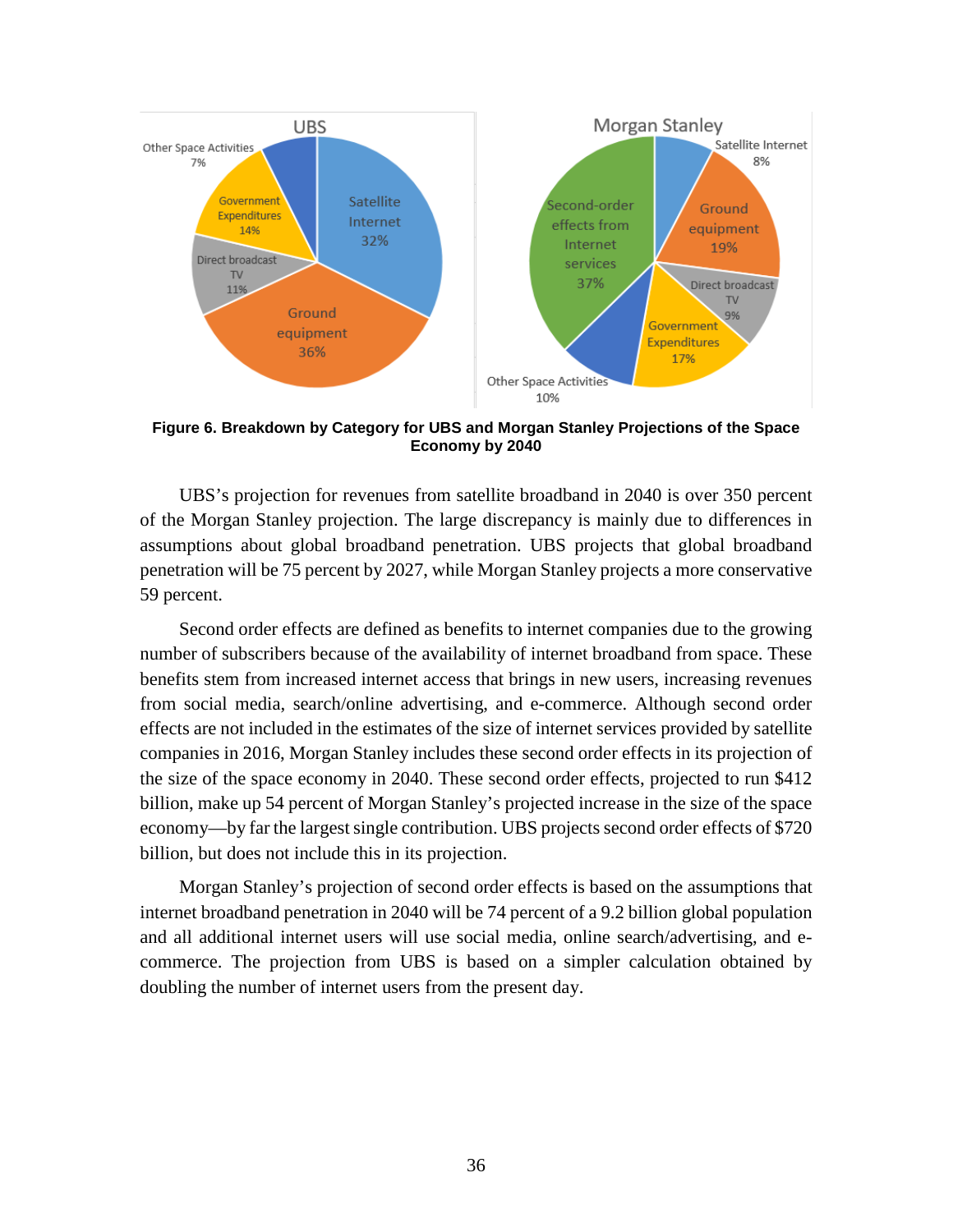| <b>Billions of Dollars</b>                                |            |         |                                                 |  |  |
|-----------------------------------------------------------|------------|---------|-------------------------------------------------|--|--|
| Category                                                  | 2016       | 2040    | <b>Contribution to</b><br><b>Total Increase</b> |  |  |
| Satellite internet                                        |            |         |                                                 |  |  |
| Morgan Stanley                                            | \$2        | \$85    | 11%                                             |  |  |
| <b>UBS</b>                                                | \$0 or N/A | \$300   | 51%                                             |  |  |
| Ground equipment                                          |            |         |                                                 |  |  |
| Morgan Stanley                                            | \$113      | \$214   | 13%                                             |  |  |
| <b>UBS</b>                                                | \$113      | \$331   | 37%                                             |  |  |
| Direct broadcast TV                                       |            |         |                                                 |  |  |
| Morgan Stanley                                            | \$98       | \$103   | 1%                                              |  |  |
| <b>UBS</b>                                                | \$98       | \$98    | 0%                                              |  |  |
| Government expenditures on space                          |            |         |                                                 |  |  |
| Morgan Stanley                                            | \$84       | \$181   | 13%                                             |  |  |
| <b>UBS</b>                                                | \$84       | \$130   | $-3%$                                           |  |  |
| Other space activities                                    |            |         |                                                 |  |  |
| Morgan Stanley                                            | \$44       | \$109   | 9%                                              |  |  |
| <b>UBS</b>                                                | \$44       | \$68    | 15%                                             |  |  |
| Second order effects from internet<br>services from space |            |         |                                                 |  |  |
| Morgan Stanley                                            | 0          | \$412   | 54%                                             |  |  |
| <b>UBS</b>                                                | $\Omega$   | $$720*$ | N/A                                             |  |  |
| <b>Totals</b>                                             |            |         |                                                 |  |  |
| \$350<br>\$1,100<br><b>Morgan Stanley</b>                 |            |         |                                                 |  |  |
| <b>UBS</b>                                                | \$340      | \$926   |                                                 |  |  |

**Table 10. Composition of 2040 Projections of the Size of the Space Economy by Morgan Stanley and UBS**

Sources: UBS 2018; Morgan Stanley Research 2017

Notes: N/A—Not applicable or not available

\*Not included in UBS projection of total size of the space economy in 2040 (UBS 2018)

Both Morgan Stanley and UBS use the same 2016 estimate of the size of the ground equipment industry in 2016 of \$113 billion. However, UBS projects that industry sales will rise to \$330 billion by 2040 while Morgan Stanley projects a market of \$214 billion. The differences in these increases in revenue are due to differences in projections of increases in the numbers of satellites launched, particularly to low Earth orbit, which will require a corresponding growth in terrestrial stations. Morgan Stanley predicts satellite launches will increase at a compound annual growth rate of approximately 8 percent, compared to UBS's projection of a compound annual growth rate of 5 percent. Despite projecting a higher rate of growth in satellite launches, Morgan Stanley still projects substantially lower revenues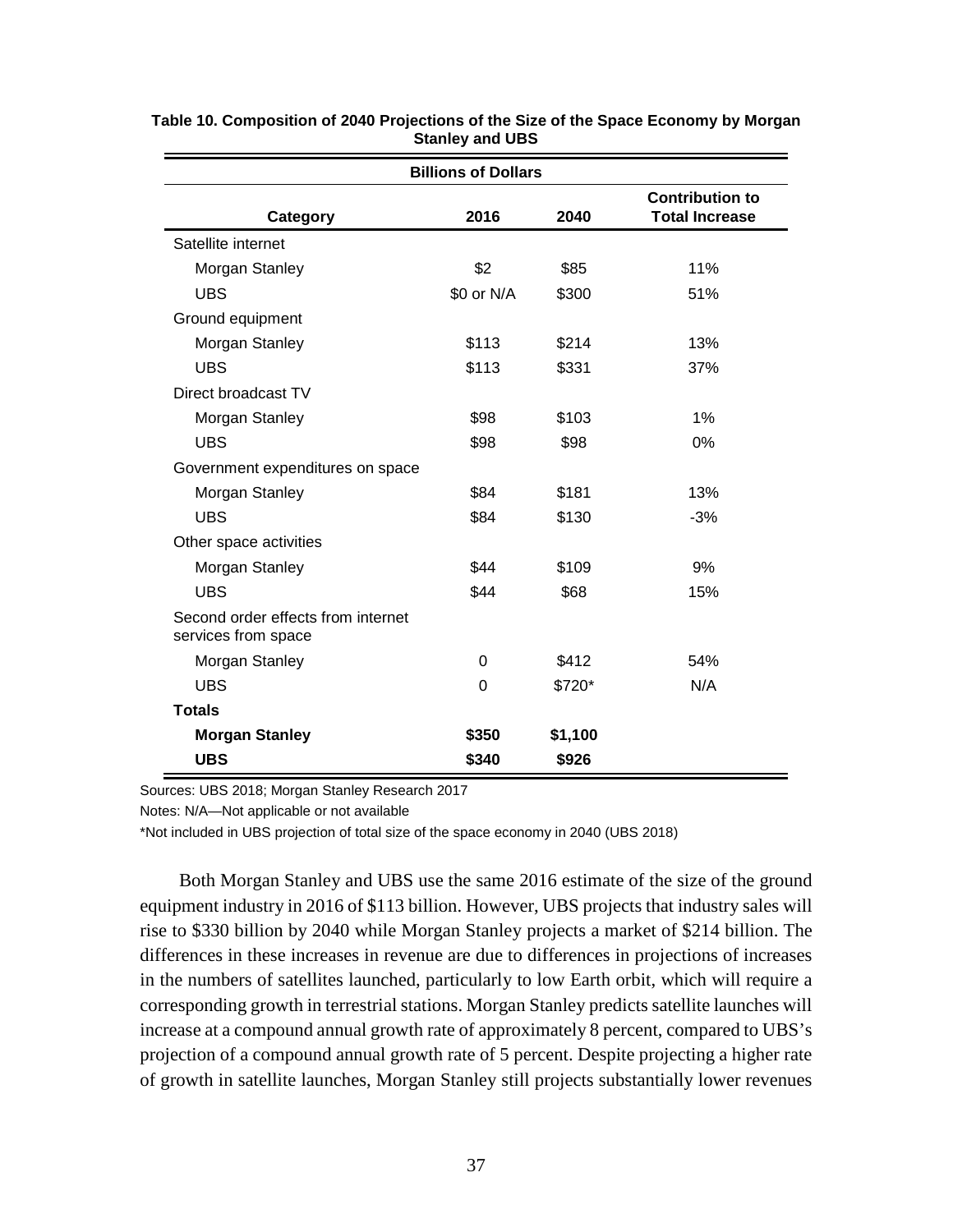for the ground equipment industry because it predicts that technological advances will bring down ground equipment costs and prices sharply.

In the sectors of "government" and "other" (including non-consumer satellite services, satellite manufacturing and launch, space tourism, and asteroid mining), Morgan Stanley's current space economy estimates align with those of UBS. However, Morgan Stanley's projected growth is significantly greater, with most of this growth in the nonsatellite industry.

# <span id="page-49-0"></span>**D. Observations**

The compound average rate of growth of the five projections ranges between estimates of 4.3 and 9.5 percent (Table 9). In contrast, SIA reports that global satellite industry revenues—79 percent of its estimates of the space economy—grew 2.4 percent in 2016 and 3.1 percent in 2017 in nominal dollars (SIA 2019). Deflating these increases by the U.S. GDP deflator, annual growth rates in constant dollars were 1.3 percent in 2016 and 1.1 percent in 2017. Using the data in Tables 7 and 8 above, we calculate the nominal average annual increases in the size of the space economy between 2013 and 2016 as estimated by STPI, SIA, and the Space Foundation, as 2.3, 2.0, and 2.6 percent, respectively. In constant prices, the increases were 1.0, 0.7, and 0.3 percent, respectively. These rates of growth are far less than those used in the projections above.

To illustrate the potential for overestimating economic activity in space, we compare recent predictions to actual outcomes for Goldman Sachs, one of the institutions we cite. Goldman Sachs predicted that there would be approximately 100 launches per year in the light launch sector for the three-year period from 2017 to 2019 and medium-heavy launch volumes at approximately 90 per year, or 190 launches per year for that same period (Goldman Sachs Equity Research 2017). The actual numbers were a total of 90 light and medium-heavy launches in 2017 and 114 in 2018 (SIA 2018; SIA 2019). Goldman Sachs further predicted that the number of smallsat units launched would increase from 341 to 477 in 2018; the actual number of smallsats launched dropped to 328 in 2018 (Bryce Space and Technology 2019).

Major components of the space industry, most notably satellite operators with large satellites in geosynchronous orbits, have entered a mature phase; some sources of revenues, such as satellite TV in the United States, are stable or declining (Spangler 2019). As a consequence, the traditional space supplier industry has also been undergoing a period of slow revenue growth and in some subsectors—such as sales of large geostationary satellites—revenues have fallen. Outside the United States and China, civilian space programs are also undergoing a period of stress as governments of developed countries face budget constraints. In the medium-term, the U.S. Federal Government budget will be facing budgetary pressures as well. Consequently, outside of potential increases in military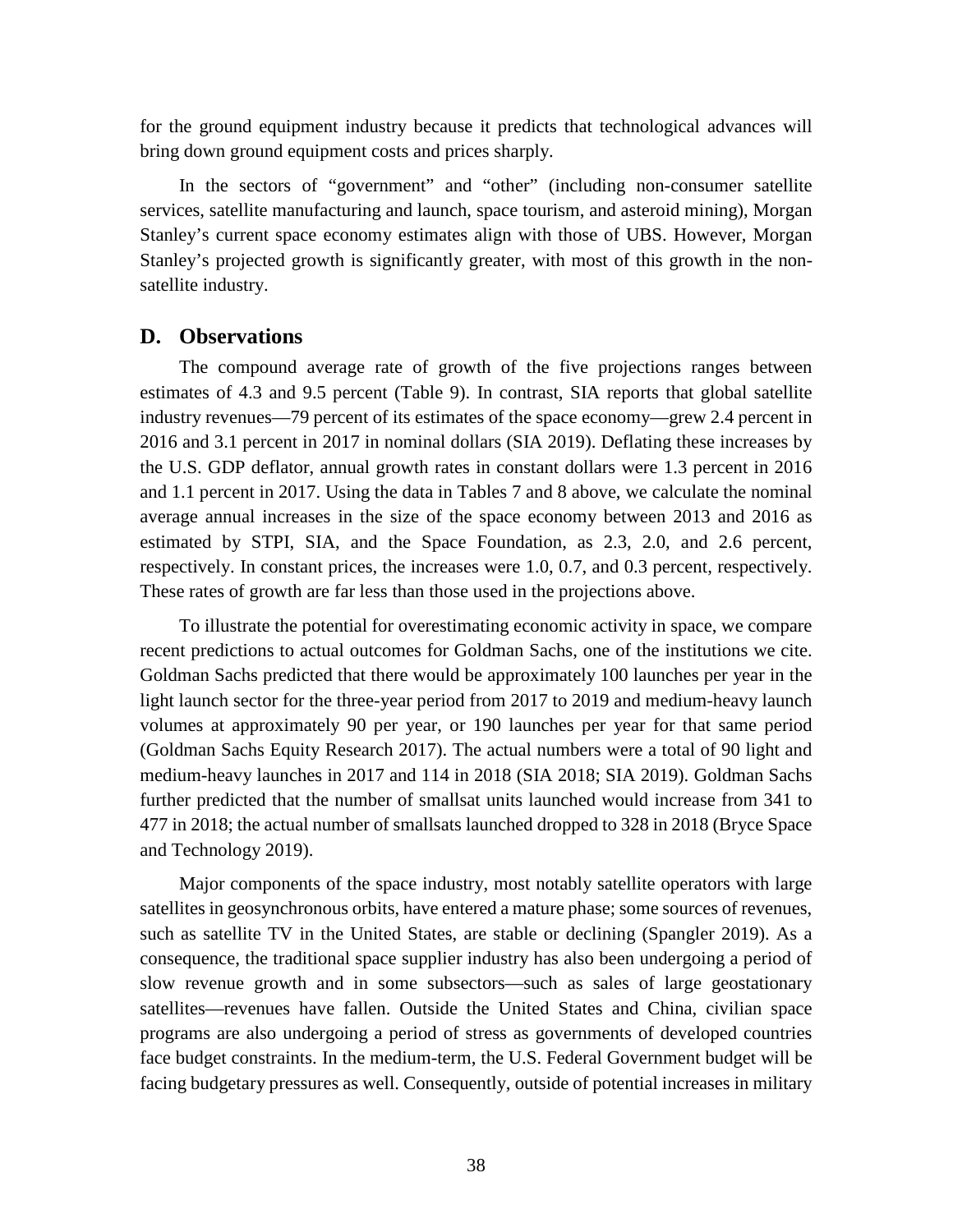spending on space, traditional sectors of the space economy are highly unlikely to post the rates of growth implicit in the five projections.

All of the projections incorporate substantial revenues from new or nascent sectors of the space economy, in particular, internet services from low Earth orbit. Space-based internet and related services account for 51 and 65 percent of UBS's and Morgan Stanley's projections of the total size of the space economy in 2040, respectively. Revenues from sales of ground equipment, which are closely tied to space-based internet, are the second largest component of their forecasts of the size of the space economy in 2040, running 36 and 19 percent, respectively. These projections of revenue growth are based on estimates that place the size of ground equipment sales at \$113 billion in 2016, which includes the full cost of ground equipment instead of only the hardware components that make the reception of signals from space possible. This number also includes sales of derivative products and services that are produced terrestrially. Our own estimates, which we limit to ground equipment costs directly related to space, place the size of ground equipment sales at \$47.9 billion in 2016.

In our view, these projections on the part of both UBS and Morgan Stanley appear optimistic. Although substantial numbers of people in the world do not yet have internet access, many of these people are poor, often with incomes less than the World Bank poverty line of about \$2 a day. They do not have the incomes needed to purchase satellite internet. These households are concentrated in the countryside, the area to which satellite internet is best adapted. Although poorer communities may be able to pool resources to purchase a satellite internet connection, this market segment is unlikely to become large, and prices will need to drop dramatically to make satellite internet affordable to large numbers of rural households in developing countries. Substantial reductions in prices would affect the projected revenues of satellite internet providers. Wealthier households with the means to purchase internet services are concentrated in urban areas where fixed line connections are more competitive. Moreover, in all but the poorest countries in the world, cellphone ownership has become ubiquitous; smart phone coverage is growing rapidly. Internet access in these countries has been expanding through the cellphone network. Satellite internet providers will have a difficult time competing against cellphone operators for these cost-sensitive internet customers, although they may be able to earn revenues by providing backend network services to cellphone networks.

Satellite internet operators will also find it difficult to poach internet users from middle-income and wealthier households that currently use cable or cellphone connections, especially as 5G becomes common. Morgan Stanley points out that existing cable has internet connection speeds that are twice as fast as satellite links by OneWeb; 5G speeds are projected to be twice as fast as satellite links as well (Morgan Stanley 2017). In this context, we are skeptical that satellite internet will be used outside of niche markets, like wealthier rural areas; mobile users, like ships and aircraft; or for monitoring pipelines or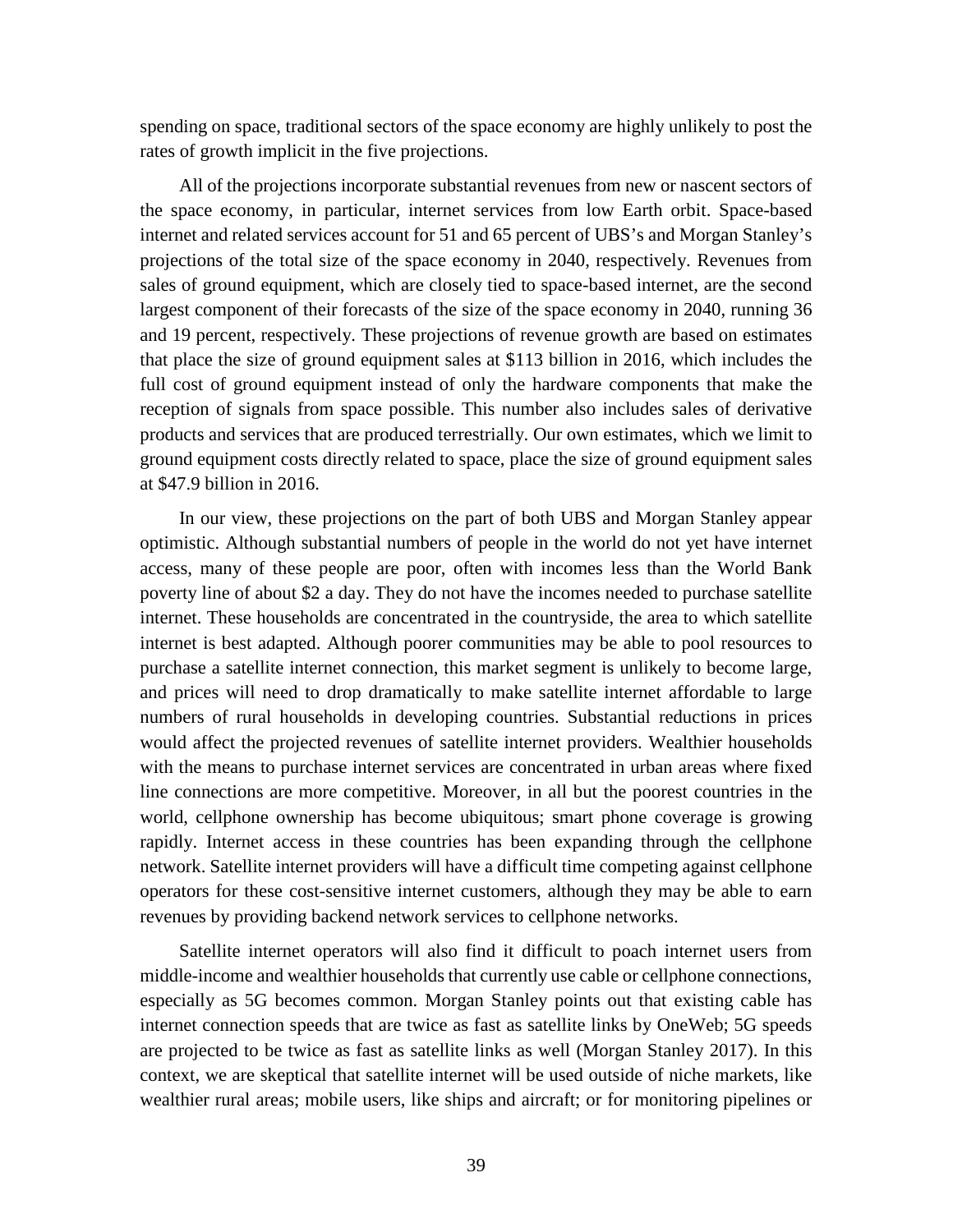other infrastructure that goes through remote areas. These markets are not in the range of hundreds of billions of dollars.

We find the potential for sizeable revenues from other components of the forecasts unlikely. Some of the reports above discuss potential space markets such as space tourism, asteroid mining, and space-based solar power, although they do not project the size of potential revenues from these sources. The incipient space tourism market is split into suborbital trips, like those that Virgin Galactic is proposing, and orbital trips, generally with a stop at ISS. A large number of people have put down deposits for suborbital flights on Virgin Galactic, when the spacecraft becomes ready for flight. One financial reporter has expressed skepticism about enduring demand for short suborbital trips, however (Page 2019). To date, only seven people have paid to go to the ISS on eight separate trips on the Russian rocket, Soyuz, between 2001 and 2009. On average, they paid \$25.5 million per trip. NASA has indicated that once the Commercial Crew program begins to transport astronauts to the ISS, available seats may be able to be sold to private passengers. In addition to the cost of launch, space tourists would pay an estimated cost of \$35,000 a night once they reached the ISS (Boyle 2019). As of 2015—the latest date for which information was available—Space Adventures, Ltd., the company that has arranged past flights, had two customers signed up for trips to the ISS, when slots become available (Space Adventures 2015).

Unlike orbital tourism, where the principal constraint is cost, for asteroid mining and space-based solar power, technology as well as cost are major constraints. In light of the technological challenges and the costs of equipment and lift, asteroid mining is not likely to be economical for the next two decades or more. The first two asteroid mining companies have exited the industry, and with them, the first wave of commercial activity may well have ended. Rare and expensive metals such as platinum, which has one of the highest prices per ounce, are highly price inelastic: a surge in supply from deliveries from an asteroid would send market prices down, possibly making the asteroid mining operation unprofitable. Demand for water mined in space will be derived from government demand for human space exploration (Lal et al. 2018). Expenditures on human space exploration will be tightly constrained by future civilian space budgets.

Similar to asteroid mining, space-based solar power is at the conceptual stage. Solar and wind power projects in the United States now sell electricity at a few cents per kilowatthour, often at less cost than natural gas-generated electricity. Between 2010 and 2018, the costs of solar power dropped 84 percent and of on-shore wind 49 percent (Broom 2019). Costs are still falling. It is difficult to envision a space-based solar power system able to compete with these costs. One concept for a space-based solar power system reportedly estimates that costs could be close to 20 cents per kilowatt-hour if the project were to be developed—and could eventually cost less than 10 cents per kilowatt-hour, a multiple of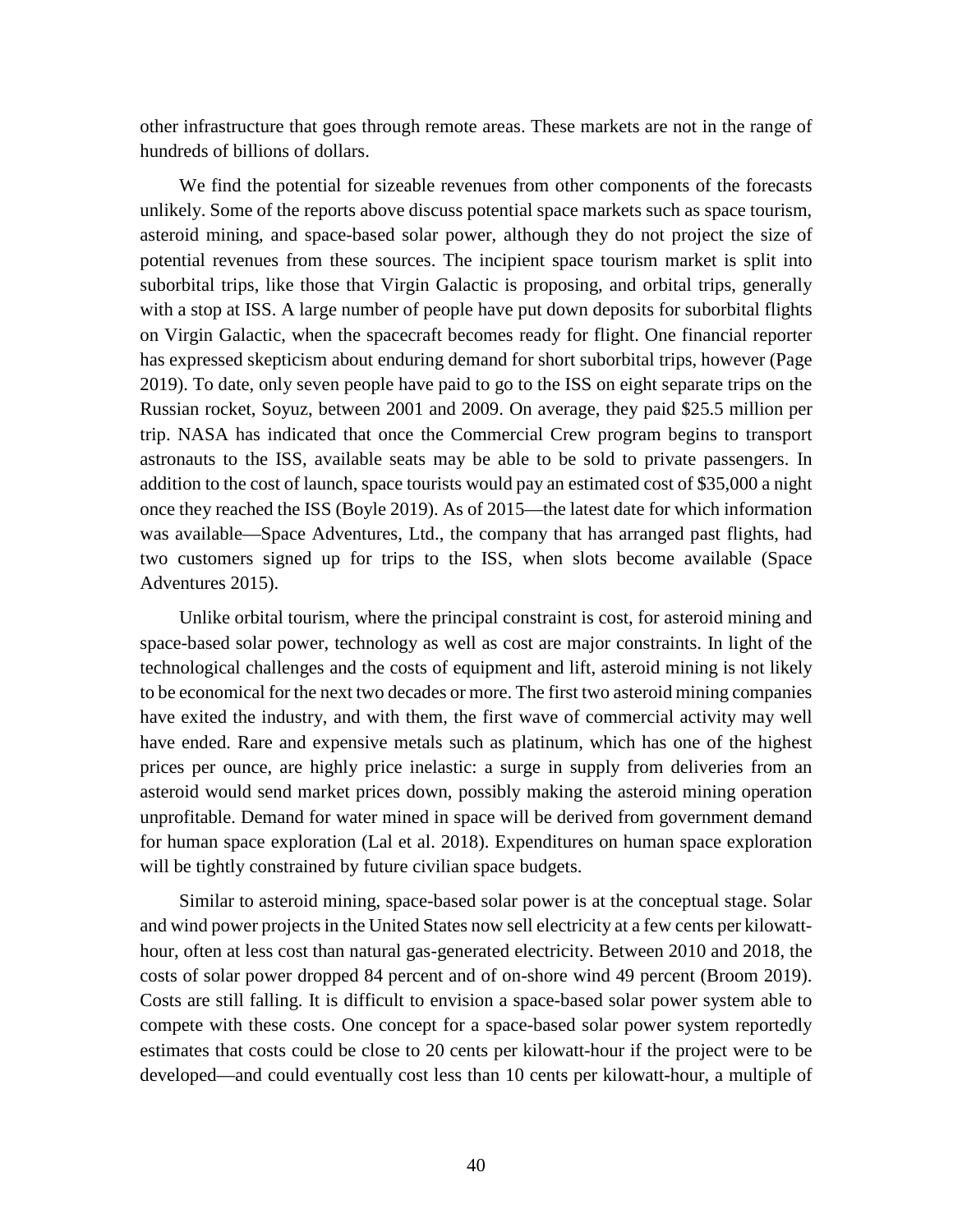current costs of terrestrial solar power, which does not have the technological and cost uncertainties facing space-based solar power (John C. Mankins, NASA).

# <span id="page-52-0"></span>**E. Summary**

 $\overline{a}$ 

We find that the five forecasts of the future size of the space economy that we examined to be optimistic. The space industry is a substantial, innovative component of the global and U.S. economy. However, we caution policy makers and investors not to premise their decisions on these forecasts. Dollar projections can give policy makers a false sense of certainty. The investment in satellite-based telephony in the 1990s is a cautionary tale, where billions of dollars were invested in space-based constellations, and all proved to not be financially viable. [13](#page-52-1) Regardless of whether the predictions come to fruition, government policy needs to be flexible and robust, and able to function efficiently across a large range of futures.

<span id="page-52-1"></span><sup>&</sup>lt;sup>13</sup> The reverse can be true as well. There is an oft-repeated case study that in the 1980s, McKinsey  $\&$ Company was commissioned by AT&T to forecast cell phone penetration in the U.S. by 2000. The consultant's prediction, about 900,000 subscribers, was less than 1 percent of the actual figure, which was over 100 million (The Economist 1999).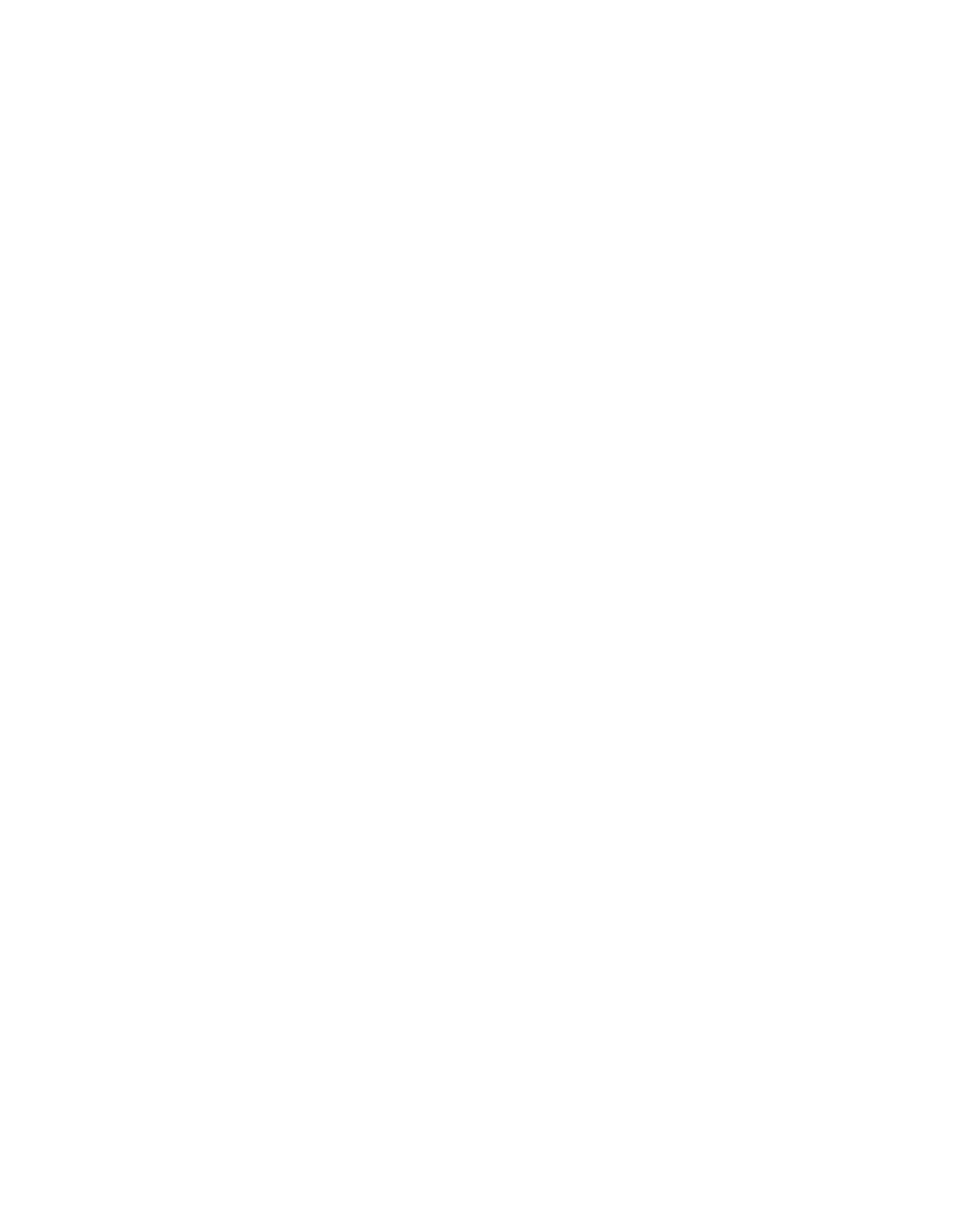- <span id="page-54-0"></span>Bank of America Equity Research. 2017. *To Infinity and Beyond – Global Space Primer*. October 30. Bank of America Merrill Lynch.
- Boyle, Rebecca. 2019. "The True Price of Privatizing Space Travel." *The Atlantic*. June 11. [https://www.theatlantic.com/science/archive/2019/06/nasa-iss-private](https://www.theatlantic.com/science/archive/2019/06/nasa-iss-private-astonauts/591421/)[astonauts/591421/](https://www.theatlantic.com/science/archive/2019/06/nasa-iss-private-astonauts/591421/)
- Broom, Douglas. 2019. "The Cost of Generating Renewable Energy Has Fallen a Lot." *World Economic Forum*. May 7. https://www.weforum.org/agenda/2019/05/this-ishow-much-renewable-energy-prices-have-fallen/
- Bryce Space and Technology. 2019. *Smallsats by the Numbers*. [https://brycetech.com/downloads/Bryce\\_Smallsats\\_2018.pdf](https://brycetech.com/downloads/Bryce_Smallsats_2018.pdf)
- Crane, Keith, Evan Linck, Sara A. Carioscia, Bhavya Lal. 2019. *Assessment of the Utility of a Government Strategic Investment Fund for Space*. D-10616. IDA Science and Technology Policy Institute: Washington, D.C.
- COMSYS. 2017. *The COMSYS VSAT Report: Market Summary & Company Profile Hughes.* 14<sup>th</sup> Edition.
- de Selding, Peter. 2015. "The List | 2014 Top Fixed Satellite Service Operators." *SpaceNews*. July 13. https://spacenews.com/the-list-2014-top-fixed-satellite-serviceoperators/
- DigitalGlobe. 2014. "2013 Form 10-K Annual Report." [https://www.sec.gov/Archives/edgar/data/1208208/000110465914013405/a13-](https://www.sec.gov/Archives/edgar/data/1208208/000110465914013405/a13-24405_110k.htm) [24405\\_110k.htm](https://www.sec.gov/Archives/edgar/data/1208208/000110465914013405/a13-24405_110k.htm)

———. 2017. *2016 Annual Report.* 

- DirecTV. 2015. *2014 Annual Report*. https://www.sec.gov/Archives/edgar/data/1465112/000104746915001196/a2223104 z10-k.htm
- Dish. 2017. *2016 Annual Report*.<http://dish.client.shareholder.com/annuals.cfm>
- ESRI. n.d. "What We Do." Accessed July 2019. [https://www.esri.com/en-us/about/about](https://www.esri.com/en-us/about/about-esri)[esri.](https://www.esri.com/en-us/about/about-esri)
- *The Economist*. 1999. "Cutting the Cord." October 7. <https://www.economist.com/special-report/1999/10/07/cutting-the-cord>
- Euroconsult. 2014. *Profiles of Government Space Programs.* February.
- European Global Navigation Satellite Systems Agency (GSA). 2015. *GNSS Market Report*. No. 4. March. Luxembourg. doi: 10.2878/251572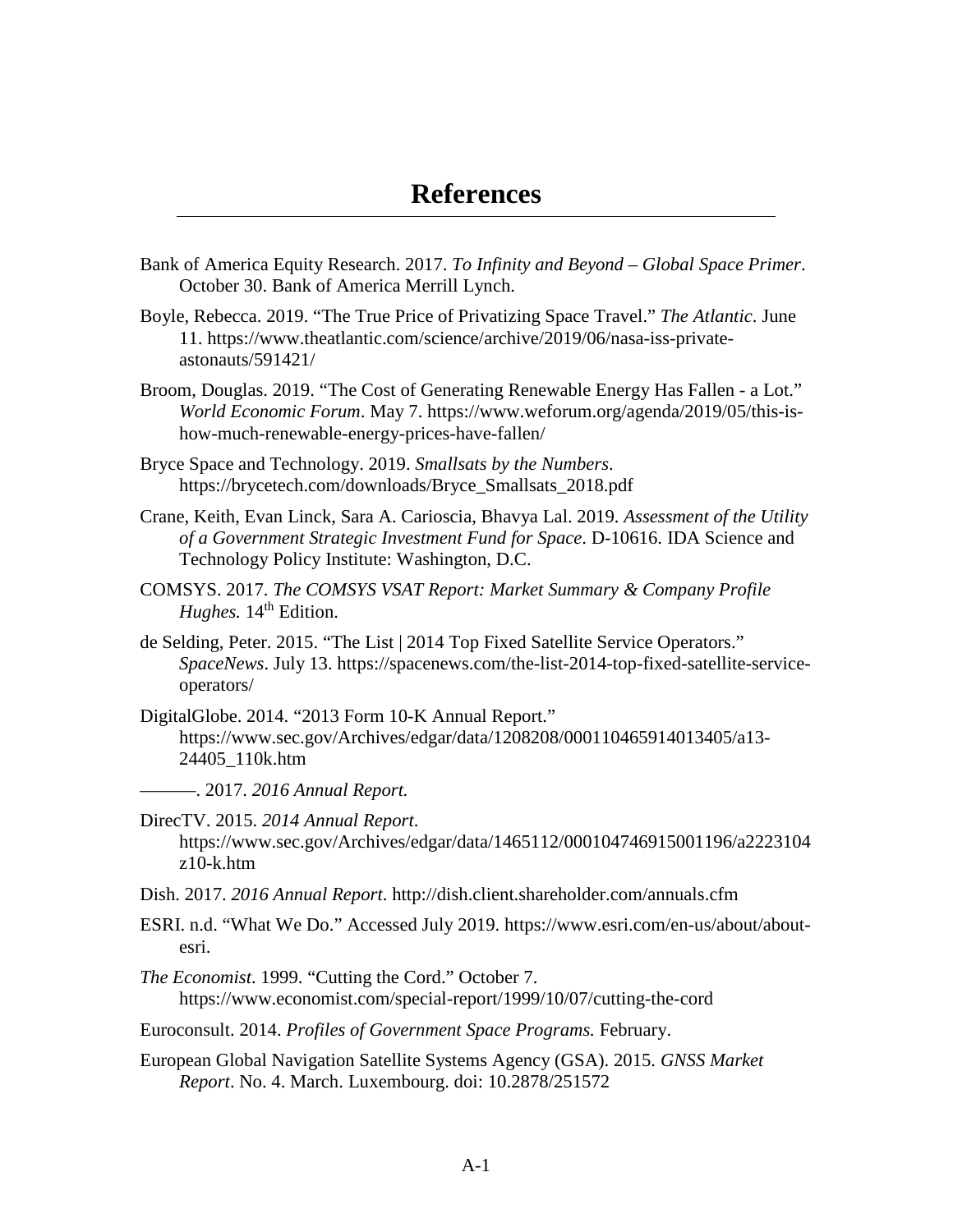———. 2017. *GNSS Market Report*. No. 5. Luxembourg. doi: 10.2878/0426

- Federal Aviation Administration (FAA). 2018. *2018 Annual Compendium of Commercial Space Transportation*.
- Goldman Sachs Equity Research. 2017. *Space: The Next Investment Frontier*. The Goldman Sachs Group, Inc.
- House Committee of Transportation and Infrastructure. 2018. "Summary of Subject Matter Regarding Subcommittee Hearing on 'Commercial Space Transportation Regulatory Reform: Stakeholder Perspectives.'" Memo. June 22. https://transportation.house.gov/uploadedfiles/2018-06-26 - aviation ssm.pdf
- International Monetary Fund (IMF). 2018. "Data Query." http://data.imf.org/.
- Lal, Bhavya, Asha Balakrishnan, Alyssa J. Picard, Jonathan R. Behrens, Benjamin A. Corbin, Roger M. Myers, Ellen K. Green. 2017. *Trends in Small Satellite Technology and the Role of the NASA Small Spacecraft Technology Program*. IDA Science and Technology Policy Institute: Washington, DC.
- Lal, Bhavya, Benjamin Corbin, Roger Meyers, Thomas Colvin, Keith Crane, Cara Cavanaugh. 2018. *An Assessment of the Ability of the United States and Other Countries to Extract and Utilize Asteroid-based Natural Resources*. IDA Paper P-10372. IDA Science and Technology Policy Institute: Washington, DC.
- Monda, Eric. 2016. Space Access '16. Quoted in Foust, Jeff. "ULA's Lunar Vision." May 23.<http://www.spacenewsmag.com/feature/ulas-lunar-vision/>
- Morgan Stanley Research. 2017. *Space: Investment Implications of the Final Frontier.* October 12. Morgan Stanley. New York, NY.
- National Aeronautics and Space Administration (NASA). 2014. *Aeronautics and Space Report of the President – Fiscal Year 2012 Activities.* NP-2014-0190-1282.

———. 2017. *Aeronautics and Space Report of the President – Fiscal Year 2016 Activities.* NP-2017-05-2391-HQ.

———. 2018. "FY 2019 Budget Estimates." https://www.nasa.gov/sites/default/files/atoms/files/fy19\_nasa\_budget\_estimates.pd f

- O'Connell, Kevin. 2018. "Remarks on the Trillion Dollar Space Economy". November 27. U.S. Department of Commerce. [https://www.space.commerce.gov/remarks-on](https://www.space.commerce.gov/remarks-on-the-trillion-dollar-space-economy/)[the-trillion-dollar-space-economy/](https://www.space.commerce.gov/remarks-on-the-trillion-dollar-space-economy/)
- Organisation for Economic Cooperation and Development (OECD). 2012. *OECD Handbook on Measuring the Space Economy.* OECD Publishing. Paris, France. <http://dx.doi.org/10.1787/9789264169166-en>

———. 2014. *The Space Economy at a Glance 2014*. OECD Publishing. Paris, France. November.

Page, Lewis. 2019. "'Virgin Galactic Doesn't Have a Future': Why Investors Should Shun Shares in Richard Branson's Space Tourism Venture." *The Telegraph*. July 27.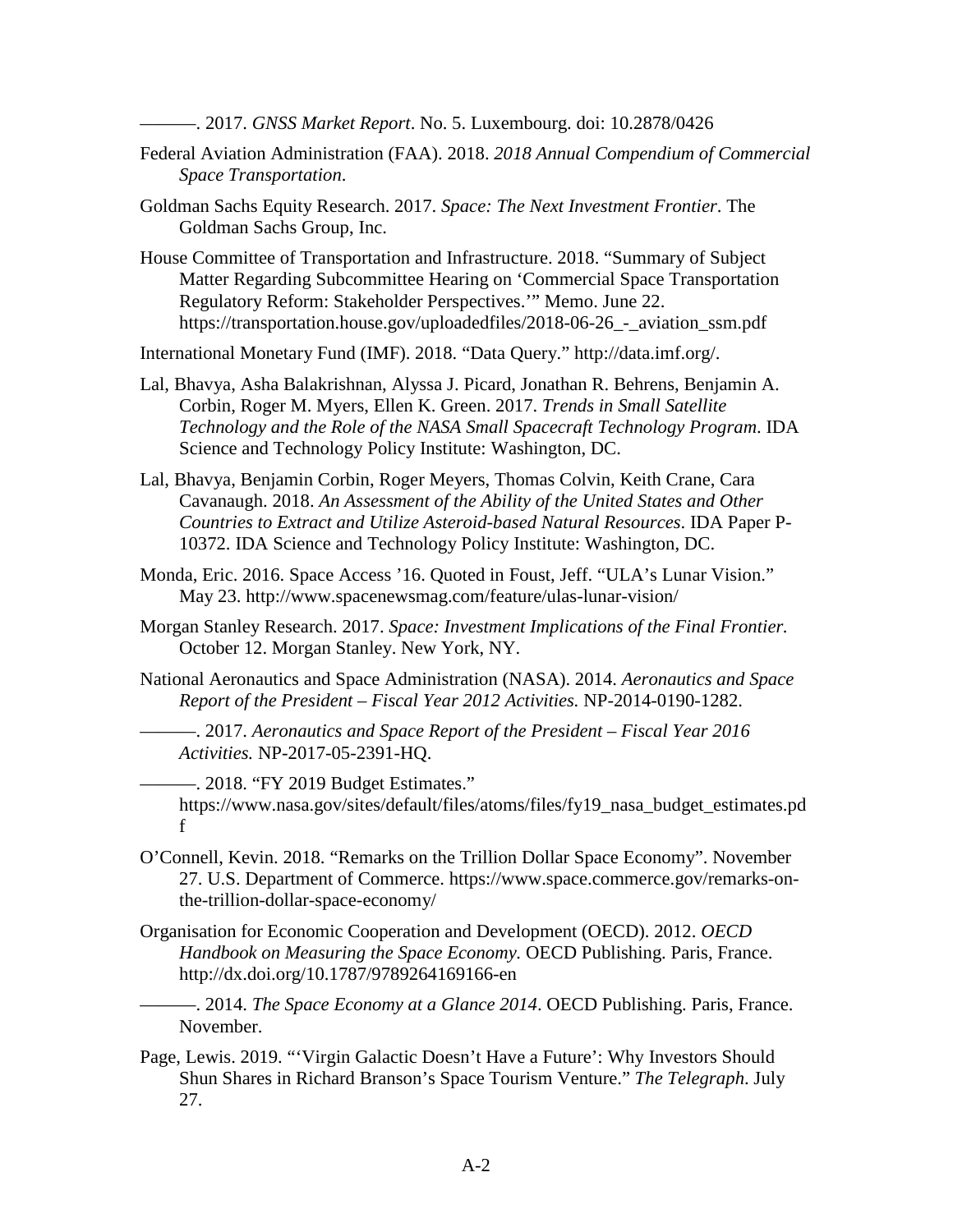- Ross, Wilbur. 2018 "Remarks by Secretary Wilbur L. Ross at the National Space Symposium 2018." April 17. https://www.commerce.gov/news/secretaryspeeches/2018/04/remarks-secretary-wilbur-l-ross-national-space-symposium-2018
- Satellite Industry Association (SIA) prepared by the Tauri Group. 2014. *2014 State of the Satellite Industry Report*. <https://www.sia.org/>
- ———. 2017. *2017 State of the Satellite Industry Report*. <https://www.sia.org/>
- ———. 2018. *2018 State of the Satellite Industry Report.* <https://www.sia.org/>
- ———. 2019. *2019 State of the Satellite Industry Report*. <https://www.sia.org/>

Sheetz, Michael. 2017. "Morgan Stanley Predicts Space Industry Will Triple in Size: Here's How to Invest". *CNBC .*October 12, 2017. [https://www.cnbc.com/2017/10/12/morgan-stanley-how-to-invest-in-1-trillion](https://www.cnbc.com/2017/10/12/morgan-stanley-how-to-invest-in-1-trillion-space-industry.html)[space-industry.html](https://www.cnbc.com/2017/10/12/morgan-stanley-how-to-invest-in-1-trillion-space-industry.html)

Shelton, William. 2017. "Threats to Space Assets and Implications for Homeland Security." Statement before the House Armed Services Subcommittee on Strategic Forces and House Homeland Security Subcommittee on Emergency Preparedness, Response and Communications. March 29. https://docs.house.gov/meetings/AS/AS29/20170329/105785/HHRG-115-AS29-

Wstate-SheltonW-20170329.pdf

- Sirius XM Holdings Inc. (Sirius XM). 2016. "2016 Form 10-K Annual Report." [http://www.annualreports.com/HostedData/AnnualReports/PDF/NASDAQ\\_SIRI\\_2](http://www.annualreports.com/HostedData/AnnualReports/PDF/NASDAQ_SIRI_2016.pdf) [016.pdf](http://www.annualreports.com/HostedData/AnnualReports/PDF/NASDAQ_SIRI_2016.pdf)
- Space Adventures. 2015. "Space Adventures Announces Contract with Satoshi Takamatsu for a Future Orbital Spaceflight Mission." Press release, June 22, 2015. http://www.spaceadventures.com/press\_releases/space-adventuresannouncescontract-with-satoshi-takamatsu-for-a-future-orbital-spaceflight-mission/.
- Space Foundation. 2013. "2013 Chinese Government Space Budget," *The Space Report*. https://www.thespacereport.org/resources/economy/government-spacebudgets/chinese-government-space-budget/2013-chinese-government-space-budget
	- ———. 2015. *The Space Report*. Colorado Springs, CO and Arlington, VA. [www.SpaceFoundation.org.](http://www.spacefoundation.org/)
		- ———. 2017. *The Space Report*. Colorado Springs, CO and Arlington, VA. [www.SpaceFoundation.org.](http://www.spacefoundation.org/)
		- ———. 2018. *The Space Report*. Colorado Springs, CO and Arlington, VA. [www.SpaceFoundation.org.](http://www.spacefoundation.org/)
- ———. No date. "Who We Are." Colorado Springs, CO and Arlington, VA. <https://www.spacefoundation.org/who-we-are>
- Spangler, Todd. 2019. "AT&T Misses on Q1 Revenue as Warner Media Falls Short, DirecTV Subs Continue to Slide." *Variety*. April 24. https://variety.com/2019/biz/news/att-misses-on-q1-2019-revenue-warnermediadirectv-1203196427/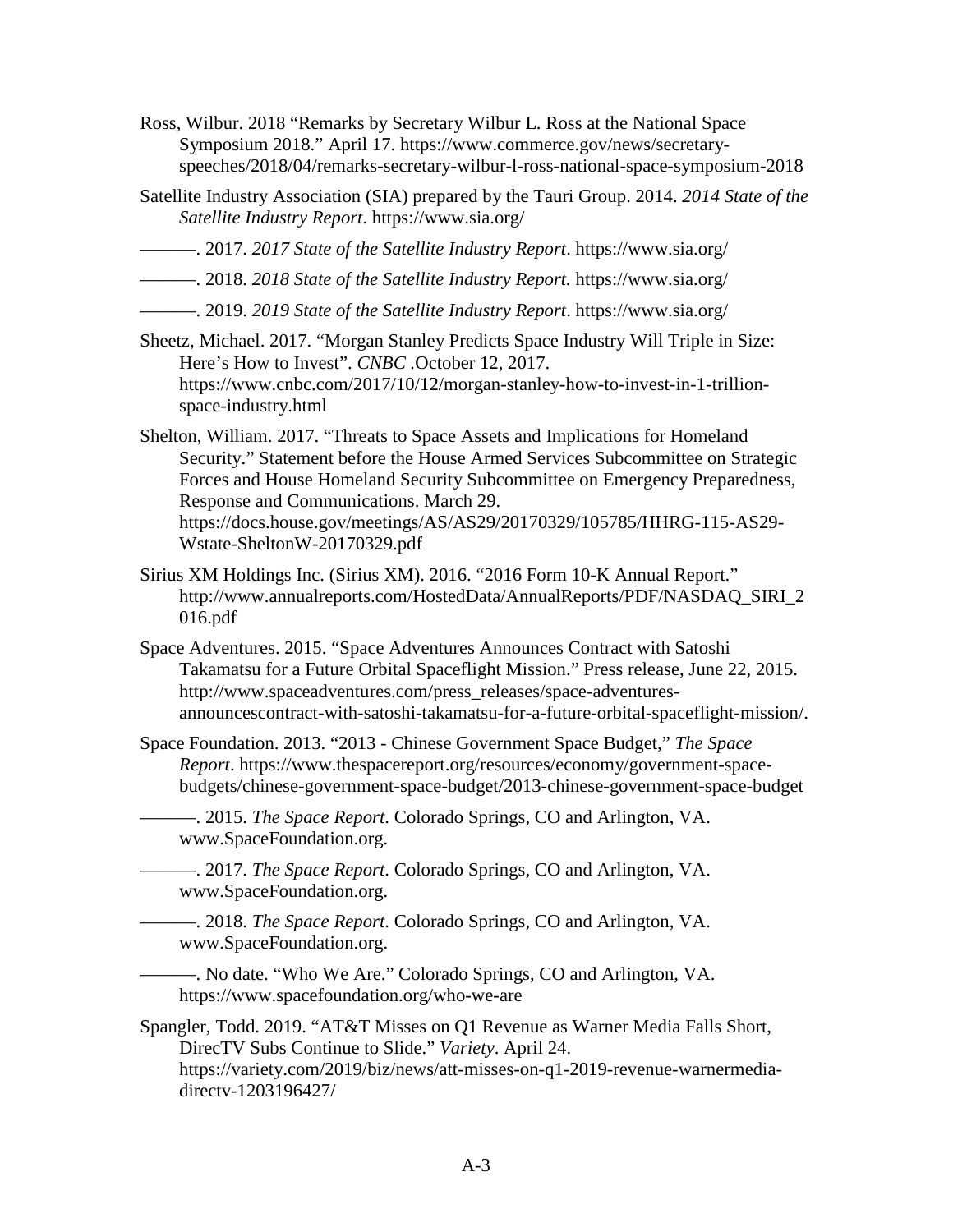- UBS. 2018. "Longer Term Investments Space." November 30. [https://www.ubs.com/content/dam/WealthManagementAmericas/documents/space](https://www.ubs.com/content/dam/WealthManagementAmericas/documents/space-p.pdf)[p.pdf](https://www.ubs.com/content/dam/WealthManagementAmericas/documents/space-p.pdf)
- United Launch Alliance (ULA). 2017. *On Orbit Refueling: Supporting a Robust Cislunar Space Economy.* [https://sciences.ucf.edu/class/wp](https://sciences.ucf.edu/class/wp-content/uploads/sites/58/2017/04/ULA-UCF.pdf)[content/uploads/sites/58/2017/04/ULA-UCF.pdf](https://sciences.ucf.edu/class/wp-content/uploads/sites/58/2017/04/ULA-UCF.pdf)
- U.S. Chamber of Commerce. 2018. "The Space Economy: An Industry Takes Off." October 11. [https://www.uschamber.com/series/above-the-fold/the-space-economy](https://www.uschamber.com/series/above-the-fold/the-space-economy-industry-takes)[industry-takes](https://www.uschamber.com/series/above-the-fold/the-space-economy-industry-takes)
- White House. 2010. "National Space Policy of the United States of America." June 28. The White House. Washington, D.C. https://obamawhitehouse.archives.gov/sites/default/files/national\_space\_policy\_6- 28-10.pdf
- ———. 2017. "Presidential Memorandum on Reinvigorating America's Human Space Exploration Program." December 11. The White House. Washington, D.C. [https://www.whitehouse.gov/presidential-actions/presidential-memorandum](https://www.whitehouse.gov/presidential-actions/presidential-memorandum-reinvigorating-americas-human-space-exploration-program/)[reinvigorating-americas-human-space-exploration-program/](https://www.whitehouse.gov/presidential-actions/presidential-memorandum-reinvigorating-americas-human-space-exploration-program/)
- Woodward, Aylin. 2017. "SpaceX Just Launched a Device That Will 'Change How We Interact with Space.'" *Futurism*. December 15, 2017. [https://futurism.com/spacex](https://futurism.com/spacex-launched-device-change-interact-space/)[launched-device-change-interact-space/](https://futurism.com/spacex-launched-device-change-interact-space/)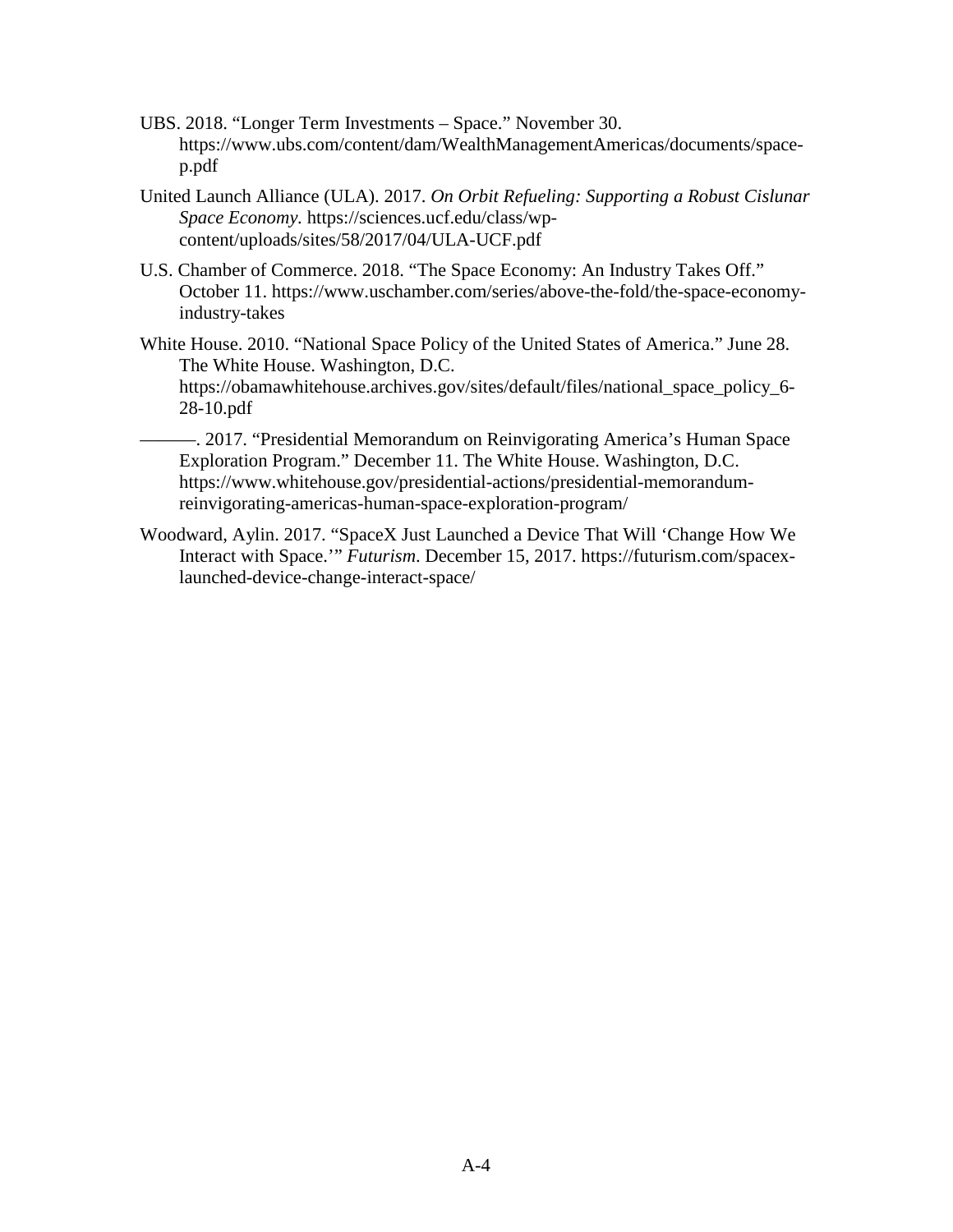# **Abbreviations**

<span id="page-58-0"></span>

| <b>DOD</b>  | Department of Defense                               |
|-------------|-----------------------------------------------------|
| FAA         | <b>Federal Aviation Administration</b>              |
| <b>FOMS</b> | Fiber Optic Manufacturing in Space                  |
| <b>FSS</b>  | fixed satellite service                             |
| <b>GDP</b>  | gross domestic product                              |
| <b>GNSS</b> | global navigation satellite systems                 |
| <b>GPS</b>  | <b>Global Positioning System</b>                    |
|             |                                                     |
| <b>GSA</b>  | European Global Navigation Satellite Systems Agency |
| <b>IDA</b>  | <b>Institute for Defense Analyses</b>               |
| <b>ISS</b>  | <b>International Space Station</b>                  |
| <b>NASA</b> | National Aeronautics and Space Administration       |
| <b>OECD</b> | Organisation for Economic Co-operation and          |
|             | Development                                         |
| <b>OSTP</b> | Office of Science and Technology Policy             |
| <b>SIA</b>  | <b>Satellite Industry Association</b>               |
| <b>SSA</b>  | space situational awareness                         |
| <b>SSL</b>  | Space Systems Loral                                 |
| <b>STPI</b> | Science and Technology Policy Institute             |
| <b>UBS</b>  | <b>United Bank of Switzerland</b>                   |
| <b>ULA</b>  | United Launch Alliance                              |
| <b>VSAT</b> | very small aperture terminal                        |
|             |                                                     |